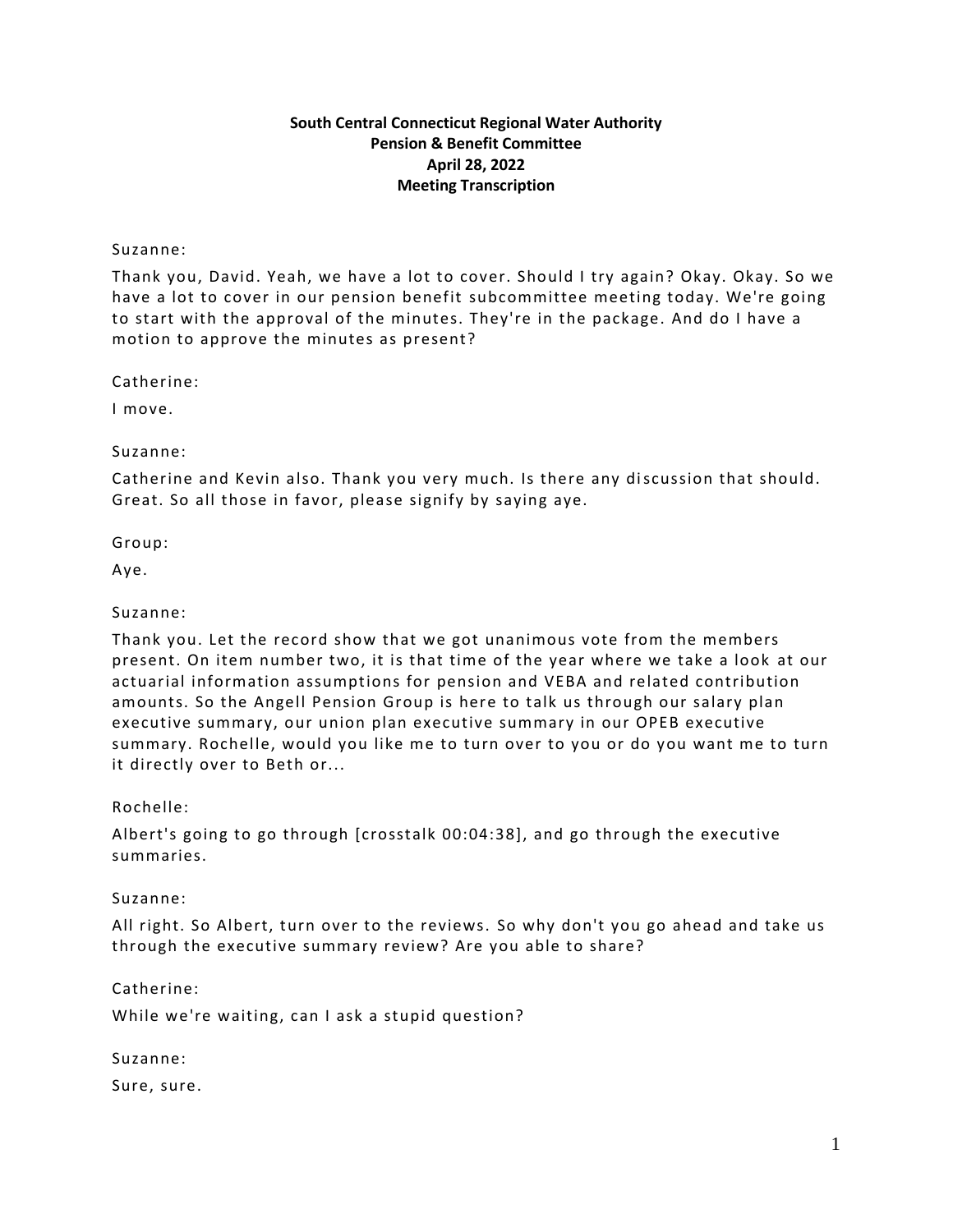## Catherine:

This terminated vested participants be terminated for reasons o ther than voluntary termination or resignation, because that's a very high number for employees that were terminated for August.

Suzanne: [inaudible 00:06:10]. Yeah.

Catherine:

I just wanted to clarify that. Thank you.

Suzanne:

Yes. Thank you.

Jeff Bauer:

Yeah, just give me one second. Let me just see where Albert's at.

Jeff Liter:

Yeah. Which plan would like to begin with? You want to begin with the salary plan, the union plan, or the welfare trust?

Suzanne:

The salary plan is fine to start with.

Suzanne:

Try to go through salary and executive summary. So for the folks at the pension group, we have it on screen. I think you can see that now what your executive summary is. So you're free to begin.

# Jeff Liter:

So we'll start talking about the salary plan. The summary here we start with a summary of the demographics. And as you can see, not a significant change year over year in the covered population. Active participants remain fairly steady. There are still a number of vested terminated participants who're no longer working for the organization, but are entitled to future benefits. And the number of retirees receiving monthly payments is a little bit up from last year. But overall, the plan is very stable.

## Jeff Liter:

The age of the active population is average about 55. And as you can see, this is a long service group, almost 23 years of service with this group. Likewise, the inactive population, very steady in their age year over year, just under 69 years. And then we show their future life expectancy as well, as rough 20 years. Moving down a little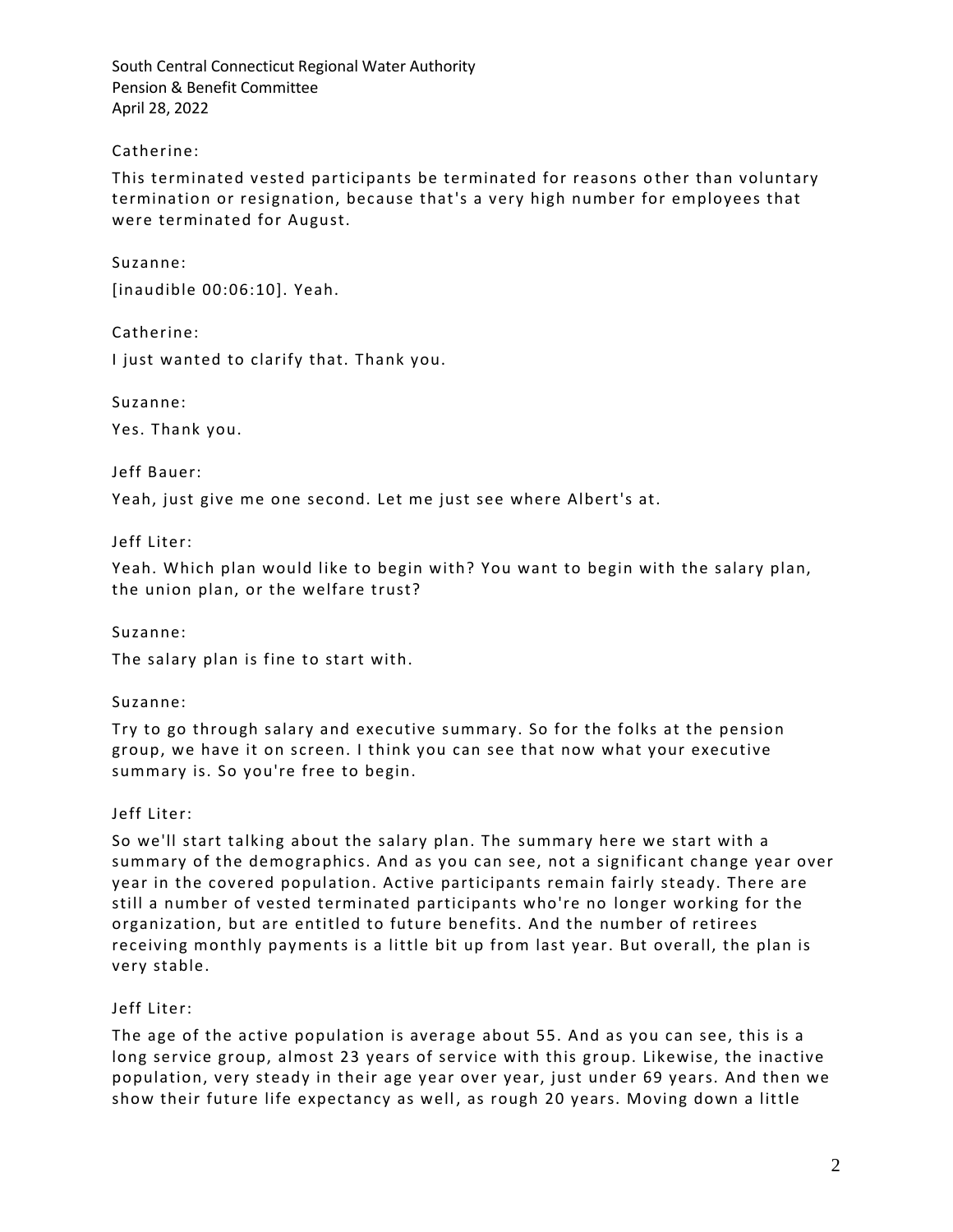further, market value of assets, this is measured as of January 1, 2022. So this does not reflect anything that may have happened in the few months since then. As you can see, relative to the prior year, plan assets were just under \$46 million.

## Jeff Liter:

We also will show here what we call the actuarial value of assets. This is a smooth value of assets that looks at the last three years of assets and sort of blends out any short term fluctuations in the market value. And this gives us a slightly more stable calculation of plan cost year over year by using this smooth value, as opposed to what can be a relatively volatile market value. Investment return on the market value of assets was very good over the period ending January 1, 2022 at about 11.5% rate of return.

## Jeff Liter:

And also in that adjustment of market value, we have employer contributions of about \$3.1 million, benefit payments going out to retirees of about \$3.3 million, and plan expenses under \$200,000 for the year. Any questions before we move on to plan liabilities and... Okay, let's move down a little bit on the page there to the funded status. We are measuring liabilities using a 6.75% interest rate. Present value of accrued benefits is about \$51 million compared to the market value of assets that puts us at about just under 90% funded. We also will show you that figure relative to the actuarial value of assets as you saw, that was a little bit lower. So we're about 83% funded relative to the actuarial value of assets. And these are both improvements over the prior year, primarily due to the improved asset base.

## Jeff Liter:

Next page, here we are looking at the recommended contributions to the plan. The normal cost, this is a measure of the value of benefits being earned during the year. You can see that the expected normal cost is about \$1.9 million. For the plan you're beginning, January 1, 2022, this is down a little bit from the actuarial recommended contribution in the prior year. And again, this is primarily because of the improved asset base.

## Jeff Liter:

Okay, so we score down a little bit further. We look at a couple of measures of potential funding. The first is a level funding requirement. If the plan were to be fully funded by 531, 2023, which is a pretty aggressive funding schedule. And obviously to get there, you'd need to contribute a very large number about \$7.4 million. If we instead look at a level funding contribution to get the plan fully funded on an accrued basis, by May 31, 2025, we 'll at about a \$2.9 million contribution.

## Jeff Bauer:

And I think Jeff, to add context to that, I think that was the original sort of amortization goal of a seven year to mirror an ERISA plan. And then I think due to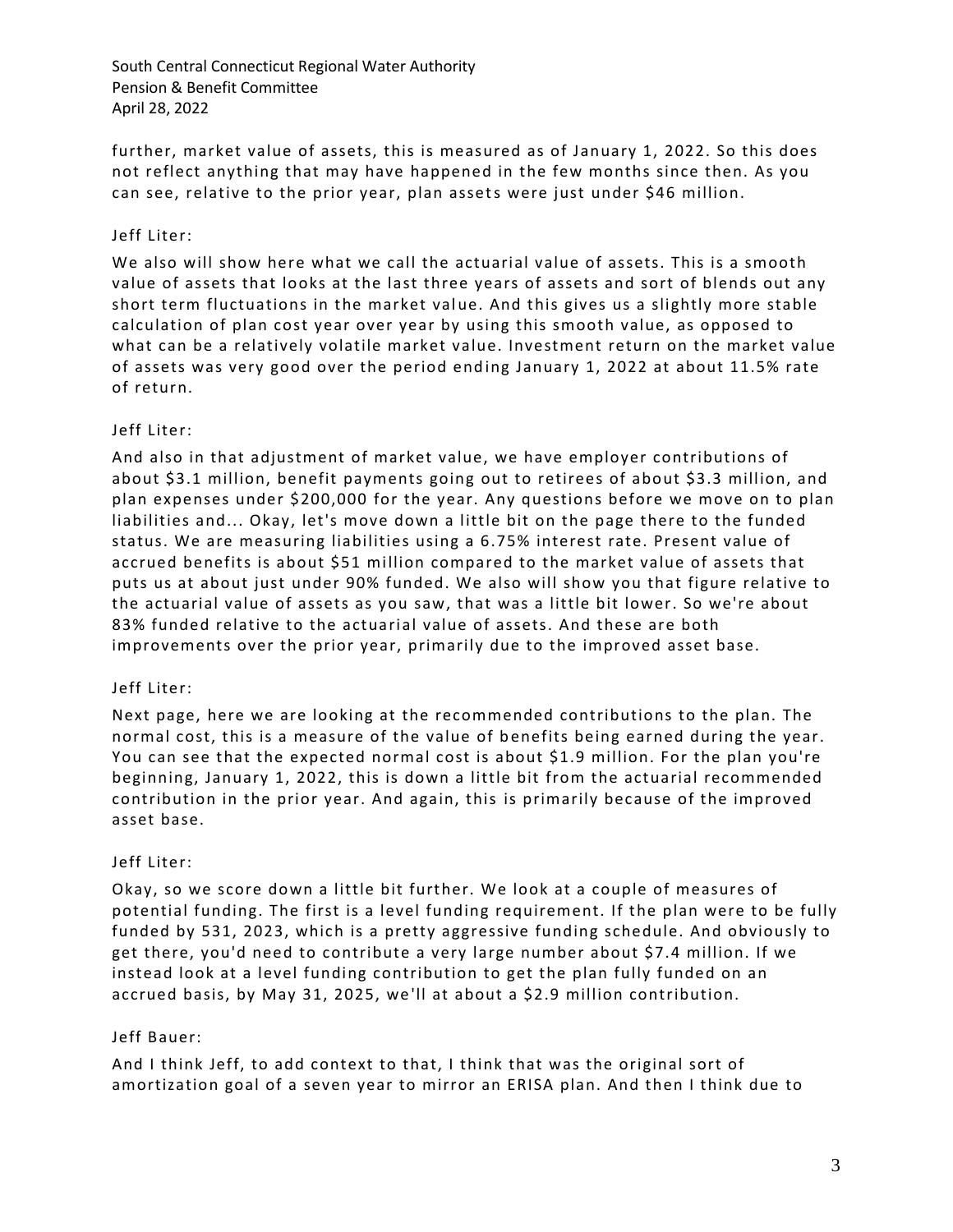market volatility a few years ago, I th ink that was extended out two more years to nine years, I think. Right?

## Jeff Liter:

Right. So the contributions that have been made in the past few years have been on par with the level funding figure that we're showing here to be fully funded by May 31 of 2025, that just under \$3 million level. As you can see, last year's contribution was, as we said before, about \$3.1 million. So you're making good progress toward that level funding by 2025.

### Jeff Bauer:

And Jeff, that's a funding level on an accrued benefit basis, meaning that everybody's benefit accrued to date would be matched by the assets, correct?

### Jeff Liter:

That's correct. It would not mean that the plan could stop funding entirely after that time. There would still be benefits being earned. An d as you mentioned, this does not take into account those benefits that have not yet been earned. This is just funding towards benefits that will be earned by that May 2025 timeframe.

Suzanne:

Right. Also, we have our decline in many assets too.

Rochelle:

Yeah. And we factored that in. So he is talking about the annual service cost that the participants are in every year.

Suzanne:

Thank you, Rochelle.

Larry: But it is a closed plan, right?

Suzanne:

Yes.

Larry: So they eventually it works its way down.

Suzanne:

Yes.

Jeff Bauer: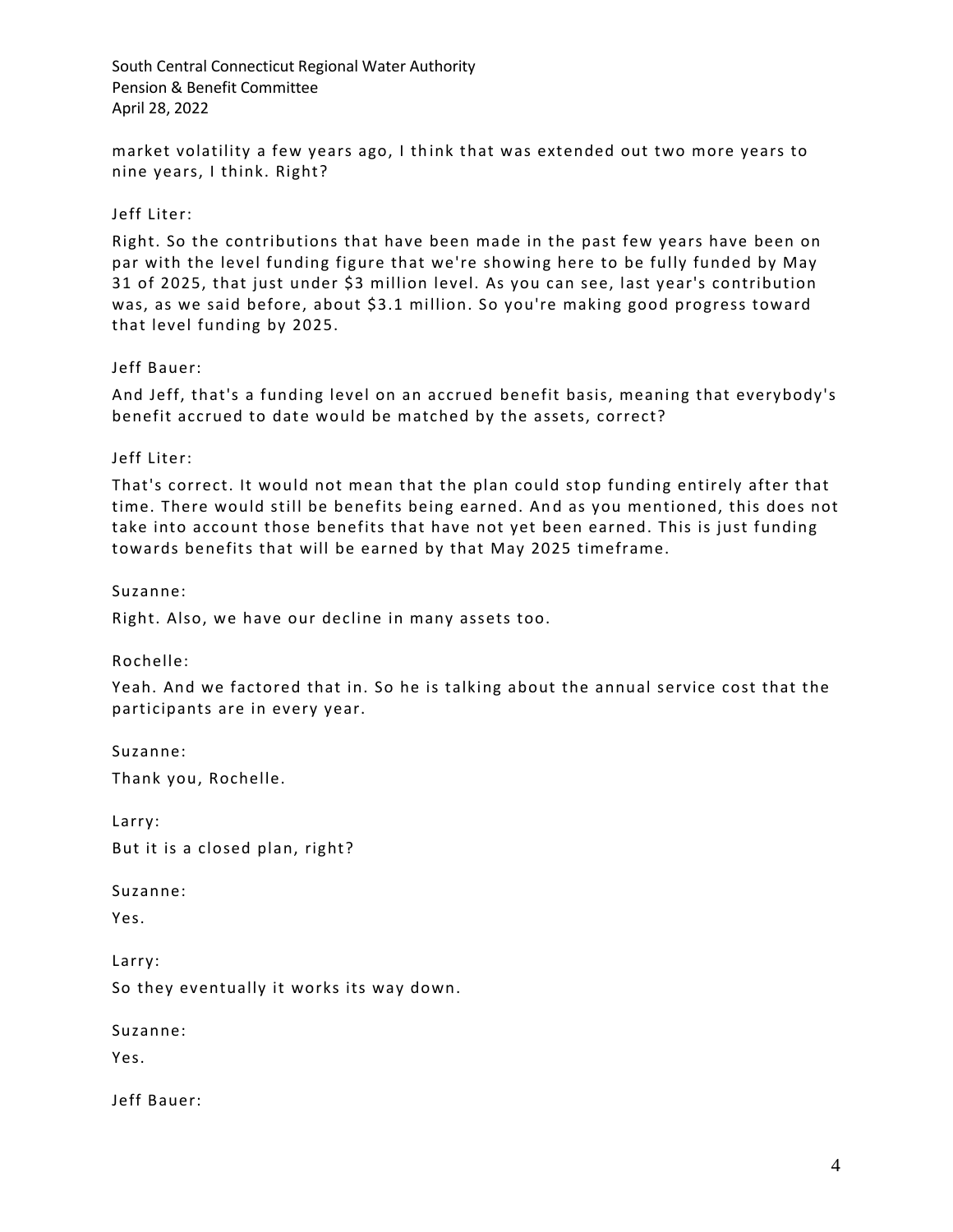Exactly. Right. Yeah. It's soft frozen, so there's a finite group of participants in the plan. Right.

### Jeff Liter:

Okay. And then finally here at the end, we show you the actuarial assumptions and the only significant changes in actuarial assumptions from last year to this year are the mortality tables. Each year, the Society of Actuaries provides a study of mortality improvements and we build those into the actuarial valuation, but the top level important assumption such as the discount rate and the salary scale remain unchanged year over year. And at present, we don't see any reason to adjust those assumptions.

#### Suzanne:

Salary scale, remind me, is what is anticipated salaries will grow, and will affect the pension earnings of those employees?

#### Jeff Liter:

I'm sorry. I missed the first part of that question. Could you repeat that?

Suzanne:

Sure. The salary scale at 4%, is that the assumption that that's the rate of increase that salaries will grow in this year, therefore affecting how much gets contributed to the pension plan on their behalf?

#### Jeff Liter:

That's correct. It impacts the level of their benefits as well. So this 4% is a looking forward rate, attempting to capture both merit increases and cost of living increases in salaries.

Suzanne:

But actual dollars paid to employees at 4%.

Jeff Liter:

This is a measure of how we expect their salaries to increase in future years.

Suzanne: In future years, or in one year?

Jeff Liter:

Each year, 4% salary growth each year.

Suzanne:

So do we think that's...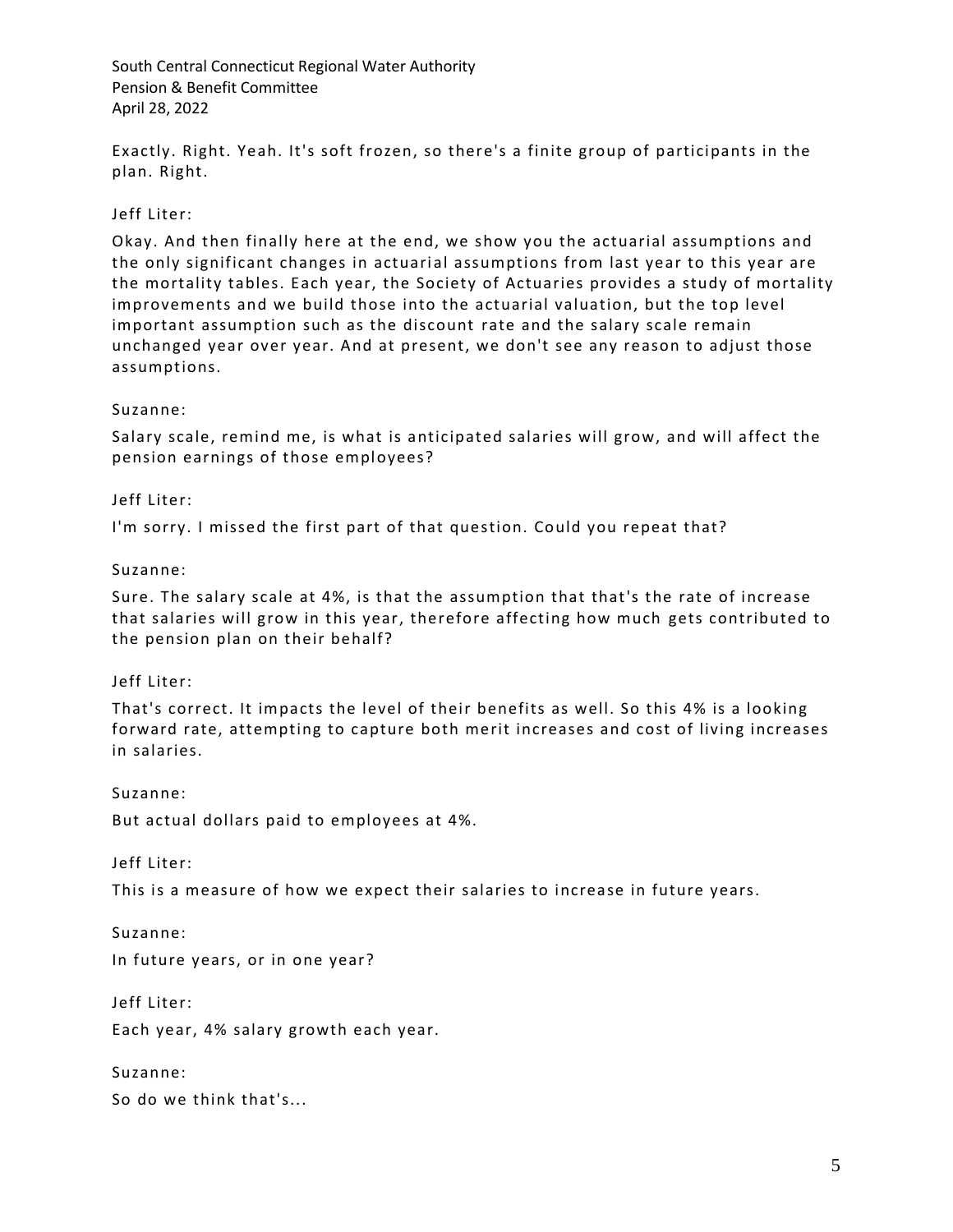Rochelle:

So it's not just what [inaudible 00:19:19] may be pointing out. It's higher than the average, but it also includes things like promotional changes or other changes.

Jeff Bauer:

Right.

Jeff Liter: That's correct.

Rochelle:

But do you find that number to be... I would think that's much high. I'm not looking to change it. I'm just inquiring and-

Catherine:

You just want to know the reasonable assumption based upon all the factors, which could be salary, it could be -

Rochelle:

So I mean, we usually assume 3%, but that doesn't include promotional changes, changes in position. So it seems...

Larry: They get included business.

Rochelle: I think it's [crosstalk 00:20:00].

Larry:

No, they don't affect the pension. They don't pension -

Suzanne:

It's fine. We can leave it. We can leave it, but probably what we should know, Rochelle and Larry, at some point is that reasonable for the RWA? Meaning, including promotional changes and stuff. When we look back on a year, is 3% your assumption, but do we actually end up spending what? For a lot of different reasons besides this. Okay. Very good. Jeff, sorry for the interruption.

Jeff Liter:

Yeah. And also would point out that, because this is a closed group, we're really concerned about the salary expectation for this group, which may be different from the organization as a whole.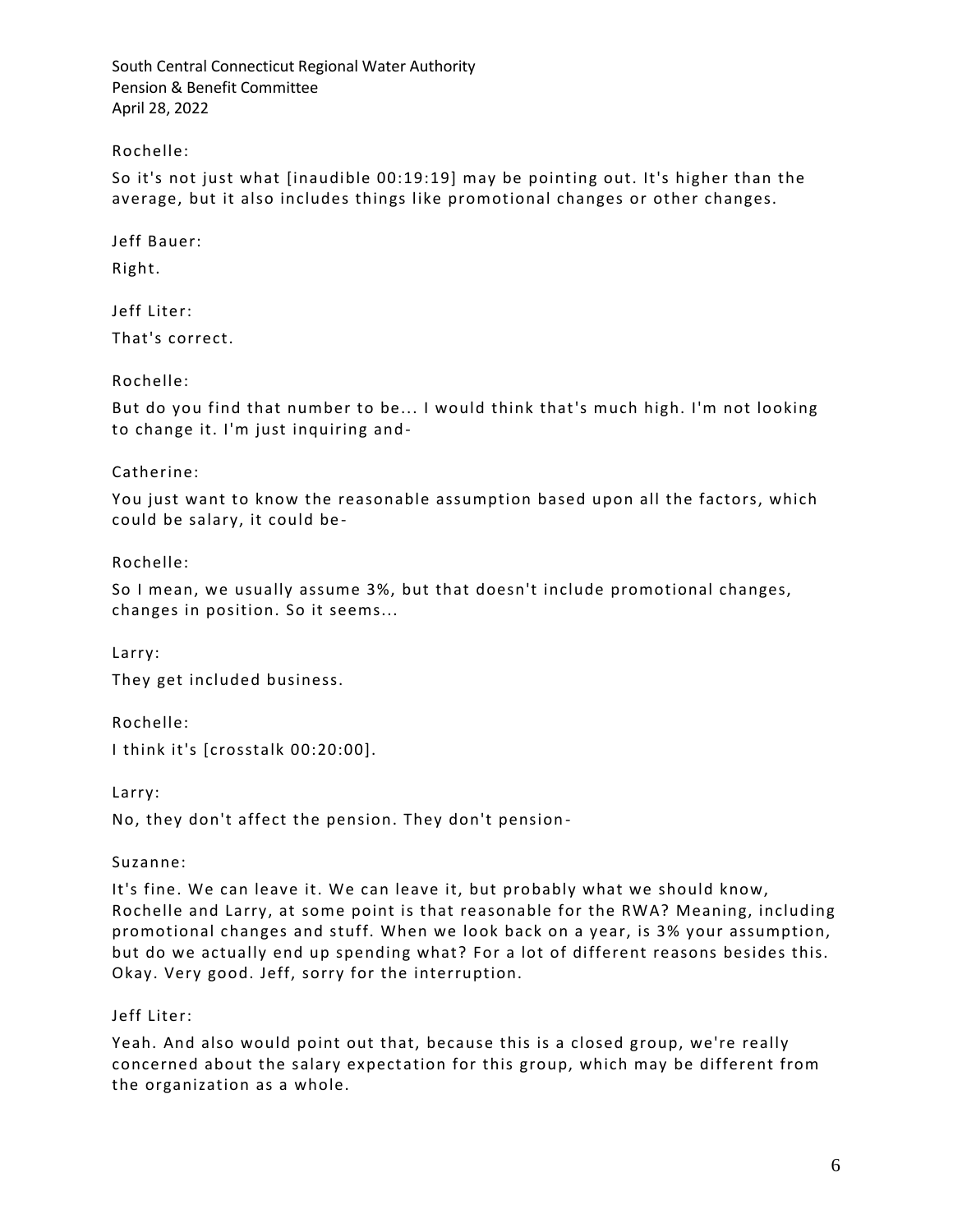Suzanne:

Right. Good job.

### Jeff Liter:

Okay. Are there any other questions about this plan? If not, we can move on to the union plan.

### Suzanne:

Are there any questions on this? Thank you very much. We'll move on to the union plan.

### Jeff Liter:

Okay. The format of this summary is the same as the previous one. We start with a summary of the participants. And as we've said before, these are closed groups that are generally getting smaller year after year with attrition, and some participants passing away. This plan is covering slightly fewer people than it did in the prior year. The active count went down a little bit. The vested terminated participant count went down and the retired population went up slightly.

### Jeff Liter:

This group is a little bit older than the other plan where average age of the actives is 58.6. Also, this is a longer service group. You can see the average service of this group is over 30 years. The inactive population, average age about 70 years old with a future life expectancy of 19 years. Looking down at the assets again, very similar asset performance to the salary plan, 11.6% estimated return for 2021. Market value of assets at \$28 million. Our smoothed value of assets that we used for determining contributions at \$26 million. And as you can see, last year's employer contributions were about \$1.2 million. Benefit payments to retirees just over almost \$1.7 million. And plan expenses, just over \$100,000.

## Suzanne:

So with a higher expected rate of return and \$1.5 million, and smoothed assets above, you're still coming out with almost the identical contribution.

## Jeff Liter:

That's correct. This plan has a shorter expected duration for funding the plan. So when we calculate the recommended contribution, we look at the period over which we expect the active participants to continue in the plan. And as we said, this group is older, which means that they're closer to reaching that retirement age. So when we calculate the minimum required or the recommended contribution, you'll see that it's over a shorter period of time. And therefore we have to pay a little bit more each year to get to that fully funded target.

#### Suzanne: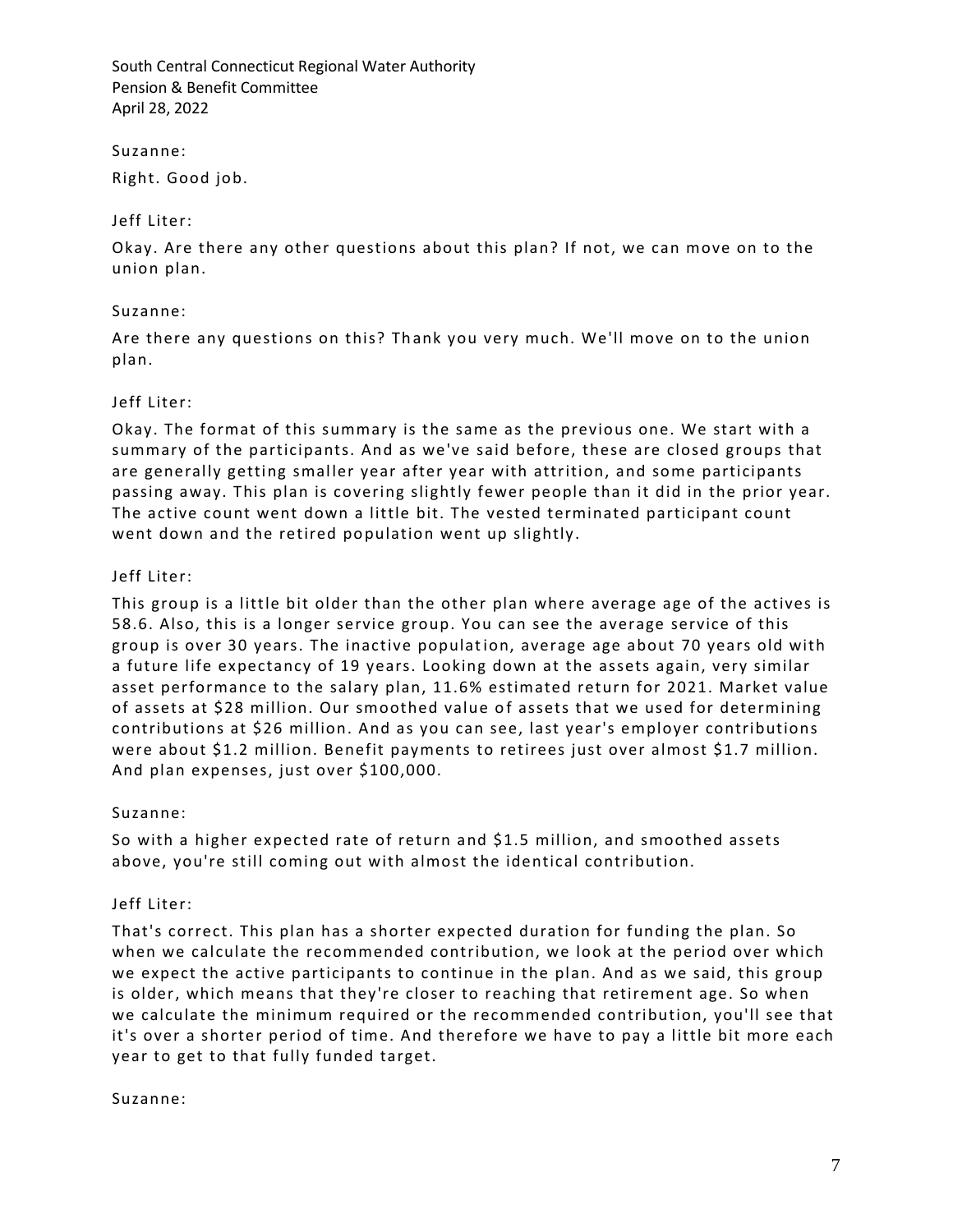Okay. Very good.

### Jeff Liter:

Looking down at the funded status calculations, we've got a present value of accrued benefits at just under \$30 million. So the plan remains underfunded, but it's pretty well funded. It's almost 95% funded on a market value basis. And that's an improvement over last year, which was just under 90%, again, primarily due to the improved asset performance. Looking at the funded status on the smoothed actuarial value of assets were by 88% funded, which again is an improvement over the prior year, although not quite as much because we were smoothing those gains from 2021 asset returns.

## Jeff Liter:

And calculating the recommended contribution, last year, we were at just over a million dollars. This year with the improved asset base, the recommended contribution is going to be now just un der a million at just over \$900,000. If we were to look at the level funding requirement to fully fund the plan by 2023 on an accrued basis, it'd be just over \$2 million. And to fully fund the plan on an accrued basis by 2025, we're looking at under \$800,000: \$767,000.

### Jeff Liter:

We go back up real quick and look at that level funding number one more time. This is one of the first years where we've seen the level funding number at 2025 coming out less than the actuarially determined contribution. As I said before, part of what's going on here is that this is a short funding window for this plan. When we calculate the actuarially determined contribution, we're looking at about a five year time horizon to fully fund the plan, not very different from the time period to fund the plan here to 2025. And again, as Jeff mentioned earlier, one of the differences between these calculations, to fully fund by 2025, we're talking about funding the accrued liability, not the liability for benefits that will be earned further into the future.

## Jeff Liter:

So the actuarially determined contribution is funding the plan towards the projected benefits, including benefits that will be earned up until the time participants retire. So that's a higher liability to fund toward, which is why this actuarially determined contribution is coming out larger this year than the level funding contribution.

#### Suzanne:

Okay. Very good. Any questions on this?

## Catherine:

Well, my question on both plans is that is 6.75 the discount rate that we're ha ppy with, or is there any expectations?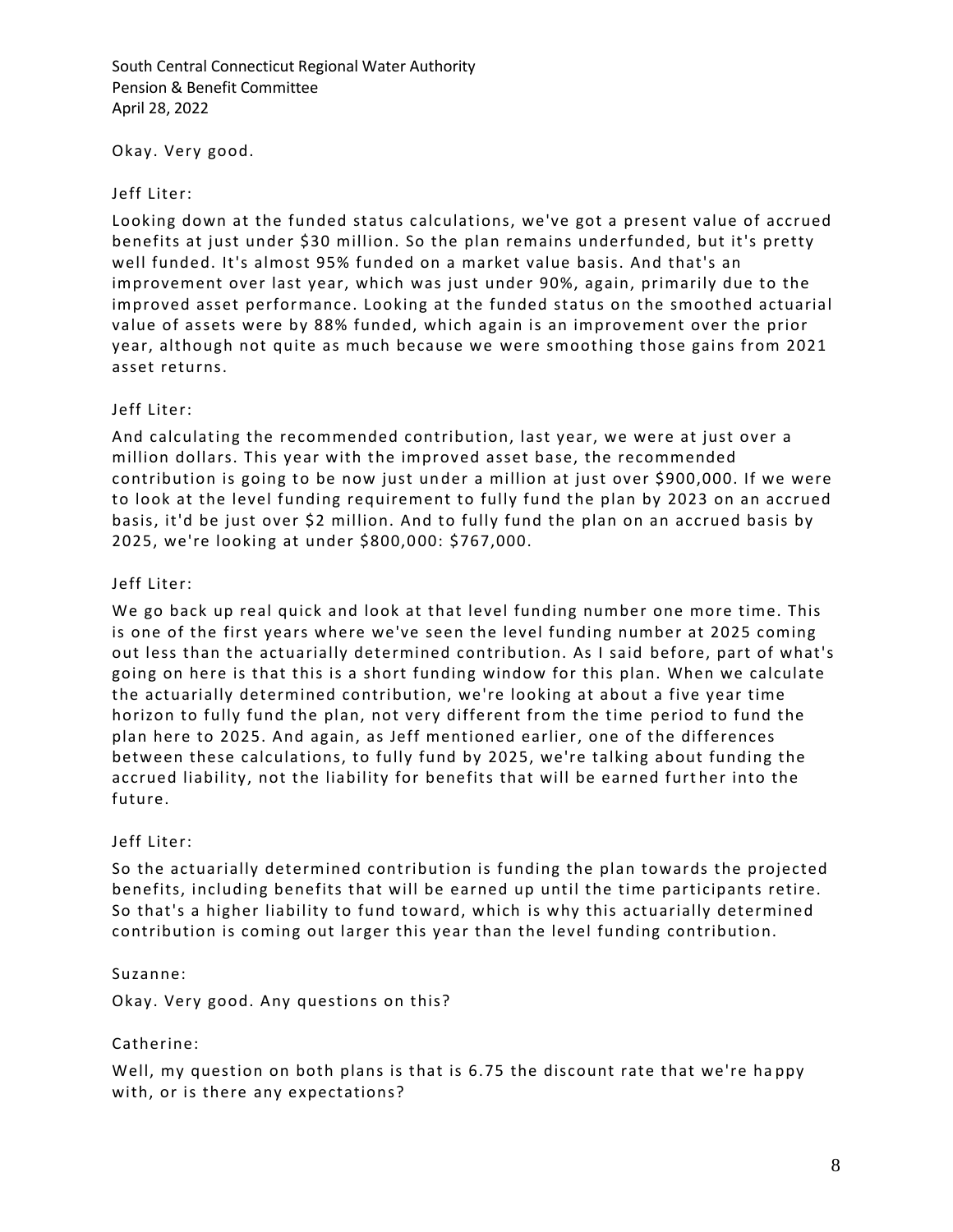### Suzanne:

That's a great question. So if anybody couldn't hear it, Catherine's asking about the 6.75% discount rate. And are we comfortable with that? We started, I don't know, how many years ago, at about 8%. We then brought it down to 7%, and just last year we brought it down to 6.75%. And for right now, we're comfortable with 6.75% not because we think the market's going to continue to rage along. It's just that we feel the balance and the risks of assets that are n eeded to invest to achieve that are well situated for this organization and its risk management tolerance. And Steve can talk more about that when we, if you'd like, but it's an excellent question.

### Suzanne:

It's the basis for everything that comes in our investment performance of our plan. So-

## Catherine:

I think that said, I'm sorry, [crosstalk 00:28:01]. I think most public pension plans are looking at 5.5. But the funding ratio for those, it's much lower than ours. Our funding ratio, it's getting to perfect, but it's very good.

## Suzanne:

It is. And so the challenge becomes, if you bring that down and you're sort of more realistic in the world of risk management, right, but then the pressure on funding becomes much greater. And so at this point, we have continued to perform at or above our target. And so until we see something that's going to put that at risk, we'll probably keep it at that. That's an excellent question.

## Jeff Liter:

And like the salary plan, the only significant change in assumption was the mortality. And that had a very minor impact, just a small increase due to the updated mortality projection scale. But we're using the same discount rate as last year. This plan benefits do not depend on salary, so we do not report a salary scale.

#### Suzanne:

Very good. Any other questions on this plan? Great. Good. Thanks very much. We'll move on to the OPEB. Looks similar.

#### Jeff Liter:

Okay. The OPEB plan again, similar layout to the prior two summaries. This plan covers a larger number of participants. As you can see, we separate the group by those active participants who are eligible for medical coverage as retirees, future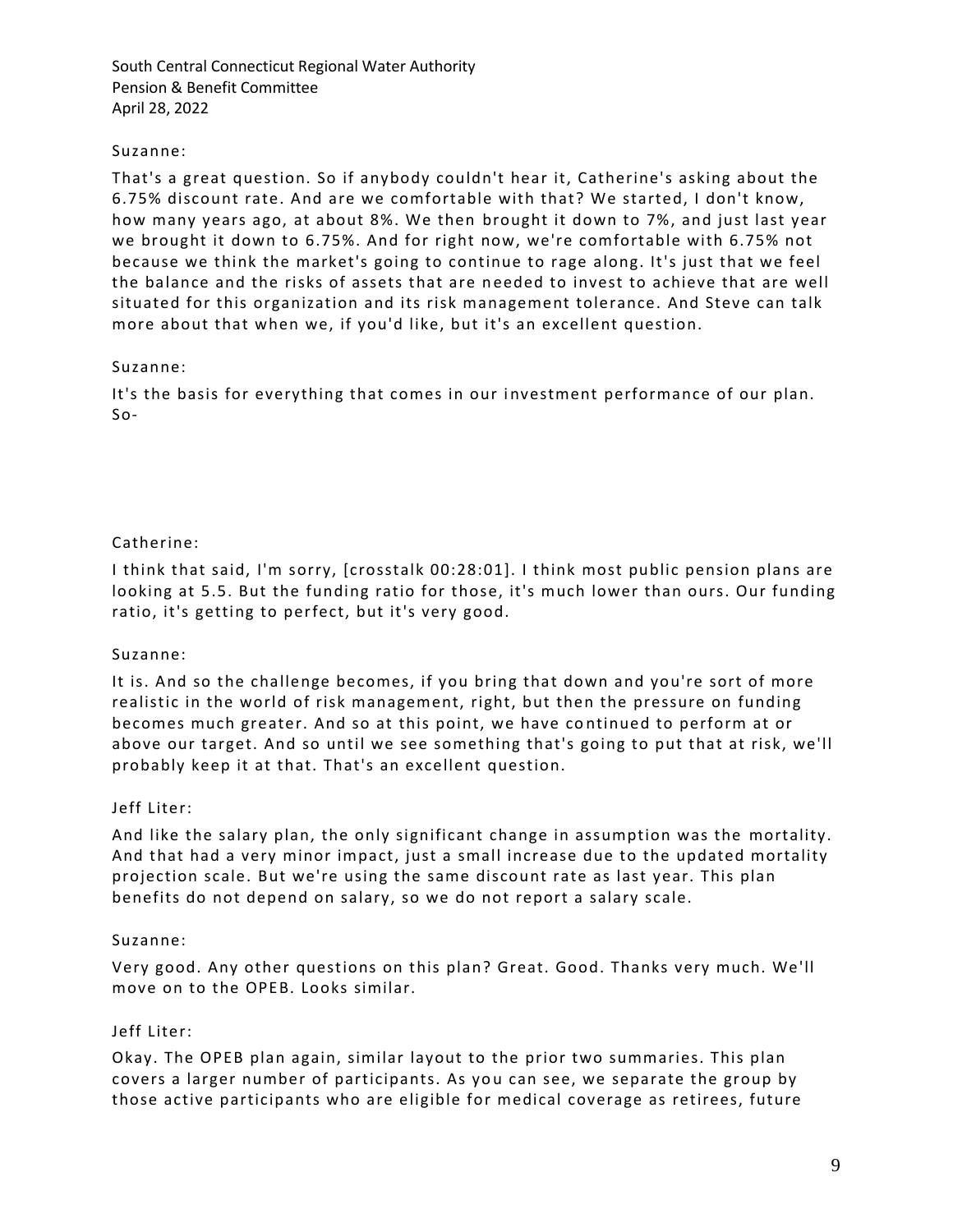retirees, and those who are only eligible for the life benefit. There was an increase in the number of participants eligible for medical . The total participant count has gone up from 509 to 528. It's a bigger group. The average age of this group is under 50 with about a 16.8 per year service history. There are a number of retired participants who are receiving benefits from the plan, their average age, almost 73 and their future life expectancy, about 16 years.

### Jeff Liter:

Looking a little further down the page, the asset value in this plan, almost \$9.9 million. Again, this is up from the prior year, we're estimated rate of return on this fund at just 10.8%. And that change in asset value includes employer contributions of almost \$1.8 million and benefit payments to retirees of over \$2 million. Looking down on funded status of the plan. The accrued liabilities of this plan are at about \$26 million, which makes the plan about 37% funded, which may seem alarming, but understand that a lot of these types of plans are not funded at all. So the fact that you are funded and able to pay some of your benefits from the trust are, an improvement over many such plans.

#### Suzanne:

Thank you for that.

#### Jeff Liter:

And looking down, the actuarially determined contribution consists of the normal cost of 176,000. And we calculate the actuarially determined contribution in total to be 1,000,951. Again, this is slightly down from the prior valuation, primarily due to the better than expected asset performance. Any questions about that? Likewise, the assumptions are similar year over year. This plan does not depend on salary, benefits do not depend on salary. So again, no salary scale and the primary difference here in assumptions was the mortality improvement scale. Jeff, did you have anything more you wanted to add about this particular plan?

## Jeff Bauer:

No, I think Jeff, you summarized it. I think from where they've started, you've made excellent progress. I agree with Jeff that your forward projection looks very healthy and obviously, the main concentration with the two other plans to get them to full funded status, but I applaud you for putting the contribution levels and this plan, as well. As Jeff knows that putting the recommended contribution in, helps quite a bit on the accounting side as well in terms of assumptions. So I think the plan is making good progress.

#### Suzanne:

Just so I'm reminded, our policy or our plan is that once the two retirement plans are at about fully funded, the cash that may be freed up when the expense of that, some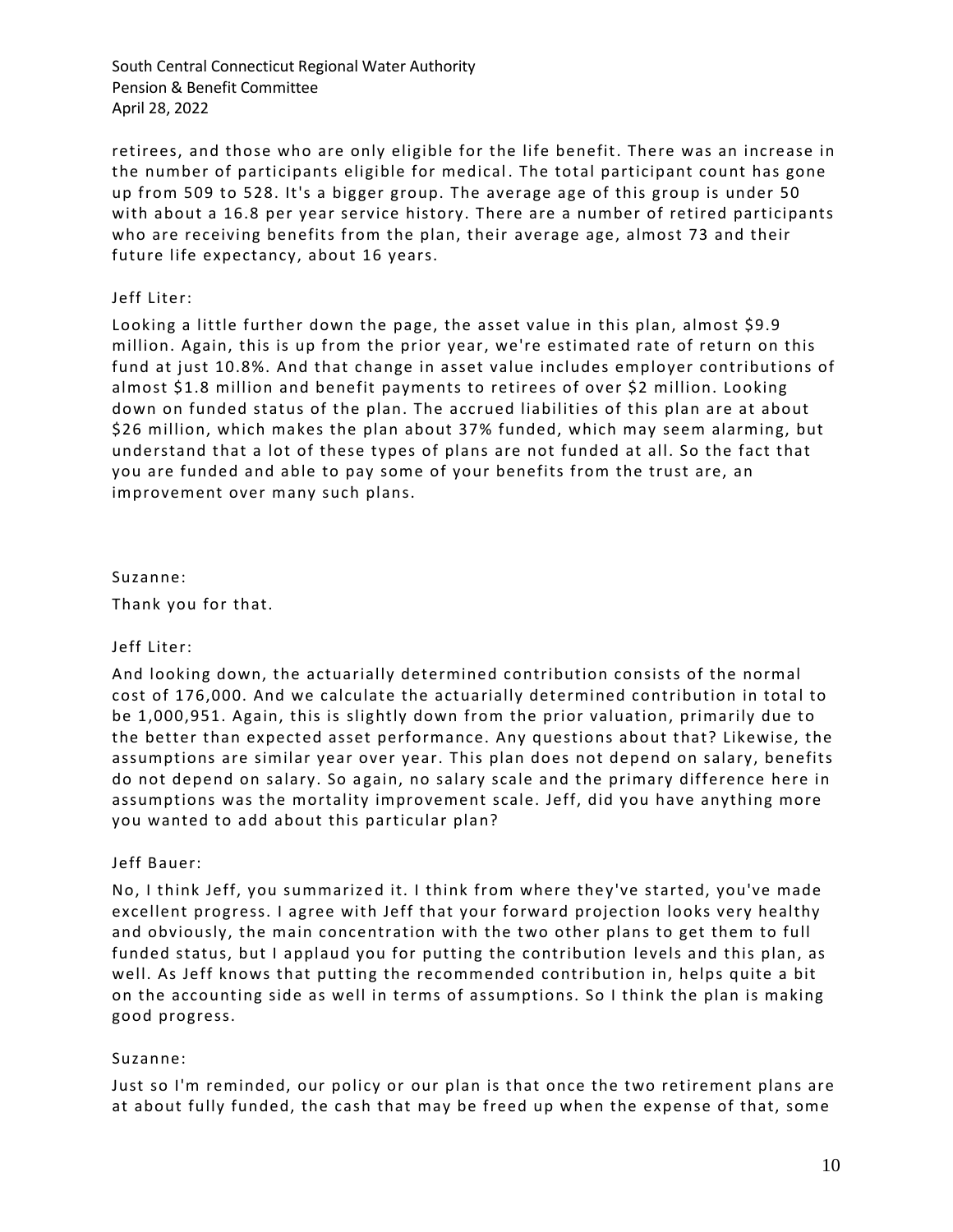of which will be going towards this to get this with great care. Okay, so that will be our focus.

### Jeff Bauer:

Exactly. Right. Yeah. Your main focus, which again, you've done an excellent job of bringing and ensuring up the funded status of the two retirement plans. But yeah, that's our understanding from a funding policy point of view, resources would be shifted after you've got to full funded status.

#### Suzanne:

Any other questions on the executive summary of? Okay. Anything to summarize beyond what you've said or anything else you want to add related to this? I know we need to make some decisions, discuss the pension contribution. But before we move in to that, is there anything else from the actuarial group that you'd like to add from intel?

### Jeff Bauer:

No, I don't think so. I think, as Jeff pointed out, I think you're in very good shape. I know Steve is guaranteed your 10% re turn, so. [crosstalk 00:34:29]. We should be fully funded momentarily. So yeah, no, I think moving it out to two years that you did, gave you the breathing room that you need, but again, you're still on track and it's a closed amortization. It's not as if it's an Arisa plan where the amortization basis keep growing. So the fact that you've diligently committed to that, I think you're in fine shape.

#### Suzanne:

Thank you for that. And so a couple things, one, I really want to commend Rochelle and the management team and our investment partners because we continue to make these strides each year in this process. And so while we have funds that we want to stay keep funded and we want to have rates as low as they can, and we want these things to be fully funded, we continue to make progress, which makes RWA financially stronger every year. So thank you very much for the whole team. And Albert, I'm sorry to say, but Jeff did a really nice job. So, Jeff, you thank you very much for doing a pitch.

#### Jeff Liter:

Yeah. You're welcome. But I think it's made easy for me because you had all good news this year.

#### Suzanne:

Yeah. And we're very happy that our contribution, timing is everything [inaudible 00:35:47].

Jeff Bauer: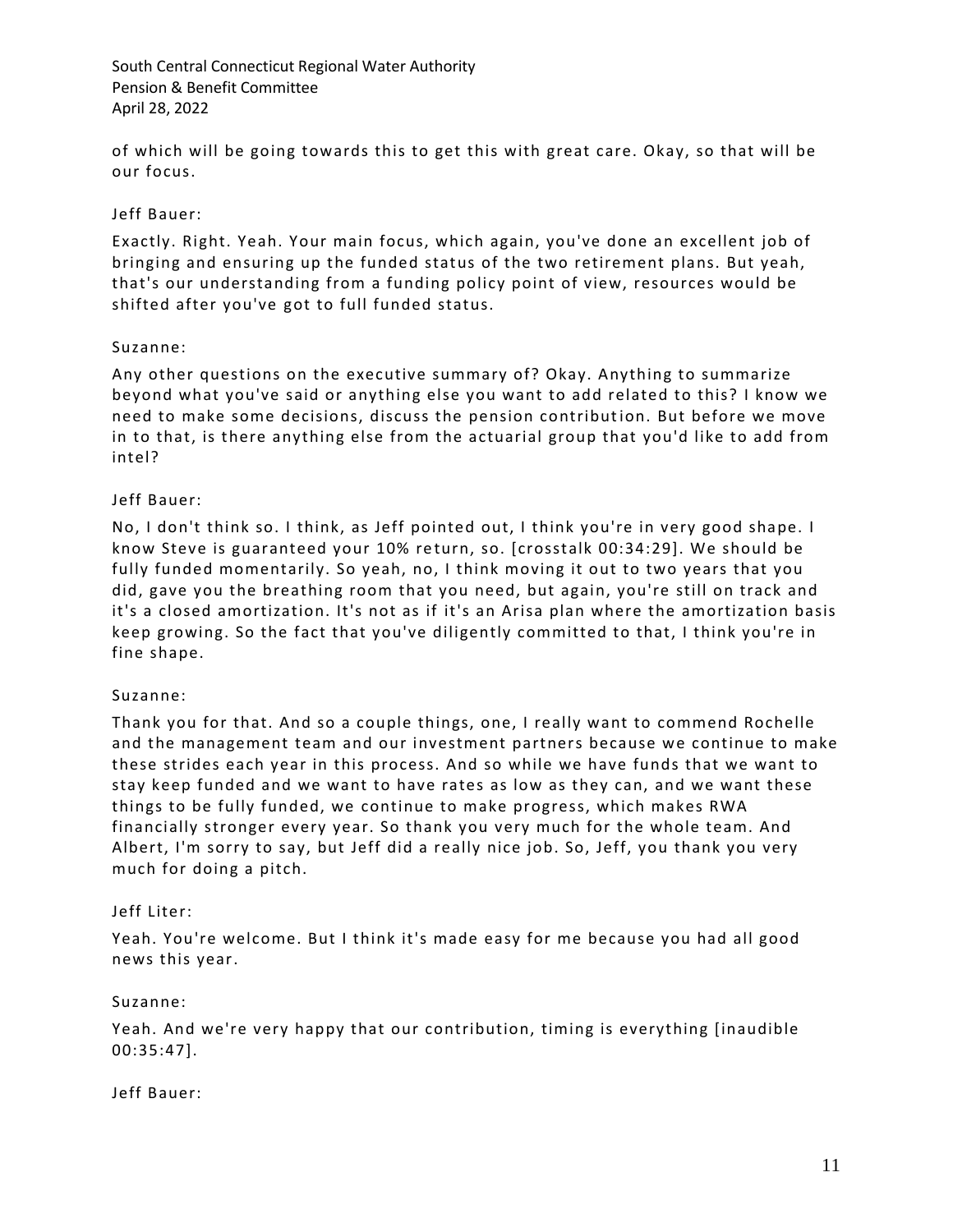Jeff will only show up on the years you have positive returns, so.

Suzanne:

Thank you. Okay. Very good. All right.

Stephen:

So will Steve. Just kidding.

Suzanne:

Yeah. Exactly. If there's no other questions, we'll move on to item number three, which is the discussion-

Catherine:

Can I just?

Suzanne:

Yes.

Catherine:

Just for clarification. I'm sorry. I know that this is not, we're talking about these specific pension plans, but these are both closed plans. What are the retirement benefits available to employees that are not eligible for these plans?

Rochelle:

We have a 401k that all employees are automatically rolled in. So they start to work both the hourly, as well as the salary plans.

Catherine:

And how is that managed?

Rochelle:

And Morgan Stanley also manages the investments or the investment vehicles that are available of 401k.

Suzanne:

And chosen by the employees.

Rochelle:

And they make their own selection number of equities and funds and just by portfolios.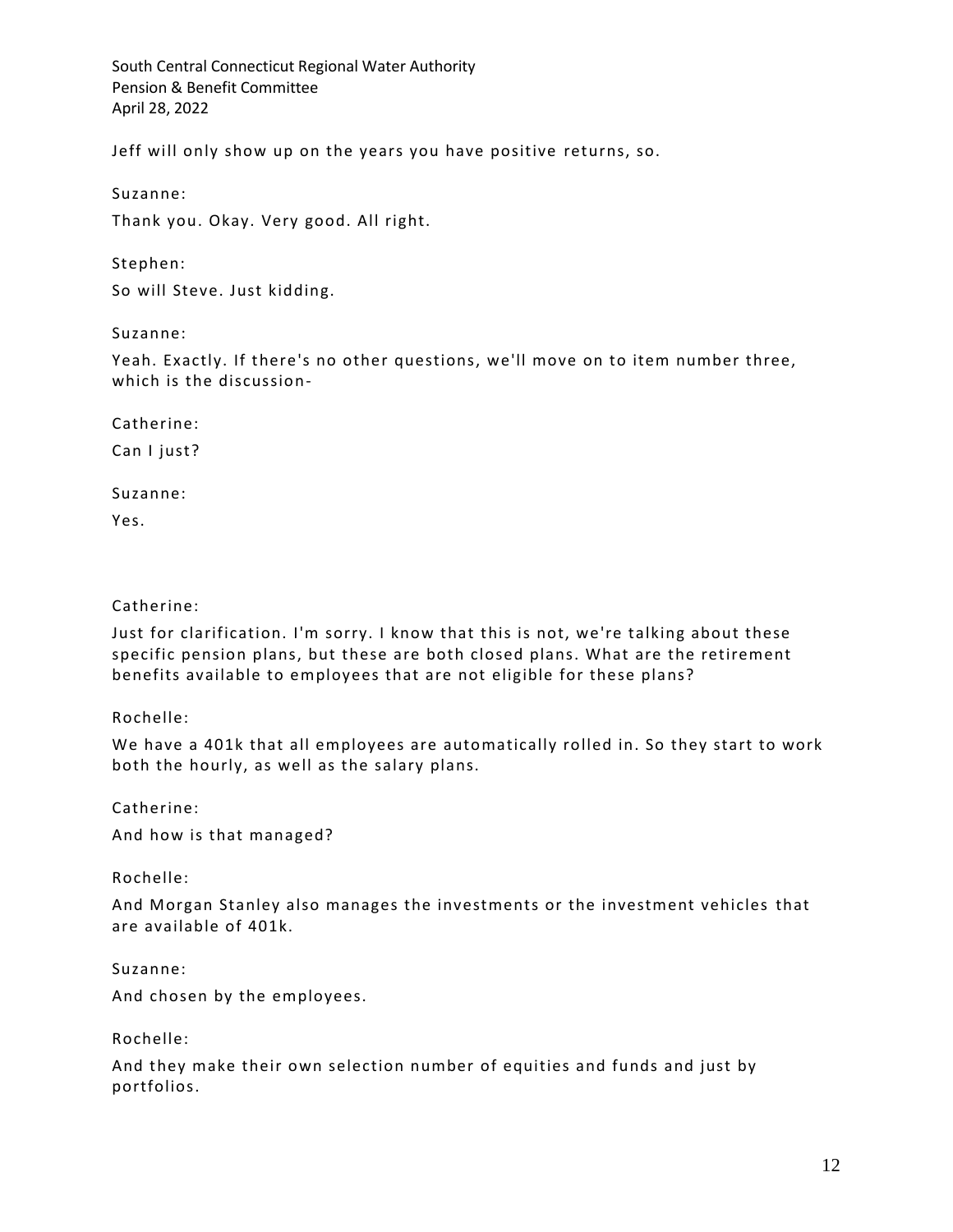## Catherine:

And that's an institutional look pick and piece structure. So that's an institutional plan, not retail. So the employees are not.

## Rochelle:

And Catherine, you'll actually get an update when we talk about the work plan a little bit later, we're introducing an annual review of the authority of our board.

## Catherine:

Okay. Thank you.

### Suzanne:

Yeah. Prior to this point, it's not been a part of the oversight of the board, which is a good addition and in a scale welcome the opportunity to get some of these questions answered, but what it, Steve can talk about the cost to participants in investing in the 401k and the management of that when we get to his piece of it. So, Steve, if you would just make a note of that question.

### Stephen:

Yep. I'm going to have Joe McLaughlin coming on that, because he handles that more than I do, but he's here also. So yeah.

Suzanne:

Okay. That's great.

Rochelle:

And we also have a 457 plan, so the employees reach the maximum in the 401k. They then contribute to a 457 as well, which has similar depth vehicles available.

Catherine:

Great. Thanks.

## Suzanne:

All right. Excellent. Okay. So we'll move on to item number three, discuss a potentially year end contributions. And we'll start with the additional pension contribution resolution. And Rochelle, it's pretty straightforward, but is there anything you want to add to this?

## Rochelle:

No, I'll just add that, doing these additional contributions is also what's helping us get towards the fully funded. And I know I'm personally concerned about what's really happening with the market. So we continue to recommend when we can to,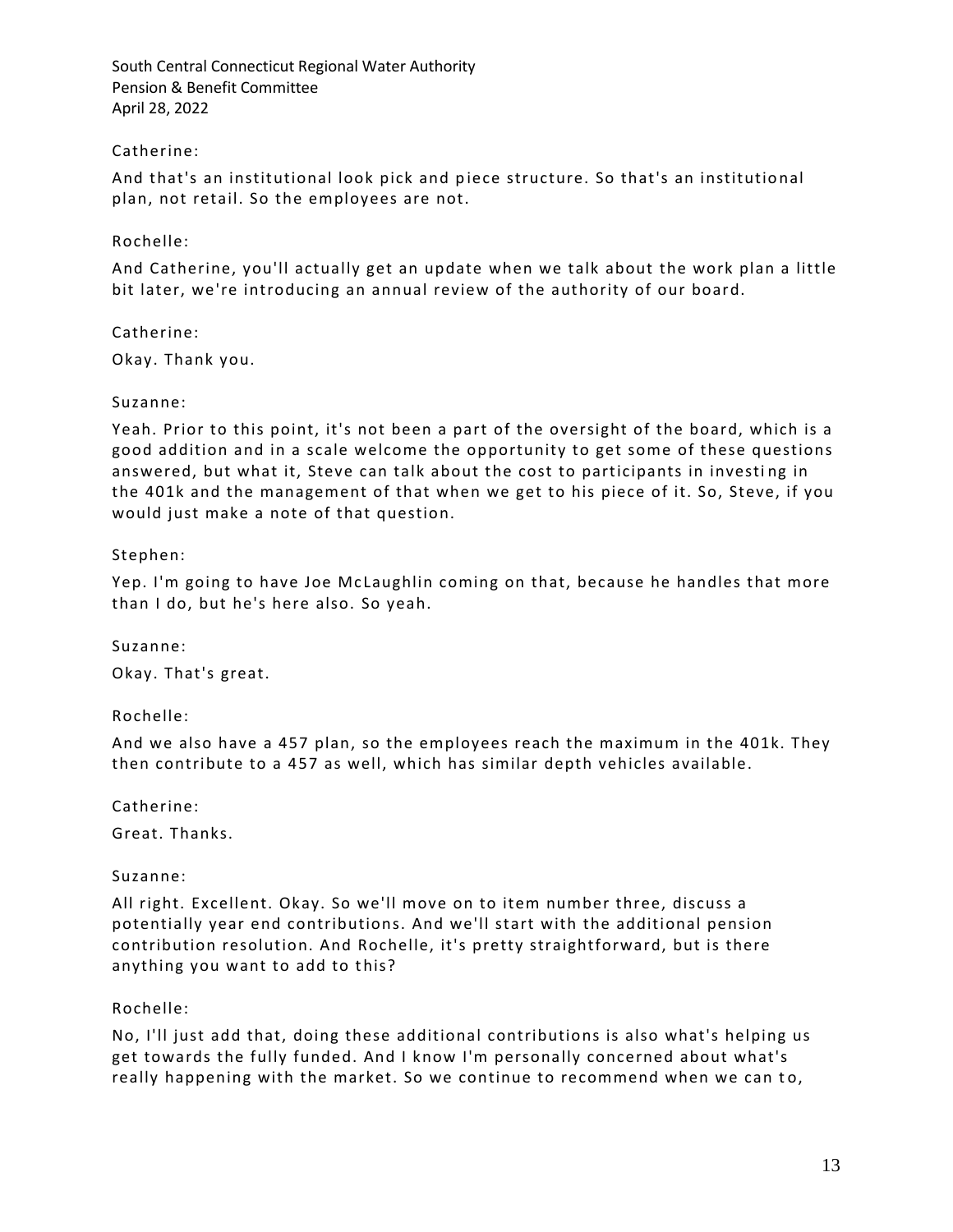when we're able to absorb this additional contribution to go ahead and do this. And I will add this is reflected already, pending approval in our fiscal 22 projections.

Suzanne:

So, and remind us. And this is a supplementary contribution on top of the recommended contribution? Or is this all in?

Rochelle:

No. This is an additional to what was already approved.

Suzanne:

Okay. Very good. All right. Is everybody clear? [crosstalk 00:39:03].

Stephen:

Could I ask a question, Rochelle, would this be a lump sum or would this be spread over the year?

Rochelle:

This is going to be a lump sum.

Stephen:

Okay. That would be good at the moment in our opinion.

Suzanne:

Yeah. No, it's a nice time to be getting in an eye a little bit. Okay. Any other comments or questions about this?

David:

Do you want a motion for the committee? Anyone recording this?

Suzanne:

I would really like a motion.

Catherine:

Okay. I'll move that we recommend to the full authority, the motion.

#### Suzanne:

Thank you, Catherine. Is there other further discussion? I'll let the record show that the committee is recommending to the board and the board will take further action related to the contribution of 1.13, excuse me. \$33,903,000 for additional contribution. So with that, if there's no other discussion. We'll take both, all those in favor. I, all those votes, show that all the present. Subcommittee meeting favor, recommend that to move on. Moving on to pension full year 23 proposed resolutions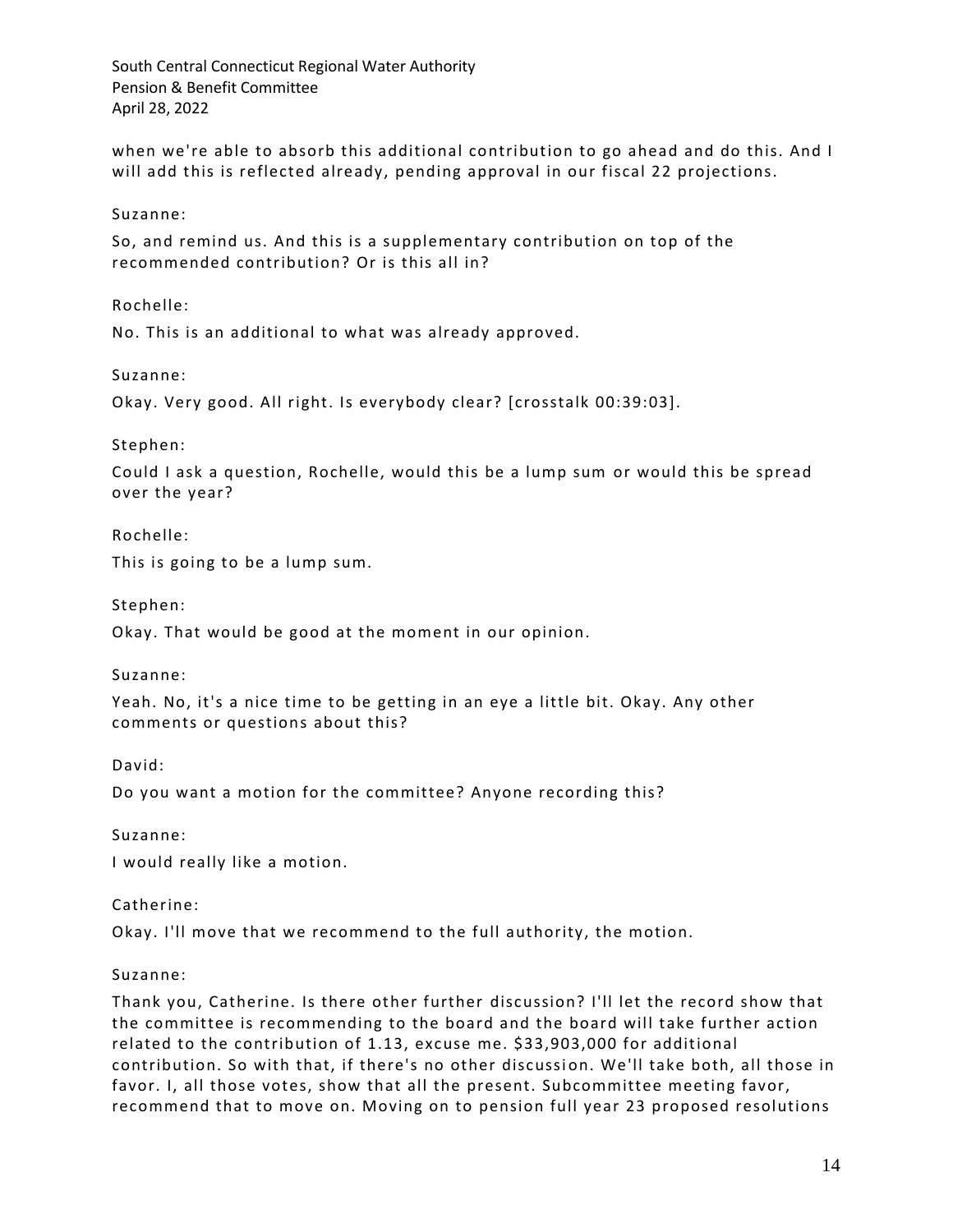with salaried and the union plans. So these are without going back to the memos, I assume are exactly that they are the exact same amounts that are amended by Angel. Correct?

Suzanne:

So, but the union plan is the arc because the arc is actually higher. And then the salaried is a little bit above the arc. And that was based on like looking at affordability and such, and also trying to catch up the salary.

Suzanne:

So, one second, what was the salary plan?

Rochelle:

19.

Suzanne:

Right. Okay. 1924690. Okay. All right. So the salary plan's a little higher than the arc and the union plan is exactly at the arc. Do I have a motion to approve the proposed pension contribution resolution will year 2023 for the salary to union? Thank you Kevin.

Catherine:

Second.

Suzanne:

Second. Thank you, Catherine. Is there any other question comments, concerns for? You're voting on? All right. All those in favor, say aye. Aye. All those oppose. Let the record show that all members present voted in favor at subcommittee meeting to recommend to the board to make this contribution. Moving on to OPEB executive summary. Excuse me. Moving on to Viva full year '23 proposed resolution. Here, we have a resolution for contribution of \$1.7 million change to the regional award authority and for the Viva plan contribution.

Rochelle:

Right. And this is the recommended cash contribution, which is consistent with what we've been doing in prior years. Okay.

Catherine:

And move approval of the rest.

#### Suzanne:

Thank you, Catherine. Thank you, Kevin. Any other discussion questions? Okay. Very good to let all those in favor. Aye. Aye. All those oppose. L=Mention, let the record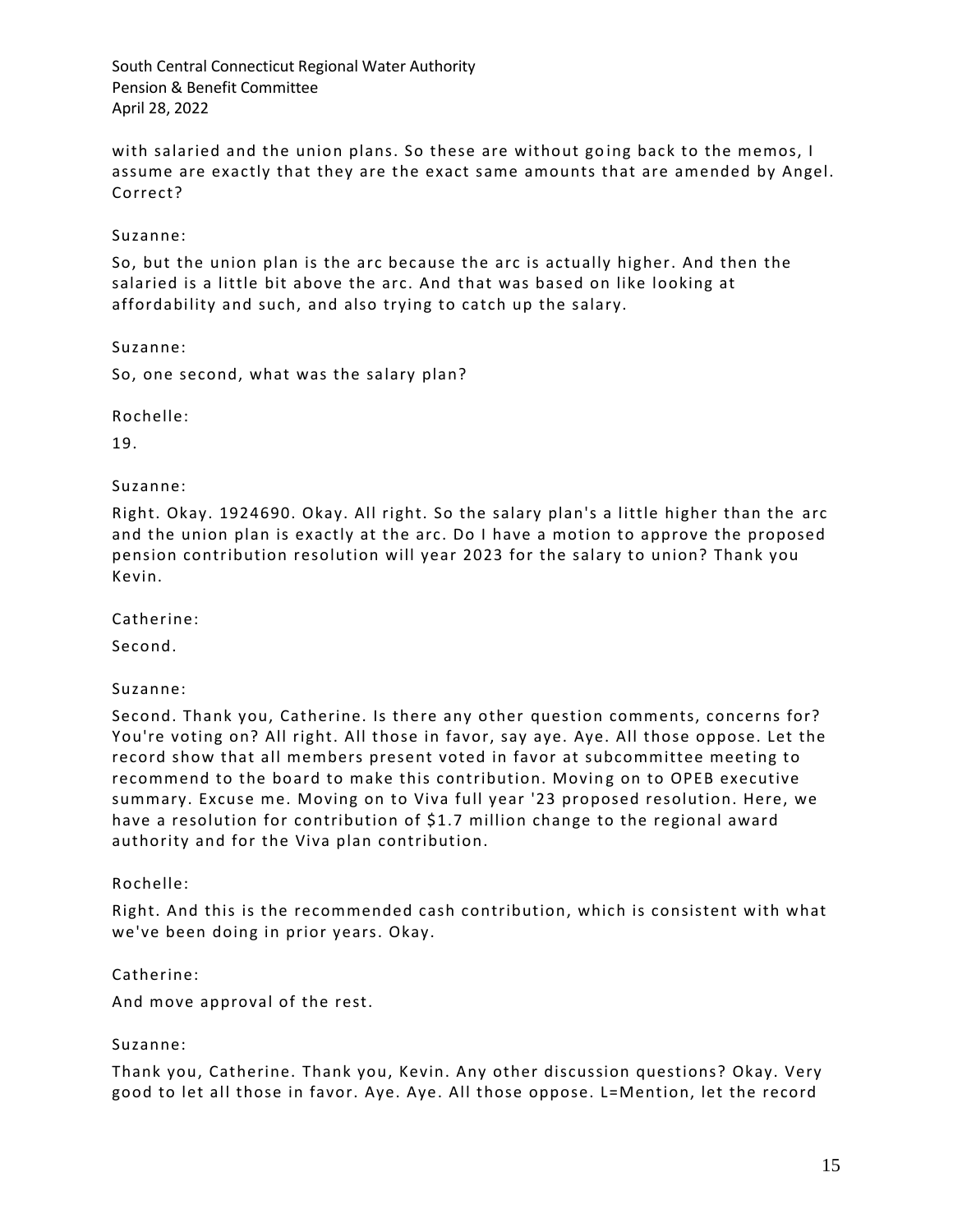show that all the present voted favor recommendations. All right. I think that is it for all the committee's actions related to contributions. Correct. Okay. Very good. All right. So if there's nothing else related to actuarial discussions and contributions, we'll move on to investment performance. We welcome our actuarial partners to stay. If you'd like to listen to the investment portion of the presentation. And if not, thank you very much for being here and always for your professional work and presentations by the oversight that it needs to release plans.

Jeff Bauer:

You're welcome. Jeff, I can stay. I don't know if you have a commitment.

Jeff Liter:

Yeah, I actually, I do. I appreciate that. Thank you very much for your time and I will hopefully see you all again soon.

Jeff Bauer:

Thank you, Jeff.

Stephen:

Thank you, Jeff.

Suzanne:

All right. So let's just do a time check we're in 40 minutes.

Jeff Bauer: Plenty of time.

Suzanne:

Plenty of time. So why don't we start with-

Stephen:

Can I-

Suzanne:

Yeah.

Stephen:

Can I suggest that we start with Zoe. As we were going to do before, because we've kind of had some false starts with the ESG topic. And while we have her today on the front part of this meeting, the goal would be, again, this would be a journey and a process also much like funding. It's not like we're going to flip a switch and say, "Okay, everything that we're doing is ESG compliant," whatever that means. And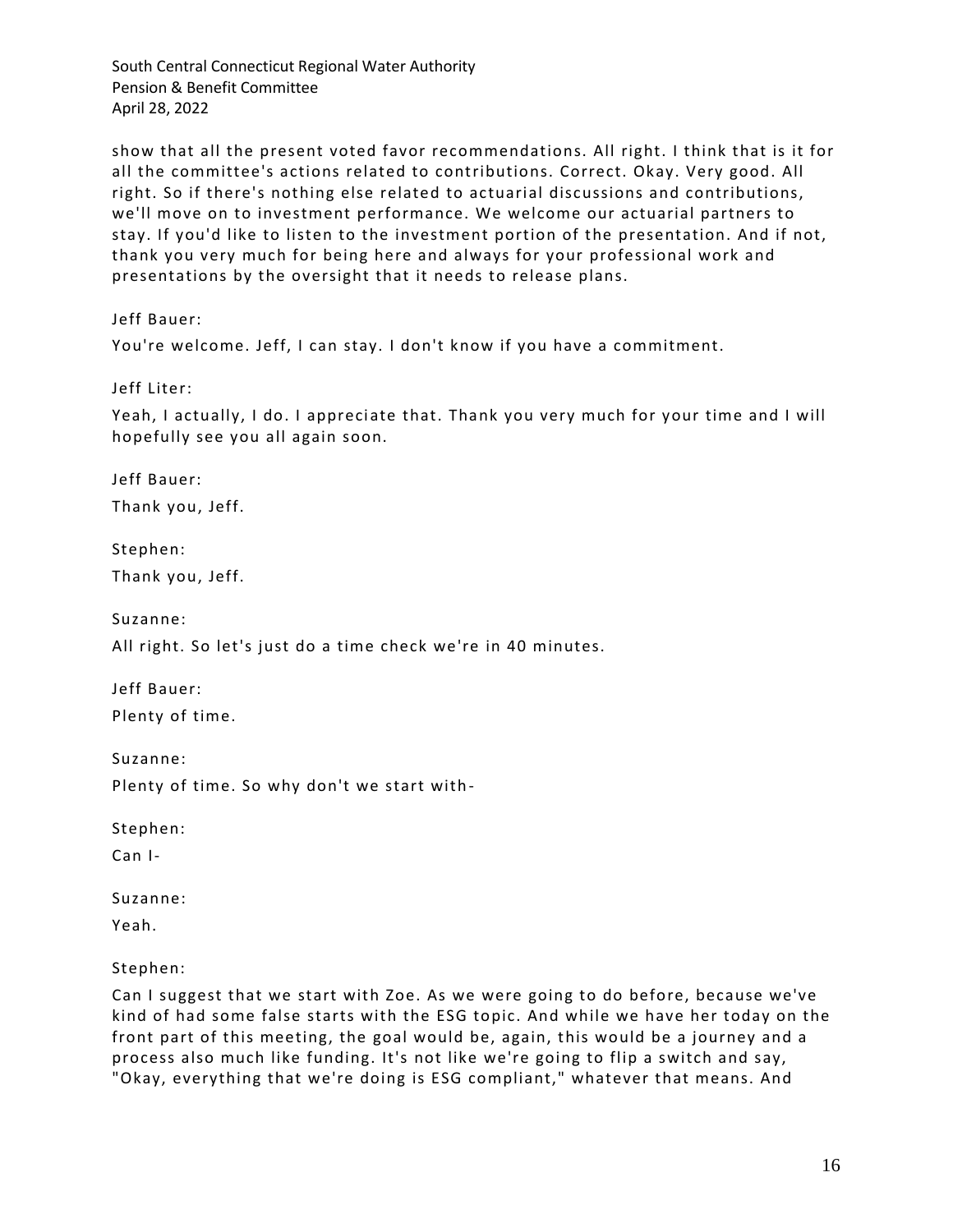we're going to talk about that. But I wanted to have Zoe today to walk you through what the portfolio looks like today. This will be a baseline.

### Suzanne:

Right. So that's exactly what I would say. First off, I'm fine with the order. And secondly, I think that what the board looks at this as is a baseline and an educational opportunity to understand how this is done, what impact it has. And I think that the board remains uncommitted at this point to a position about ESG and what to do about that. But this is all part of educating us in a way so that perhaps in the future, we want to take a position included in our investment policy statement or any of that kind of stuff we care.

#### Stephen:

Perfect. So the goal here is to get, and Zoe, are you out there? I think I see you initial, right?

### Zoe:

Yep. I'm here.

## Stephen:

Okay, good. So Zoe, I'm going to turn it over to you to direct, but the purpose of this section, and I think will be relatively brief is to give the board a status. Where do you sit today versus some commonly used industry benchmarks? And I'll turn it over to Zoe who's will introduce herself, but she's from our ESG area within Morgan Stanley. Thank you.

Suzanne:

Well, welcome Zoe and-

Zoe:

Hi everyone.

#### Suzanne:

Hi, Zoe. I would not hesitate to explain what this is, what's going on in the industry related to this, as well as if we know very little, just to kind of level playing field on that front as well.

#### Zoe:

Yeah, absolutely. So I'll just give some quick background on myself. So I am on the global sustainable finance team here at Morgan Stanley. I'm a product owner for Morgan Stanley impacts quotient which generated the report that we'll walk through today. And similar to you all, I didn't have a ton of background in terms of what it really means to be sustainable and how to gear investments towards whatever sustainability goals each individual has. And I think that's kind of an important place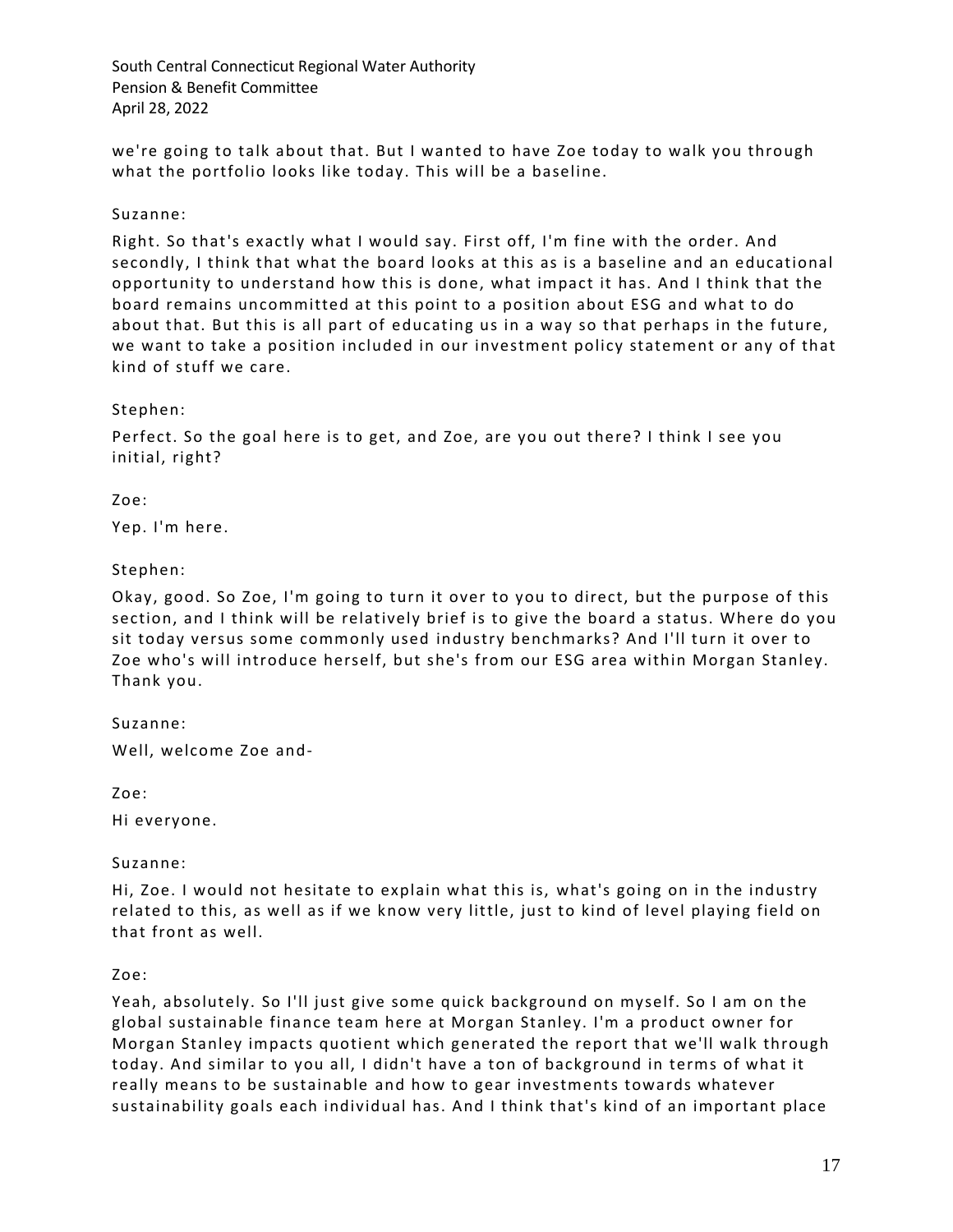start, which is there's not necessarily one solution for sustainability. There are so many different ways to become more sustainable. And so the way that the Morgan Stanley IQ or Ms IQ report is laid out is really to highlight those two different segments. So the option one, as you can really hone in on the positive things and choose to invest more in the areas that are "doing good", or aligned with your impact goals.

Zoe:

And on the other hand, you can divest from the bad actors or the mutual funds, ETF securities that are exposed to areas that you don't feel comfortable being exposed to, whether that's an industry, an issue of concern, an environmental practice, you name it. And so, those are kind of the two ways that at Morgan Stanley, we think of gearing a portfolio towards sustainable investing. And that's how I'll walk through the report, starting from those positive things that you want to align your investments towards, and then followed by the areas that you may want to limit your overall exposure to. So any questions from there. Feel free to interrupt as I go through the, I know there's a lot of kind of ESG terminology that you all might not be so familiar with, so feel free to interrupt.

Suzanne:

So I think we're ready.

Zoe:

Awesome.

Stephen:

So who's actually driving the presentation?

Suzanne:

I am. Jennifer.

Stephen:

Okay. So Zoe, maybe as you need the next slide, we would just has Jennifer to proceed.

Zoe:

Perfect. I also have it up on my screen. So yes, I would just keep going down. We're going to stop on a page that says portfolio impact summary, which gives you an overview of actually you can... Yeah, this is a good place to start. So like I said, there's kind of those two sections, the alignment, and then the exposure. The activation we can quickly touch on, but overall, what we've selected for the alignment are 11 impact objectives. So these again, are those positive things that you would want to potentially align, or tilt your portfolio towards.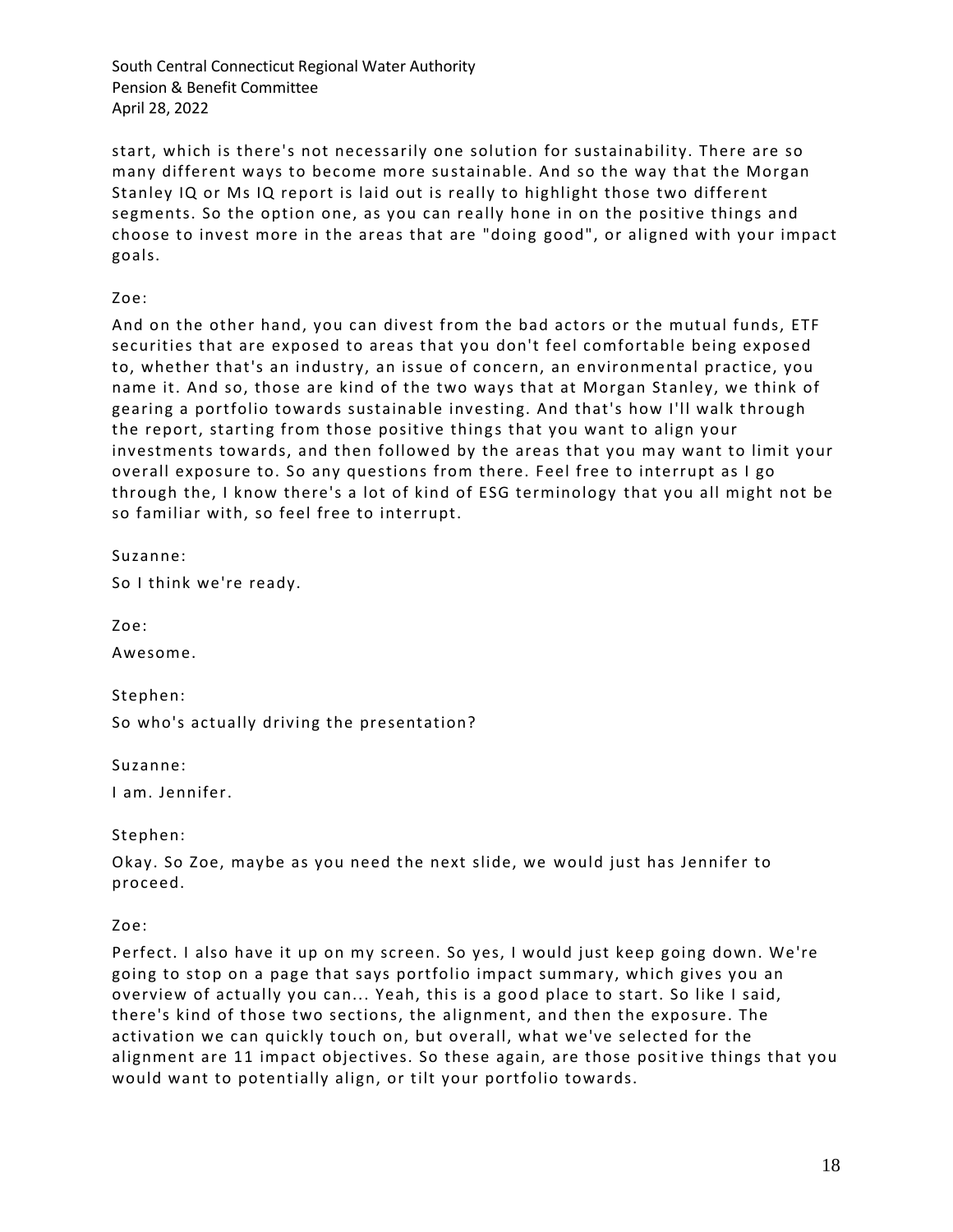## Zoe:

So we've selected climate solutions, energy efficiency, cleaner energy sources, water solutions, etc, all the way down to governance practices. So you can see that it 's kind of covering a lot. There is a lot geared towards water, which is great and unique to you. And then we're going to move on to the exposures, which is those issues of concern. And so far we've selected chemicals, oil, and gas and utilities. And overa ll, what this summary page is saying is that out of the 11 impact objectives on the left, we are either equaling or exceeding the benchmark on set of them. And then for the exposures, we are exposed to three out of the three issues of concern.

Stephen:

Can I add something?

Zoe:

The way that the yeah, go please.

#### Stephen:

So just to be clear, we have read your policies. We know your organization, so we've imprinted our viewpoint, or if you will, our opinion of, or interpretation, I guess, is a good word of what we've read about you, what we know about you here in these objectives. These are not the end all, final, be all. These are our suggestions for your organization of things, where you might want to have a positive impact and then areas that you might want to not be exposed to if I'm making sense. But this is why, this is can be a very complex subject. So this is us imprinting, if you will and suggesting if by no means is meant as an end all, be all. Does that make sense?

#### Suzanne:

It does make sense. And I guess one of the other things that might be helpful for members of the board is to know what you chose this from. So other of the selected issues of concern, what are the 96 other options that you've had? You don't need to go through that right now, but as we get a little bit more sophisticated related to this, just so that there maybe things, because you're in the business you're in and we're in the business we're in that we have a slightly different view about what might be a concern-

Stephen:

No doubt.

Suzanne:

... or an impact.

Stephen: Yeah, definitely available.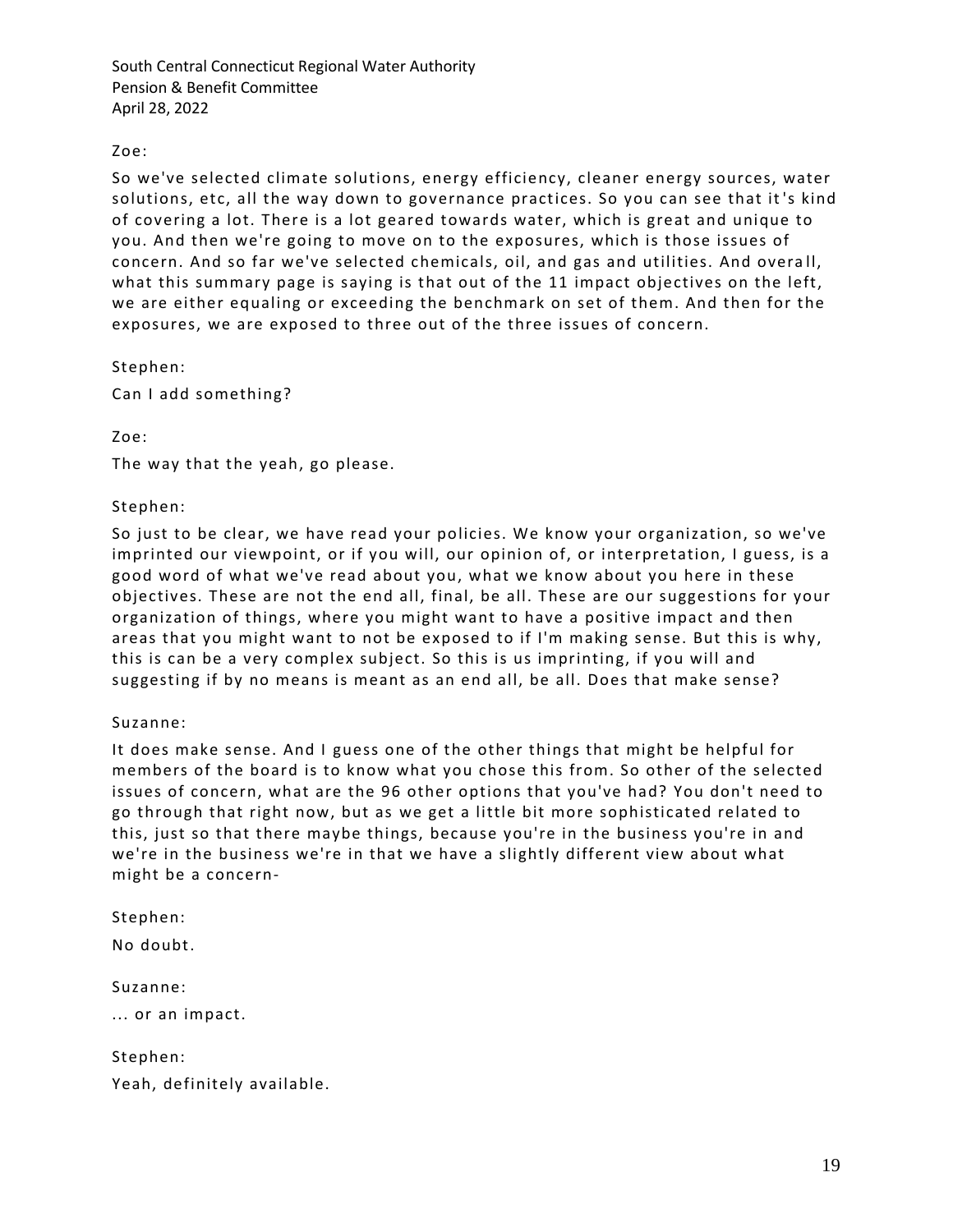Suzanne:

Okay. Carry on.

## Stephen:

Back to you Zoe, thank you.

### Zoe:

Yeah. And then the last section, that activation section on the right, this doesn't necessarily pertain to you all, but essentially the last thing that we evaluate is the intentionality of the managers. So there are certain funds or managers that we look at that are taking an extra step to intentionality, whether that be diverse ownership, it could be ESG stakeholder engagement, it could be screening restrictions. So those are what we look at, but we only have access to that data to on the managers that are on our investing with impact platform.

### Zoe:

And so, if you don't have any managers on our platform, we won't have access to that data. It's not appear that any of the managers in this portfolio are on the platform. So for now we can ignore that. And if you choose to invest with a manager on our platform, you will then get to see that data and see in which ways they're taking that intentional step to investing with impact. So for now, we'll just focus on the alignment and exposure, essentially the way that the Morgan Stanley yep.

#### Suzanne:

A question on the activation and the intentionality. What rigor do they have to go through and standards do they have to have in order to be on your list of intentional managers?

## Zoe:

So that's a good question. So I don't sit on that team specifically. I work very closely with them. They have their whole onboarding process and due diligence process for those managers. I can get that information for you all, but I currently don't know what it takes to bring a manager onto that platform. Once we have them on the platform, we send an annual survey out to check in with them and see in which areas they're investing with impact, then we ask for documentation and examples, etc. So that's kind of that activation section mostly.

## Stephen:

And I'll add to that. Up until now, that has not been a criteria. We're trying to introduce this. And if it becomes a criteria or perhaps infrequently, it becomes a criteria for some percentage of your total. So let's say that you want to say that you want 5% of their portfolio. I'm making this up. This isn't a suggestion, to hit the impact objectives on the leftmost column, where you want 10%, then we would go to an activated manager that has done had due diligence screening by Morgan's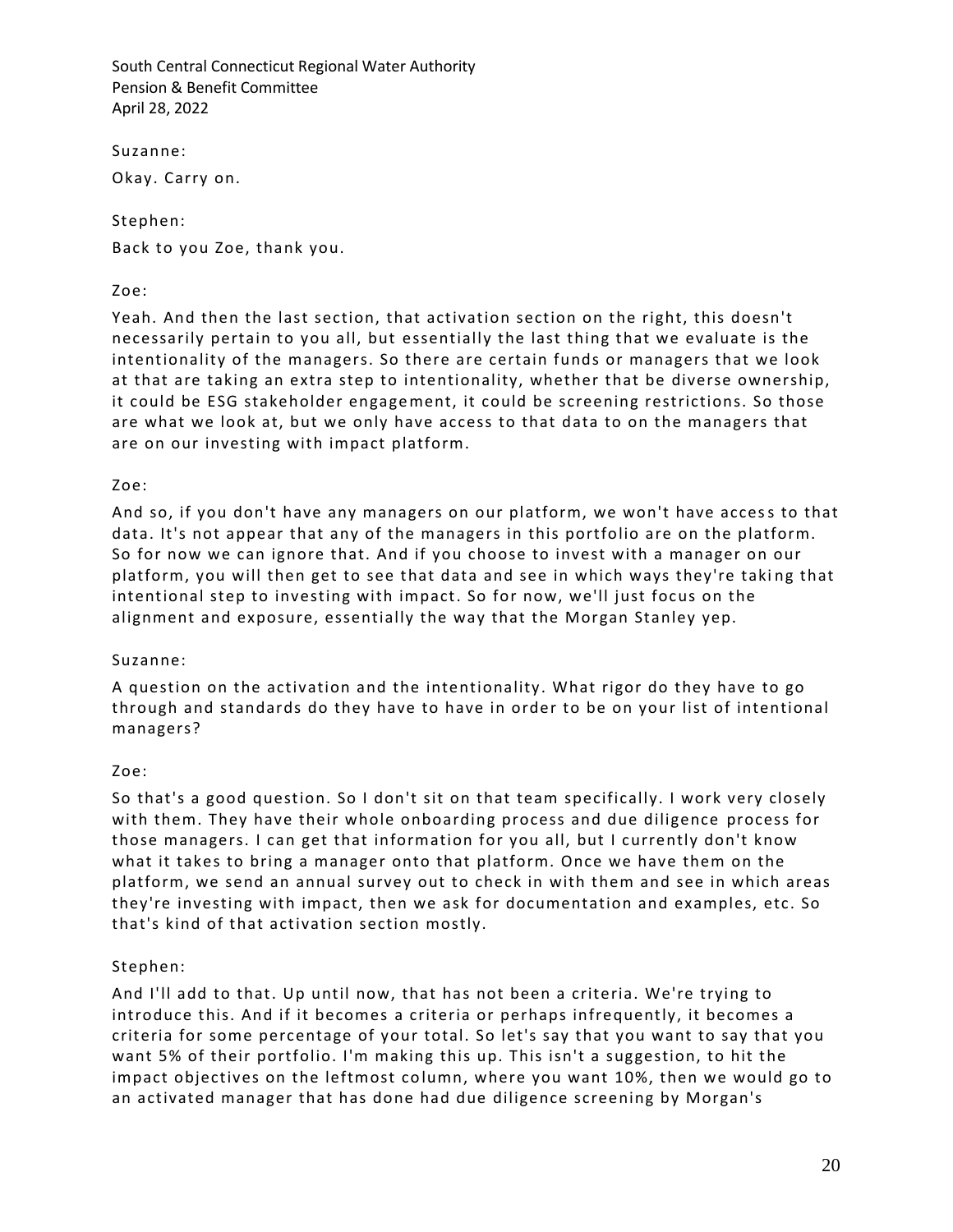committee on both their actual activation and alignment, as well as the traditional things that we would look at like performance, alpha, beta, deviation, variance, sharp ratios. So we look at all the statistical things that you would expect, but then the committee overlays it with how closely they are sticking to the alignment items or the... I call them the negative, the issues of concern that things to exclude. But today we have not activated anything in the portfolio so far.

### Suzanne:

Right. Thank you for that. And couple things. And if I'm speaking on behalf of the board in a way that you're not comfortable, let me know, because we haven't had a chance to talk about this. But I think for right now, our philosophy, as Zoe mentioned is probably not necessarily to move forward with the activation level because I don't know how many managers you have on there and what selection we have. And I think for us at the funding level that we are in all of our programs, investing in the best places makes the most amount of sense, but keeping away from the bad actors, which keeps a whole host of world open to us. They may not be as intentional as mayb e someday we'll move toward. But at this point, I think the first step is really about, is there anybody in here that we're terribly uncomfortable with because of their bad actors and that's limit our world to the activation list of managers when we don't really know how broad that is at this point for our investment purposes.

### Stephen:

And primarily that's the purpose today to show you where you're at versus these granted put upon you objectives by us. But you're going to now see where you stand on each of these.

#### Stephen:

I would just characterize, not try to characterize as bad actors as where are we increasing risk because of something that is going on in a particular manager. Look, it comes out down to bad actors. Sure. Absolutely.

#### Suzanne:

We can call them whatever.

#### Zoe:

From my perspective, what I look at is, what are the risks and where are their opportunities? And that's the only thing I really care about with perspective the ESG is, let's identify where there are risks that we don't know about because we don't have the sub probation. The disclosure is not there or something, there may be some increased risk, but the other side of that balance is that there might be some opportunities. So let's not leave opportunities on the table as well. Anyway, I'm sorry. I didn't mean to interrupt.

#### Suzanne: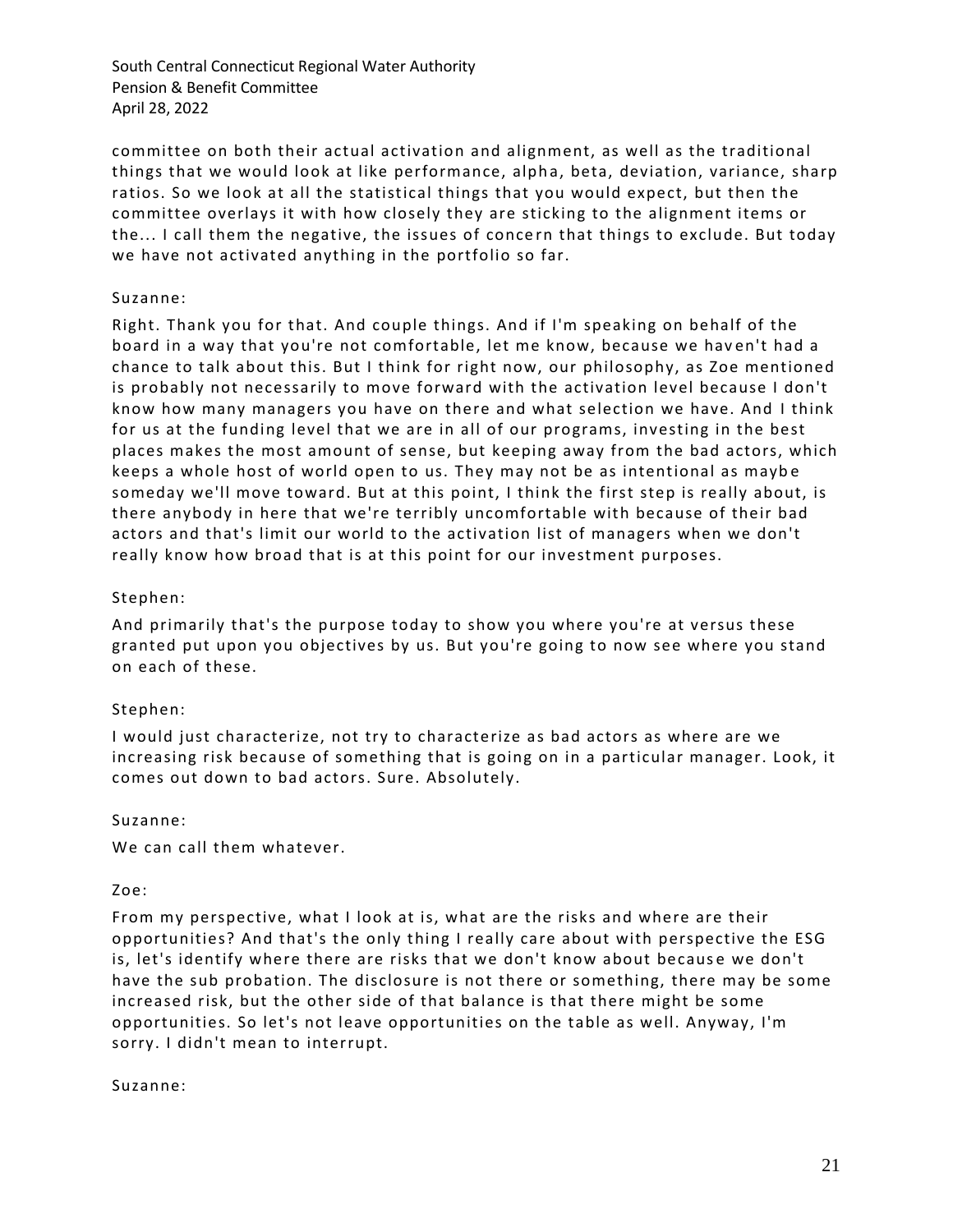No, that's quite great

Stephen:

That's great perspective actually. Fantastic.

Suzanne:

It really is. And I think that the risk of investing with someone that is counter to our mission is probably the biggest risk that we have in fact in the portfolio. So very good. We appreciate your... So you're getting to hear our discussion as you are representing your discussion, which is good because we haven't talked about

Stephen:

That's great.

Suzanne: All right. So carry on Zoe.

Zoe:

Great. So, so I'm happy to go as granular and detailed as you would like. So I'm going to start off with the high level, which is the way that the Ms IQ report is laid out. And if you have questions or want further detail, I'm happy to go into it. I just don't want to take away from the broad picture and really what's happening at the overall portfolio level. So we can go down to the next page. And so you saw on the previous page that there were seven out of the 11 impact objectives, either equaled or exceeded the benchmark. The benchmark is unique to each portfolio based off of the asset classes that are given in the portfolio and the market cap weight across the board. So if you rerun this portfolio on a different account or a different user, the benchmarks will be different.

Zoe:

On the left hand side, we have impact solutions and this is just repeating those 11 impact objectives. So we have climate solutions, energy efficiency, all the way down to access to clean water and sanitation. The way you would read this is, the benchmark alignment percent. So the overall portfolio alignment for the benchmark portfolio would be at 13, 4%. So 13.4% of the benchmark portfolio would be aligned towards climate solutions. And we are 1.1% below the benchmark . So slightly under the benchmark for climate solutions. If you go to environmental practices on the right hand side, we see that the portfolio benchmark is 72.6% and we're 8.6% above the benchmark. Sustainable corporate practices vary slightly from impact solutions. And you'll see the benchmark alignment for sustainable corporate practices on the right. Those tend to be much higher than the-

Zoe: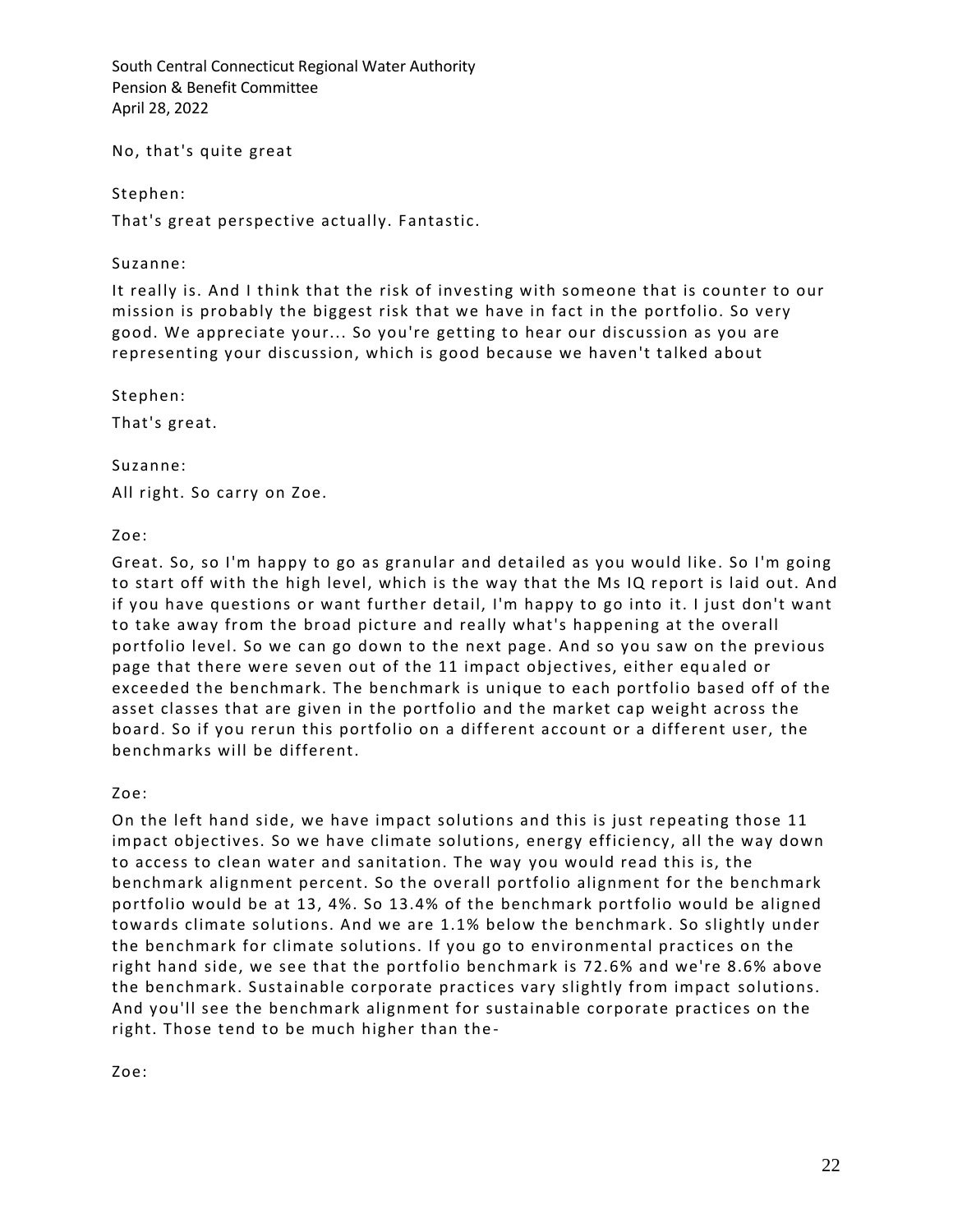Practices on the right. Those tend to be much higher than the impact solutions because sustainable corporate practices tend to be around policies, guidelines, things at the company level that can be put into place. This could be parental leave, employee treatment, child labor policies, as opposed to impact solutions on the left, tend to have to do more with revenue generated from a specific activity. So I would just view this as impact solutions are revenue -based or revenue-generated, whereas sustainable corporate practices are our policy and guidelines driven.

### Stephen:

So for example overall, frankly, this is a first look and a status, to me it's quite strong that you're over in most of the areas. The areas on the left where you're lower, which the impact [inaudible 00:58:55] Let's just pick on water solutions and access to clean water and sanitation because I th ink they're quite obvious subject in this committee. That would be, if you said we want those two areas in particular, which would not surprise me, to be... Well, one of them is slightly above access to clean water and sanitation is actually a slight positive, that is a green. It's just hard to tell, it's so small because it's first will be a small bench mark and then a small work slightly over. We're only under on the waterfront, the 0.1 and water solutions. But let's say we wanted to make that, US came to us and said, "We want our investment policy to state that we want to be above benchmark on anything, water or water solution or clean water-related."

### Stephen:

We could simply add a clean water specific manager or sleeve to the portfolio. Again, we want to look at the performance, the opportunities, the impact it might have on the performance of the portfolio, but because these are relatively small alignments, if your goal was to be above benchmark, we could add a relatively small exposure to that space and be above benchmark and actually have a proactive... I'm not saying it would be a big one, because that would be a narrow space in the market to invest in for a broad-based pension. But I could see you wanting to have a increased exposure to those particular spaces if I'm making sense. And that would be a pretty easy fix proactively to make, and I hate to call it a fix. Let me take fix back, it would really just be proactive action to invest more consciously in the space of clean water or water solutions, et cetera.

#### David:

Yeah. This may be appropriate this time but it's in my head now so I'm going to ask. How do we know if we do slightly wait towards water solutions or access to clean water? How do we know how that rates against what we're taking away from and how will we be able to judge whether that was a good move financially for us and maybe a good move mission-wise and social-wise as we're talking about? But how do we know financially or how will we be able to know?

#### Stephen: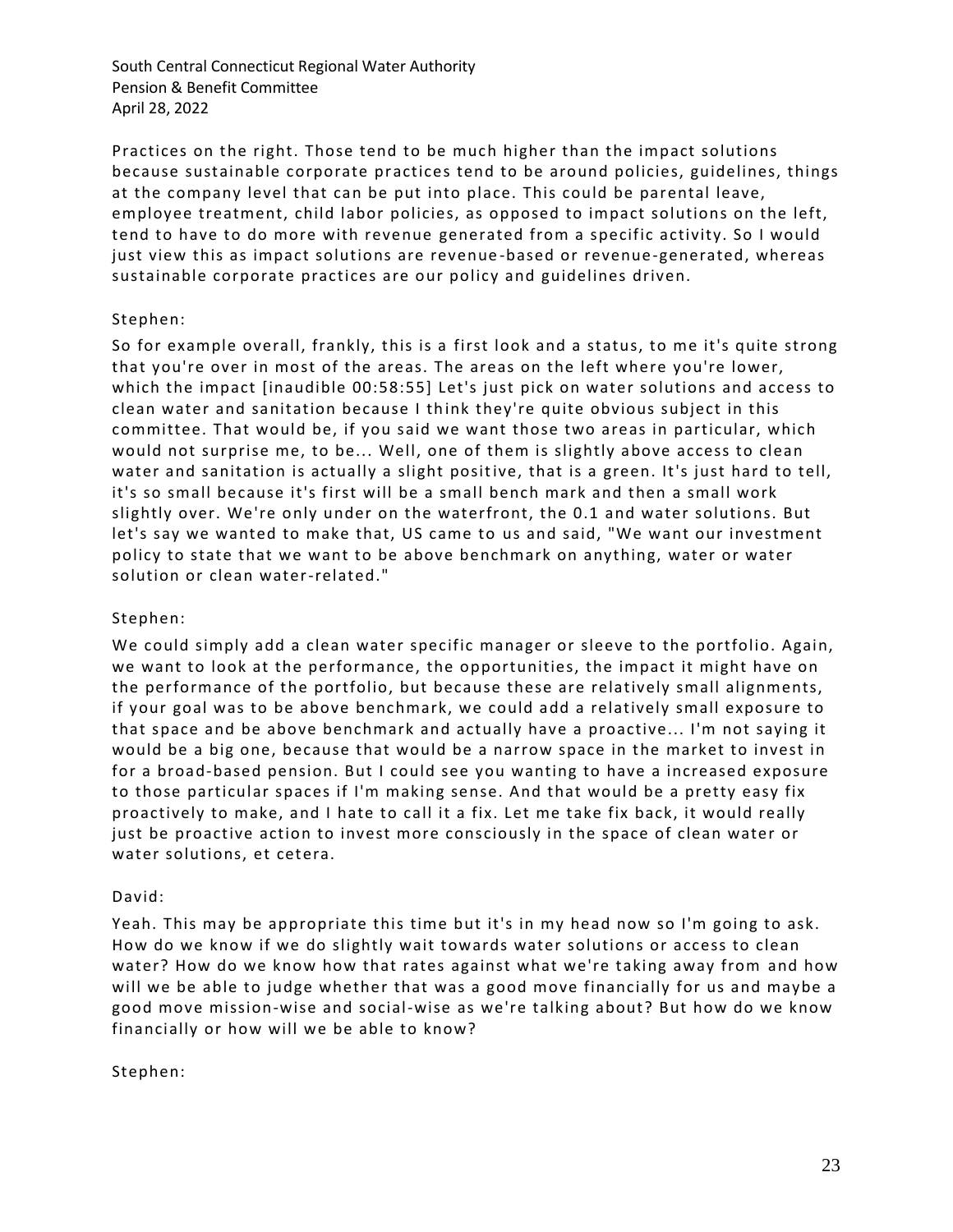You would have to task us with doing two things, is a great question. You would task us... We only have backwards to look at, so we can look backwards and say, "Let's go do a search of the best water solution, activated managers on our platform and clean water-related." There'd be the same managers in those two categories. Let's go look at water solutions, I'm going to call it category. How is that done looking backwards versus our equity exposure for example, and what's our outlook looking forward? We could answer that question definitively, the first half of that. The second half would have to on a regular basis, monitor did our exposure to water solutions in clean water add or detract from the performance of what we came from or from the broader equity portfolio? Would be the better way to look at it I think. And with no definitely has it added or subtracted from a investment portfolio performance perspective?

#### Suzanne:

Steve, you're only looking at this from an equity point of view?

### Stephen:

Nope. I realized when I said that. No, I'm not and we're not, but equities make up the bigger piece of portfolio so I went there. But this actually, and as Joe goes through this, we look at the fixed income side and the equity side, we look at all investments actually.

### Suzanne:

And the only reason why I ask is because water solutions and access to clean water may actually be better suited in fixed income and buying their debt rather than [crosstalk 01:02:33]

#### Stephen:

Very possibly correct. I would agree with that. I almost stopped myself as it was coming out.

#### Catherine:

And to just build a little bit on David's question. Obviously when you're doing your analysis, at least it's obvious to me, that when you're doing your investment performance analysis, you're not only taken into consideration the performance in terms of dollars and cents, but also increasing risk. So there's got to be some risk analysis that goes along, but it's one thing to say that you have great performance, but what are the risks associated with it? I used to say, look, if all we cared about was performance, we can go sell cocaine, but then there are risks associated with that business [crosstalk 01:03:17]

#### Stephen:

Indeed we would agree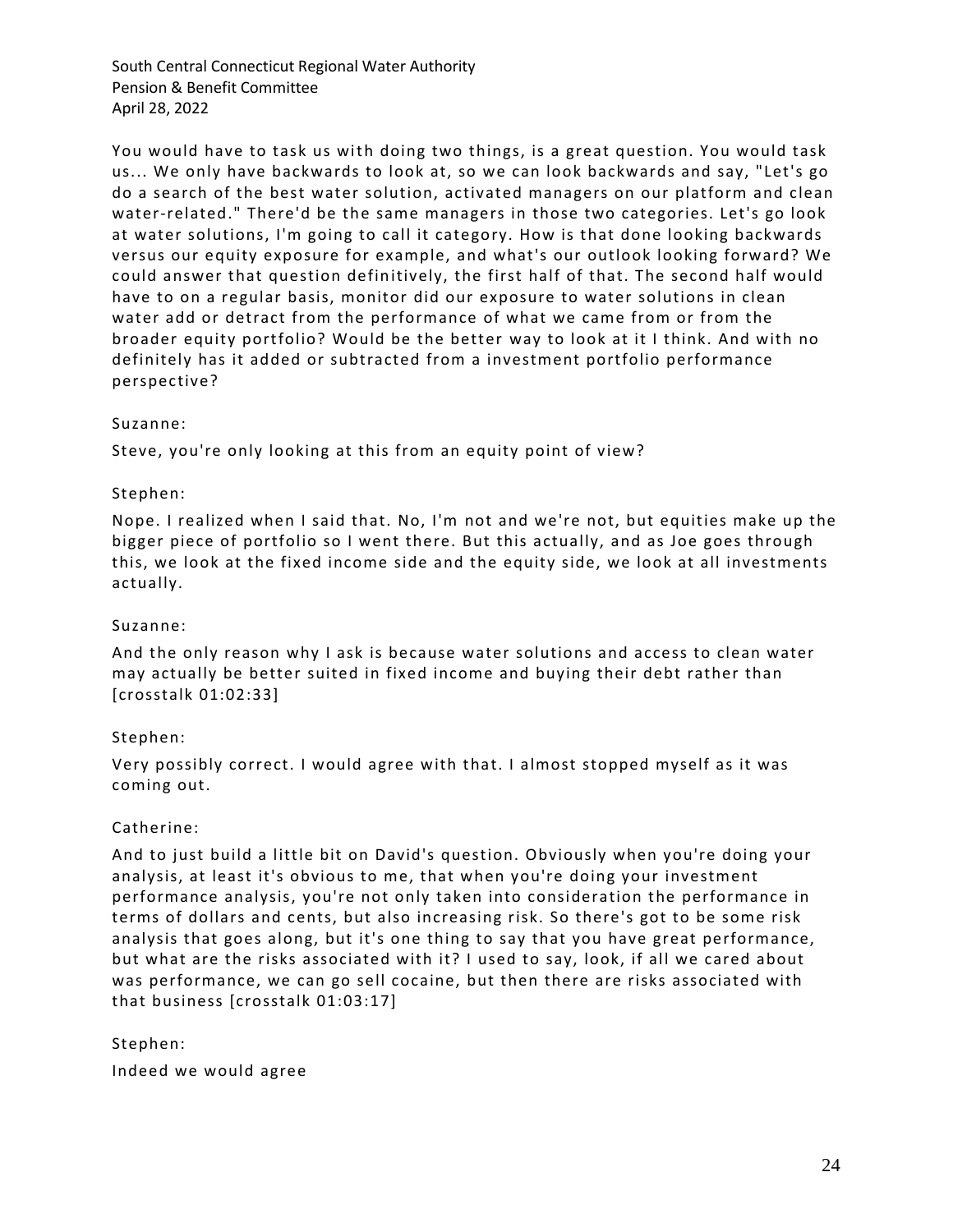Catherine: I like to use extremes.

### Stephen:

That's a good one. And I'll get another [inaudible 01:03:25] from a risk manageme nt perspective, we would never recommend that you're going to put an enormously large percentage of the portfolio in clean water solutions because it would absolutely have the impact of increase in the volatility of the portfolio, whether it ultimately results in a higher return or not, it would increase to volatility because it would be in a single, relatively narrow sector of the market, whether it be stock or bonds. So we would not suggest that. But we would look at together putting a percentage, a probably small percentage of the portfolio in something proactive like this. And before we agreed to do it, we would absolutely study the impact, at least looking backwards on the results in the risk, both, no question. But this wouldn't be, oh, let's now put a quarter of the portfolio in access to clean water and sanitation. That to me would be inappropriate for the objective of the pension, maybe not the entity, obviously not, but the pension, because it will be increased.

### Suzanne:

One of the things you might want to put in for the future, I think that Catherine would appreciate and maybe other board members would appreciate is the discussion about our portfolio as it relates to risk and the kinds of risk that you [crosstalk 01:04:40] risk of diversification, risk of volatility, risk of over exposure, et cetera, and look at our portfolio yet, turn our portfolio over one more time and say, "Okay, here's what it looks like on ESG, here's what it looks like in risk, here's what it looks like in investment performance." So that everybody's got the whole picture of the various things that you're looking at. So if that's appealing, then we most definitely can look at that.

## Stephen:

Absolutely. And Alan, I hope you're taking good notes there on that one because Alan's on here too.

Suzanne:

Okay. So [crosstalk 01:05:14]

Stephen:

So carry on, and then we a stop at 2:00 today, is that correct?

Suzanne:

Yeah. We're okay.

Stephen:

Okay. We just do want to go through the important [crosstalk 01:05:26] discussion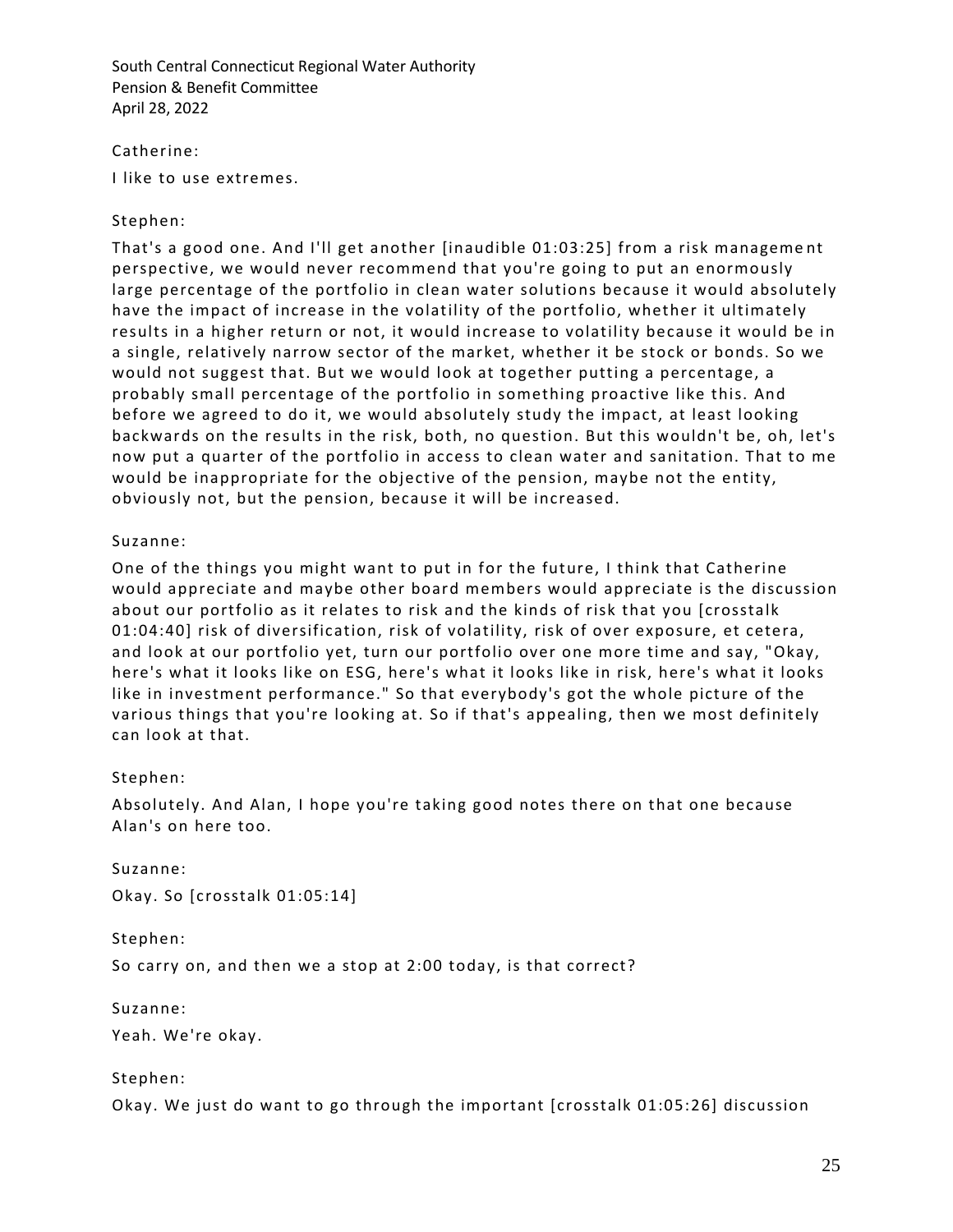Suzanne:

We're going to have initial questions and all that so I'll keep going.

Stephen:

No problem.

Suzanne:

Thank you.

Zoe:

Okay. So any questions on the overall summary of the impact objectives page? What we'll see next is what's driving these numbers. So how we break it out is we first go to the fund level. So mutual funds ETFs primarily first, and then we'll see based off of the given asset class benchmark, whether each fund is above or below the benchmark on each impact objective. So we would read this first line as this MFS Ma investors fund is 6.1% below the benchmark on climate solutions. And the benchmark is the Russell 1,000 growth at 19.9% aligned towards climate solutions.

Zoe:

However, it is 11.2% above the benchmark for environmental practices and the benchmark being 81.8%. And so we break it up into asset class. Each asset class has its own benchmark, and this gives you a really clear way to see which funds are over performing the benchmark, and which ones are underperforming and on which areas. So this gives you an opportunity to either invest more in the managers that are crushing it and consistently performing above benchmark on all of your impact objectives or potentially divest in the areas that are consistently below the benchmark across the impact objectives. So this gives you a little bit of insight as to what's driving that overall portfolio alignment number.

Stephen:

And can we pause there for a minute, because I'd like to add something here. So there's a lot of green there in Vanguard growth. Two weeks ago, there was a Barron's cover story, and Alan I'd like to make a note to get everyone on the committee a copy, a reprint of that cover story on ESG investing. One caveat to this style of investing, looking backwards at least has been, it makes logical sense that energy companies screen poorly theoretically, and technology companies screen friendly, makes sense. One of the implications of that is that a lot of ESG managers have become tech-heavy over the last several years. And their performance looked into recently stellar versus broad market indices or benchmarks, now I think we all know we'll talk about the investment is appropriate, the tech sector of the market in particular has finally corrected dramatically.

Stephen: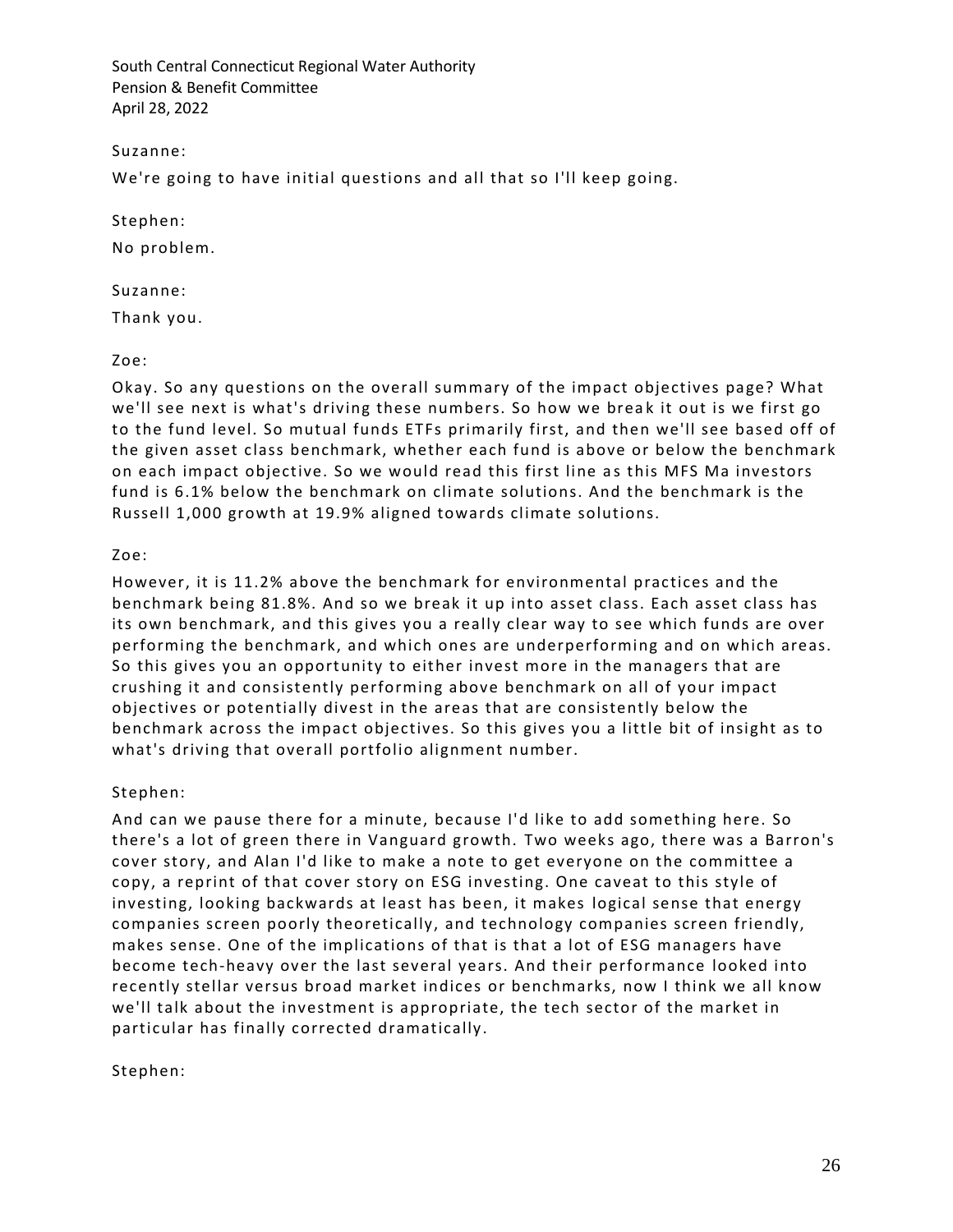And now the performance from the ESG sector that has focused on gaining their ESG consciousness through overweighting tech is now looking poor from an investment perspective. So my point is, this is not an investment return look at all. This is a return looking at factors as they relate to impact and this sustainable corporate practice solutions. And by overly looking at that, you can become overly concentrated in a particular industry such as has happened with tech and software. So it's a caveat... We're very conscious, don't worry about it, but I'm just warning you. You could look backwards, especially if you looked at 1231 numbers and say, "Geez! These ESG managers all look great." I would say, "Well, then look at them now today and you'll be able to tell implicitly." At least we can tell implicitly and we can look inside of it and say, "Well, they got there because they owned a lot of software and no energy, or they got there because they owned a lot of technology and no chemicals."

## Stephen:

So as part of it is just say, do we accept traditional energy and chemicals, but we accept those companies that have proactive corporate practices, good sustainable solutions, even though they're in a tough environmental industry, I'll use your term versus the bad actors. Because one thing we want to be careful with from an investment perspective is we don't get too... I'll use the extreme example, we could invest in all clean water, that would be an inappropriate portfolio. But what a lot of ESG managers have done, invested in a lot of softw are and created a hidden risk that has reared its head lately. So I think it's a lot of things to be conscious of in this space.

#### Suzanne:

Sure. And it's early in this whole science of looking at this [crosstalk 01:10:03] So can I ask a question, so on the first two, am I to read that their are policies are quite favorable, but their revenue with the exception of Vanguard in producing outcomes related to it are not as strong as their policies on this venture?

#### Zoe:

Yeah. That's a tough one. So just to caveat, there are definite at the back of every single report to help understand really what is being evaluated for climate solutions, for energy efficiency. And so I would think of it less as a comparison between corporate practices versus impact solutions. It's more so just based off of the nature that they're being evaluated is different. So if you look at this Columbia dividend income, it would really indicate to me that this fund does not necessarily have as many securities underlying it that are generating revenue for cleaner energy sources, water solutions, or access to clean water and sanitation, whereas they have more funds or securities within that holding that is aligned towards all of these great sustainable corporate practices that you care about. So that's kind of how I would read it. It's not really a compare or contrast, but more so just we needed to differentiate between impact solutions that are revenue -based and corporate practices which are more so policy -based.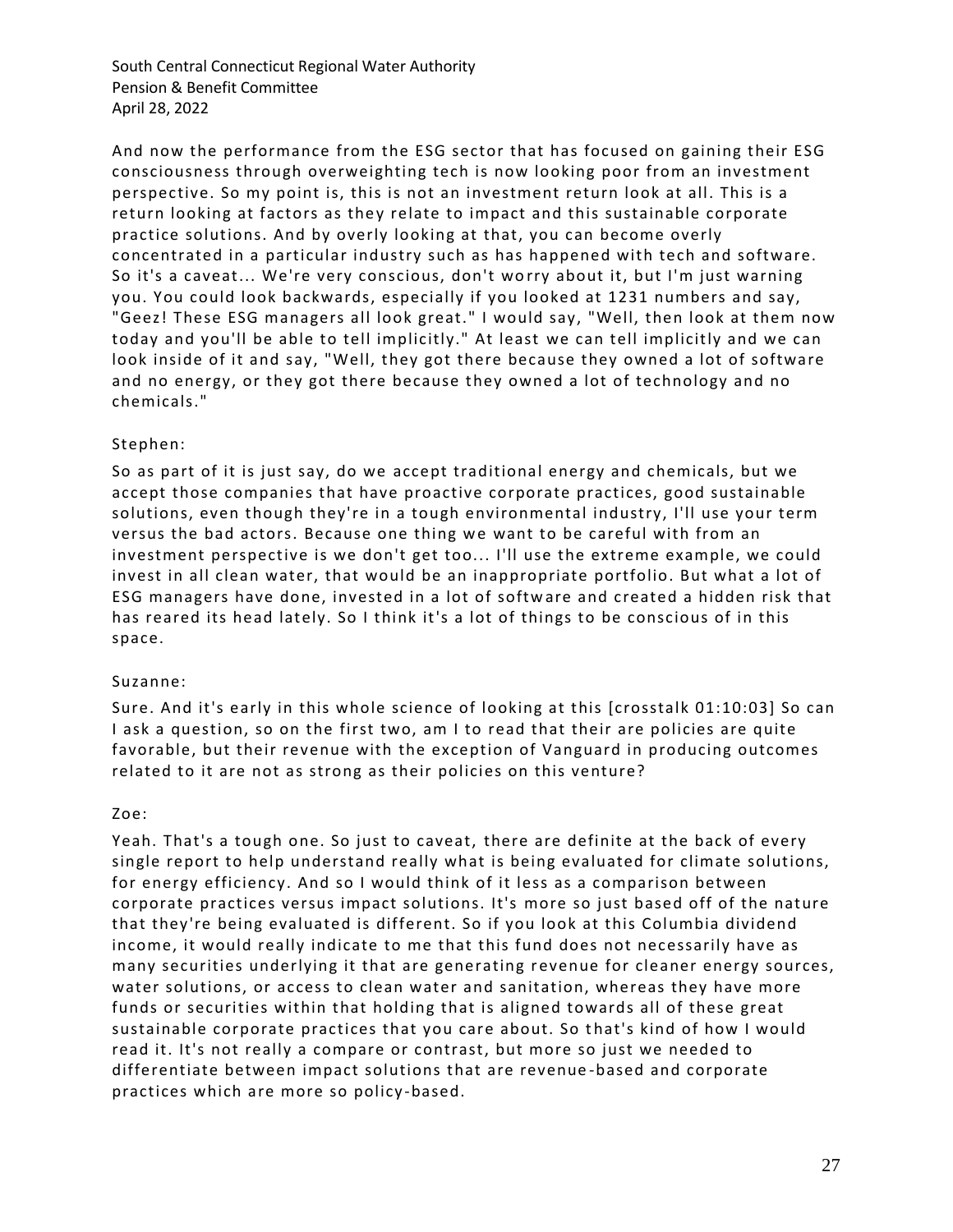## Stephen:

And I'm going to add to that too, that as you go to value versus growth, you'll note that inevitably there are more misses because value includes things like traditional energy, things like chemical and growth includes... Heavily it's all tech falls under growth. So it kind of circles back to that same thesis that we want to be careful as you move in this direction potentially that we don't end up in a software/tech -only oriented investment or biotech or pharma to the exclusion of traditional industries either.

## David:

Again a 101 question, will you be the company that looks at each of the companies and gives them a rating? So you have your own criteria that you use to decide for instance, the company like FedEx, let's say they want to be a 100% sustainable and clean by 2030, but they buy credits from somebody else in order to [inaudible 01:12:44] That's not as good as if they were being clean themselves. So do you go and do the ratings on all these companies or is there a standard by which these companies are judged that's acceptable and therefore we just say, "We want to direct it a little bit towards cleaner and you'll accept that." How does this work? You get a basic one-on-one [crosstalk 01:13:07]

## Zoe:

Yeah. That's a great question. So what we do is we gather all of the data for t he underlying company security level data from third party data vendors, such as MSCI, ISS, [inaudible 01:13:19] handful of others. And so we're kind of curating the best of the best when it comes to gathering that raw data at the company level, and then we have our own proprietary way of evaluating each impact objective. So we created the water solutions, impact, objective, we determined what it would be evaluating, what that threshold should be and then essentially each security is given a binary. Yes, it is aligned towards our definition and it is aligned towards water solutions or no, it is not aligned towards water solutions and therefore it's going to have a zero. And so it goes to the very granular underlying security at the yes, it's aligned or no, i t's not aligned. And that's the kind of quote unquote rating it's given, and then that gets rolled up to the fund to evaluate what percent of the fund is aligned towards that impact objective. Does that answer your question?

## David:

Yeah. So essentially you're taking other third party information and you're using that to form your own opinion of the ranking or the rating of that company in the different metrics?

## Zoe:

Yes. We don't take anyone else's ratings, we just get the raw data. So we will get the percent of women on board, we won't get their opinion on if they have enough women on board, et cetera. We get that raw data file and then we determine on our own and how we should be slicing and dicing that.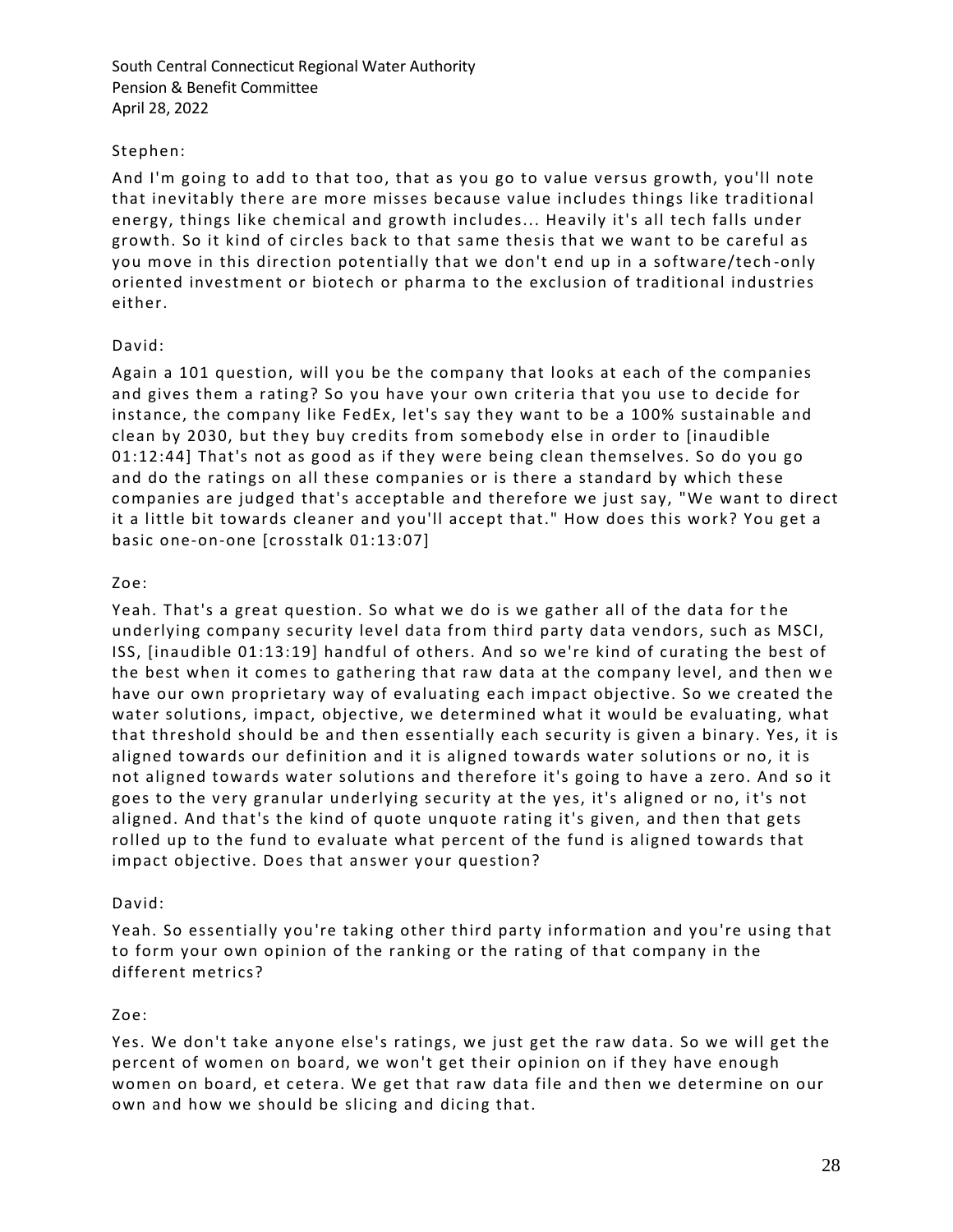## Stephen:

But ultimately, it's not an opinion. My one comment, it's an objective cut point, I call it. And we have the criteria that we show you, but it's not saying we believe that is it's saying they exceed 51% or whatever it may be. So they're objective numeric measures as opposed to... I just always wanted... You said opinion that's why I went there. Also there's access to Morgan's one source. We're not solely in entirely captive to that. You can go out and look at all kinds of sources of data, but Morgan has made a huge investment in putting together what we think is a super competitive platform to measure these things.

#### David:

Your measurement won't necessarily be the same as Sierra Club measurement of certain companies, but you're going to take a honest dispassionate look at what you believe are the criteria that will meet them to be categorized as [crosstalk 01:15:46]

### Stephen:

Correct. And people like Morningstar are beginning to do this. Some of the index providers are beginning to do this. And nobody's is exactly the same, but they're generally directionally the same.

David:

Thank you.

Suzanne:

All right.

Stephen:

So do you want to jump forward any further? I'm time -checking, trying to give you a flavor here today where you sit without... I don't want to lose all the time. I don't think we want to lose all the time we have for the investment review either.

Suzanne:

So how much time do you need for the investment reviews Steve?

Stephen:

Well, we're down to 15 minutes. I'm sure I need that much.

Suzanne:

We can stay until 2:30. That's fine. [crosstalk 01:16:31]

Stephen:

Then we're fine. I didn't realize that.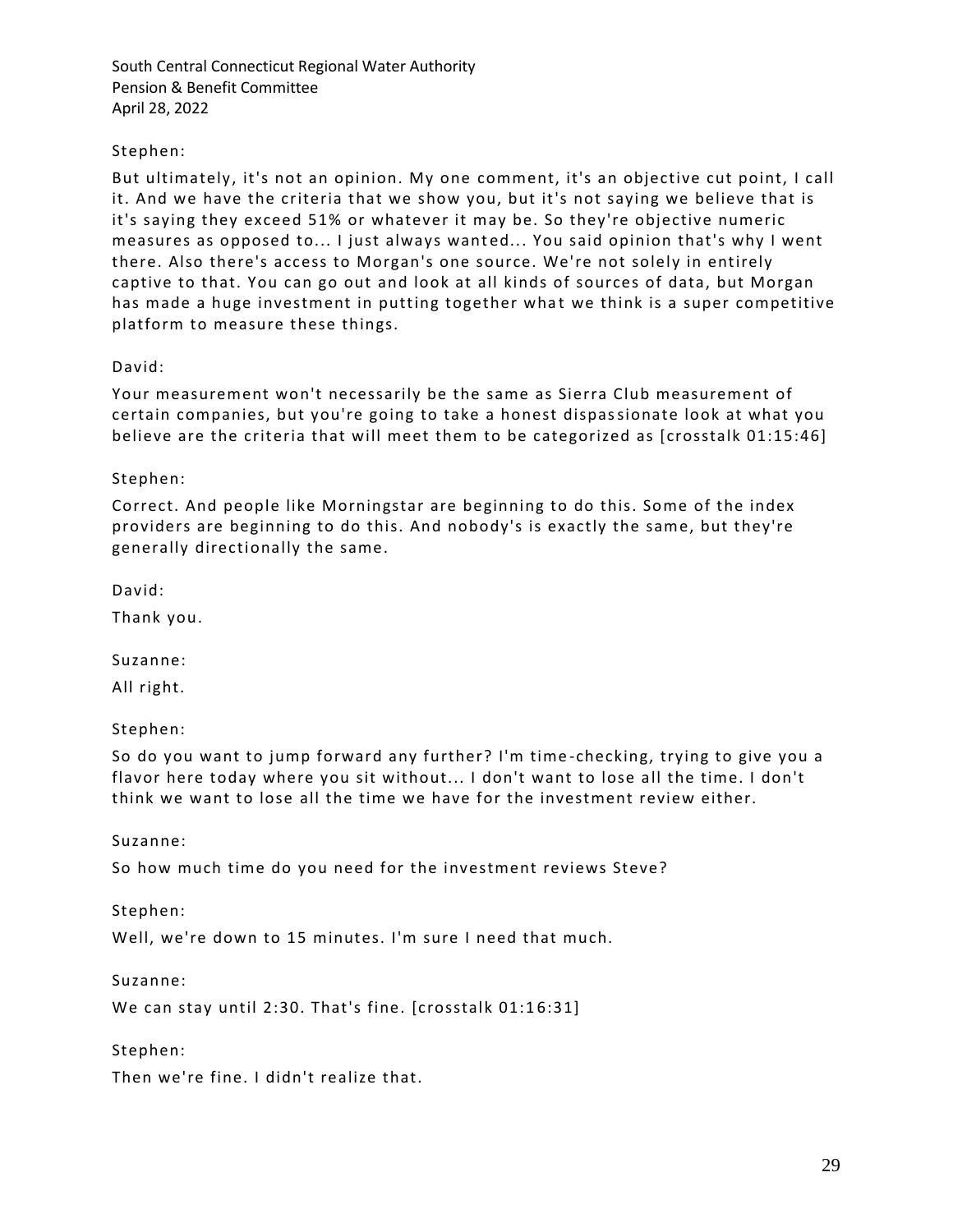Zoe:

Go ahead. So we can kind of skip down to the next couple pages.

Stephen:

Can you show a bond?

Zoe:

And then we can just-

Stephen:

Okay, here we go. Just because we had that question earlier.

#### Zoe:

Yeah. We can scroll up. So right now, MSIQ has some data for corporate fixed incomes and we're just expanding over to ADRs, but currently we don't have all bond level data. That's something that we are actively working on and that's part of our roadmap for the future but currently we don't have all fixed income data.

### Stephen:

You scroll down to the next page though, where we were a minute ago. So these are individual fixed in some securities, excuse me. I think everything on this page is an individual fixed income security. So you can see it's... So I'll let you talk to it, but it's the sustainable corporate practices are heavily filled in, but not the impact solutions on the fixed income side.

Suzanne:

So it's all corporate debt?

Stephen:

No federal farm credit is there, that would be government entity.

Suzanne:

But generally not all municipalities and-

#### Stephen:

We don't own municipalities in the portfolio, but they probably wouldn't be providing enough data at this point, but municipalities are not, we do n't own municipal bonds in this portfolio because most of them are tax exempt, not all of them. The portfolio could own taxable municipals, but we don't today. You could pick on our competitor, Goldman Sachs there. So you can see that Goldman Sachs about fifth from the bottom, no rate, because we don't have the data on impact solutions, but on sustainable corporate practices versus our criteria, Goldman is green and all of them so it's passing, its green for environmental practices, climate is closure.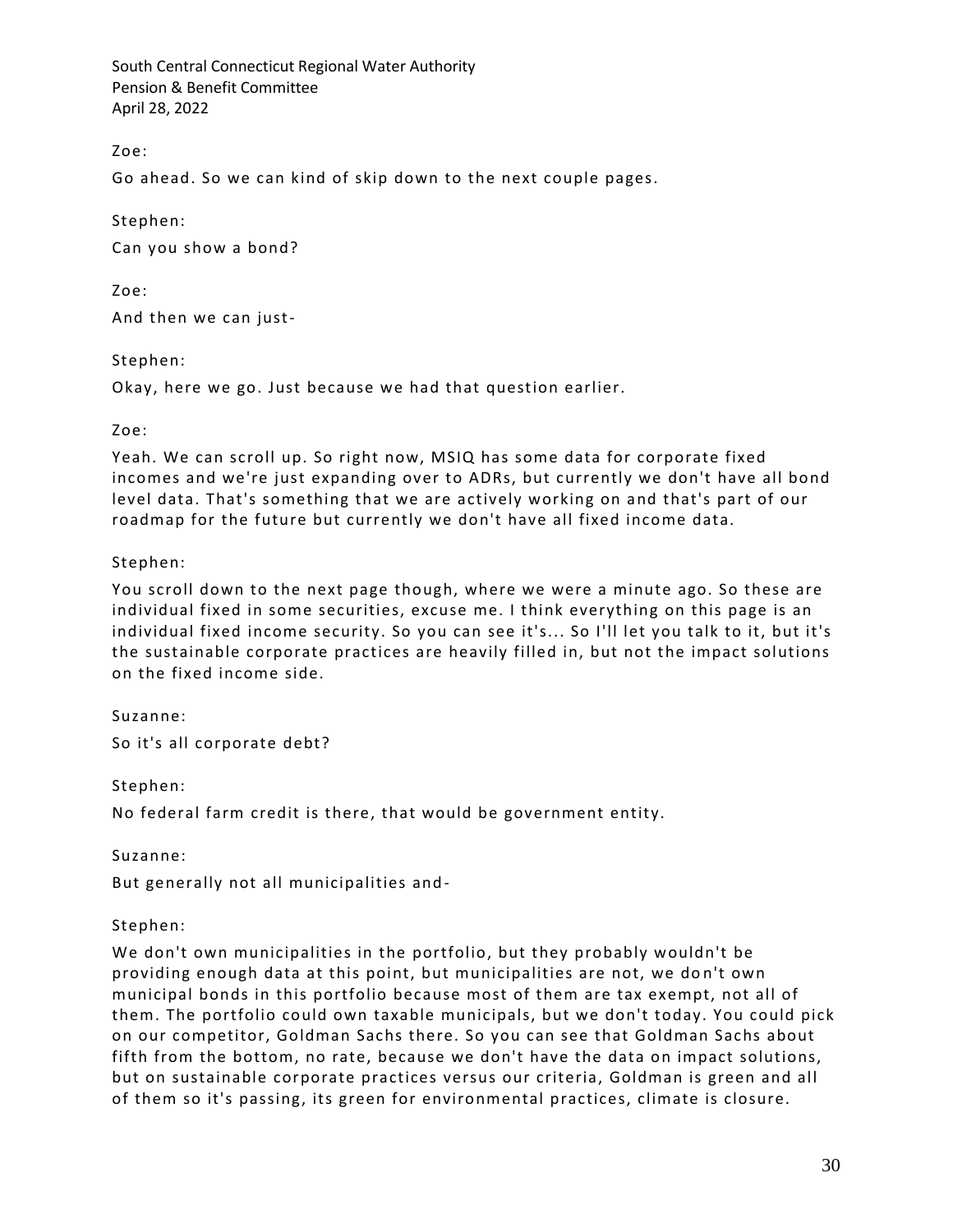## Zoe:

So the one thing I'll add is, anywhere that it is white, so anywhere that it shows white cell, means that they are not aligned towards that impact objective. So it should show that Goldman Sachs is not aligned towards any of the impact solutions. Whenever there's a grey cell, it shows that we don't currently have. So we don't have the data for access to clean water and sanitation for all the securities on this page, but we do have the data for the other impact solutions and then we're also seeing that Goldman Sachs is aligned towards all of the sustainable corporate practices on the right hand side.

## Stephen:

Thank you for correcting that. And do we want to keep sliding through here a little bit?

Zoe:

Yeah.

## Stephen:

So every security you currently own is here. And then I think [inaudible 01:19:44] so maybe take back over here.

### Zoe:

We can move on to the issues of concern. So we just wrapped up the alignment modules. Again, those positive things you'd want to align and tilt your portfolio towards, and then we have the issues of concern here. These are the potential objectionable areas that you may want to limit your exposure to. So at the portfolio level, we have 1.4% exposure to chemicals, 3.2% exposure to oil and gas, and 2.9% exposure to utilities. Unlike impact objectives, we don't want to compare these to a benchmark. We feel that this is more of a personal preference and really your personal comfort level when it comes to your level of exposure.

Zoe:

We do have the same way of quote unquote grading it. So we look at the security level, we determine if based off of the criteria that we have set in place, if a security is exposed to an issue of concern, or it is not exposed to an issue of concern, and then that gets rolled up to the mutual fund ETF level to see at a fund level, what percent of the underlying holdings are exposed to that issue of concern. So you can see the Invesco funds and their level of exposure to chemicals, oil and gas utilities. And then we do the same thing for the underlying securities. But I'll pause here on this page if anyone has any questions on the exposure.

Kevin: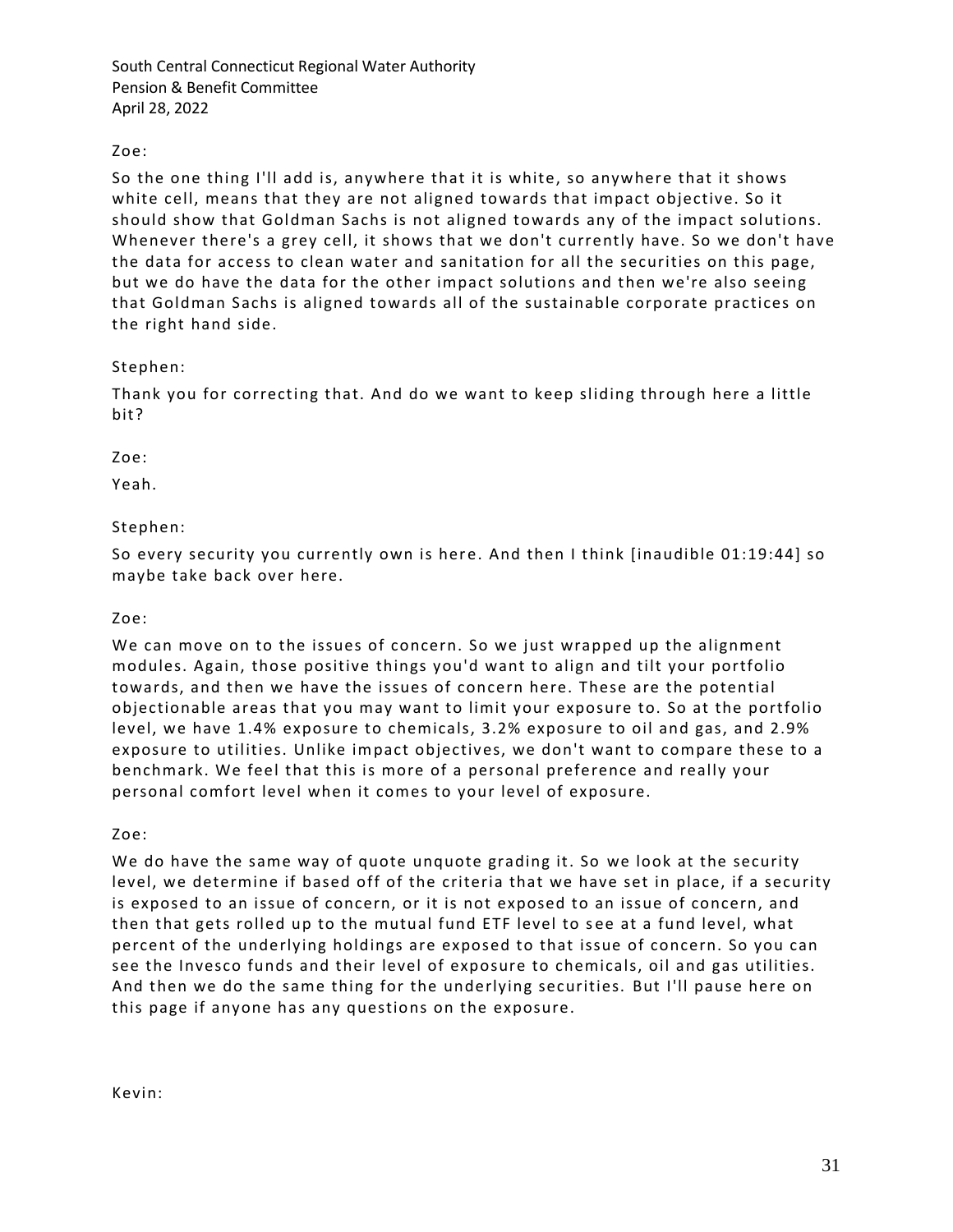Thank you. This is Kevin. What makes up an issue of concern? What is that comprised? How is that identified or defined?

## Zoe:

So I'm looking up right now. So there are de finitions for all of these issues of concern. So for example, chemicals, I'm reading here, it evaluates companies based off of their engagement in the production of basic chemicals, excluding plastics as determined by ISS. So we get this rating from ISS, we get the data from ISS and then whether or not they meet that criteria, it would be considered exposed to that issue of concern.

## Zoe:

So specific types of chemicals, not all chemicals?

## Kevin:

Question was [crosstalk 01:22:12] specific types of chemicals?

Zoe:

It says basic chemicals, excluding plastics.

## Stephen:

Right. And can you go to utilities for one second, because I want to give you an example over here. Could you read the utilities? So don't forget that we imprinted on you a bit and plugged in chemicals, oil and gas and utilities is potential issues of concern to use as an example. They're not things, from Connecticut Water came to us and said these are issues of concern. We just overlaid the water with things that could be damaging to clean water potentially. So could you read the utility definition for a minute?

## Zoe:

Yes. Utilities is evaluating companies that provide water, electricity, natural gas, waste removal, and or other essentials for the public at large as turned by ISS.

## Stephen:

Right. So here's one of the other dangers or caveats when doing this. So we see that, for instance, I'm going to pick on a big one, Invesco equal weighted. That's just the equal weighted SP&500 index. It has a 7% exposure to utilities. That could be people like Duke Energy or NextEra Energy, which is the former Florida power and light dominion resources, et cetera. Those are the people that may bring us... If you are publicly traded, it could be you. So it would be water, gas, electric utilities.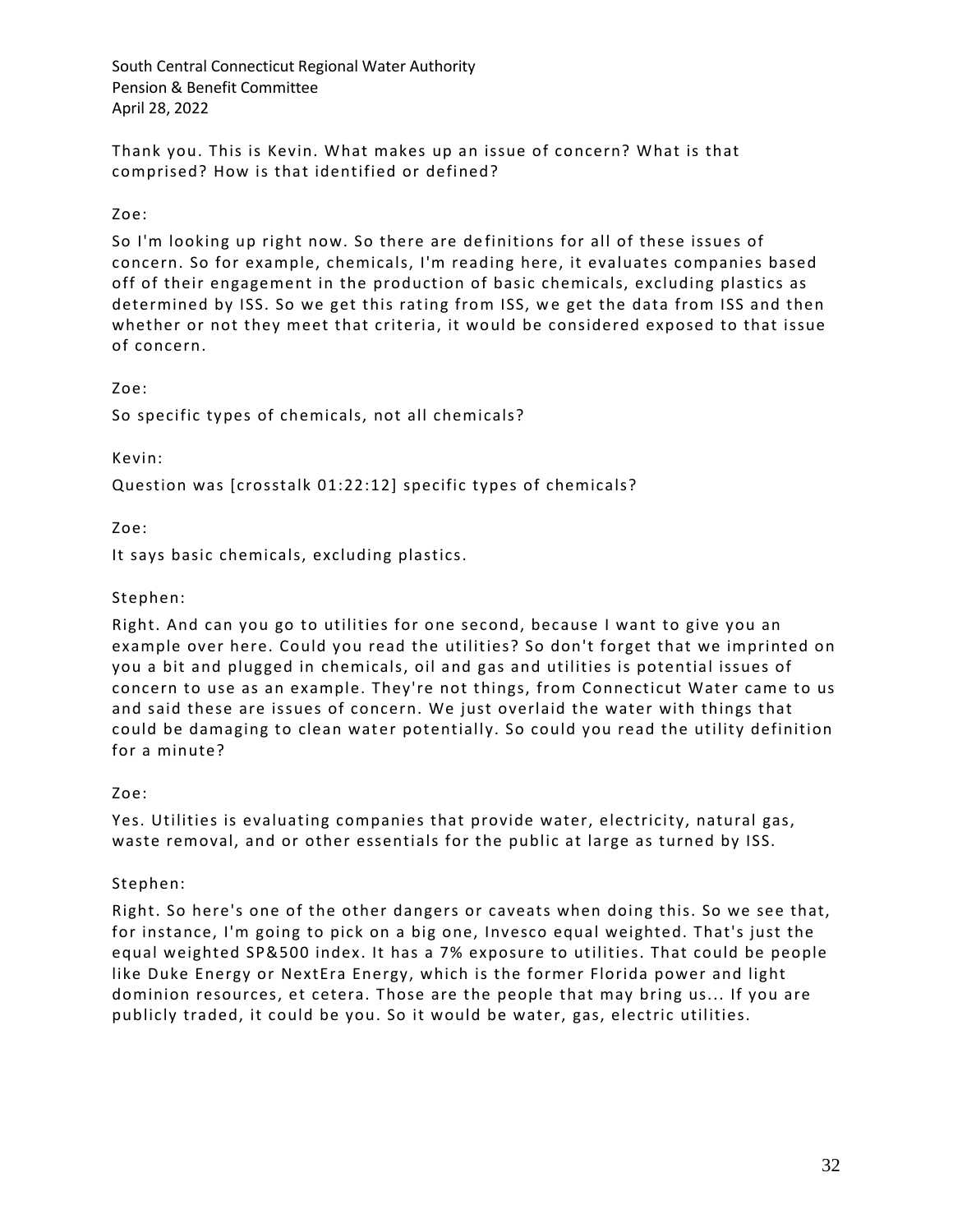## Stephen:

What's left out here is as you know, there are utilities and I'll pick on NextEra energy or AES, they're both doing this. NextEra Energy is one of the largest, if not the largest producer of wind power, solar power in the world and frankly, nuclear power. So you get down into the kind of minutia saying, "Okay, we know we have this exposure to utilities," but then you have to go almost to the next step and say, "Which utilities do we have exposure to?" And are we worried about owning NextEra or AEs? I would suggest no, they're actually two of the greenest utilities on the planet going towards wind and solar heavily, and they've gone natural gas, they don't burn coal, they don't have oil fired plants, I just know this. But you've almost got to get to that area before you say, and I know you didn't say this, before you say utilities are a bad thing.

## Zoe:

Yeah. And that's part of the reason why we don't like putting benchmarks here because it's based off of what you would like to either visualize for... Some people just want to know where they're exposed to certain industries. I mean, there are so many industries, there's biotechnology, there's financial services, not all of these people would deem as bad or negative. And so this just gives you a different lens of view in your portfolio against a handful of other industries.

### Kevin:

So the reason we would be interested in this is-

## Suzanne:

So as I said in the beginning, since we don't have a position as a board on this, and I did want to speak on behalf of board. But my perspective at this point is really about understanding what this is, understanding where our portfolio stands, understanding if we have exposure to some, either entity or policy practice that is in complete conflict with our mission, that it would be distasteful and risky, whatever you would want to describe it for us to be an investor in that kind of thing.

#### Suzanne:

And for me, that's sort of where we are on this, is that it is to say pop up anything that says, "You really may want to think twice about i nvesting in this, because given the nature of the mission of your institution, this seems to be counterintuitive to that mission." Other than that, I'm very neutral about what we should do with this, because I don't have a real zealous perspective about it, mostly because it's variant for many organizations, the data on how you measure it, it is new in the world. The perspective of our mission is to invest performance and manage risk. So I'd rather use it as a risk management tool than a driver of a performance. So that's how I look at it this point, but that's me and I input on [crosstalk 01:26:46]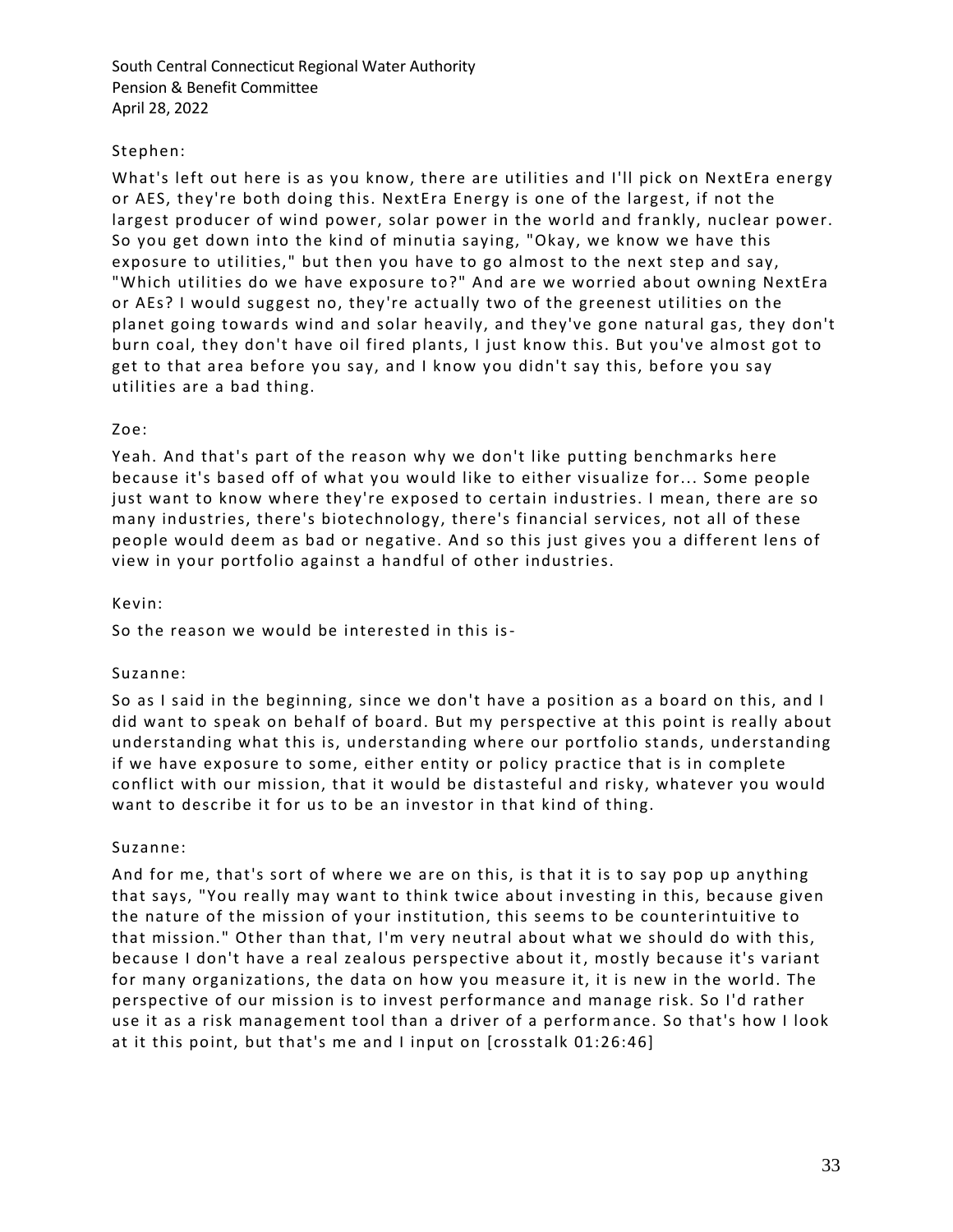### Stephen:

So I'm a little more, I won't say salads about this, but I'm much more interested. And I think that the reason I'm interested in it is I've actually k ind of had a seat at the table over the last 20 years and seeing the development of...

### Stephen:

Over the last 20 years and seeing the development of consideration of information with respect, mostly disclosure, but information with respect to ES and G environmental, social and governance issues and how it can have an effect upon not only performance your investments, but also which is key, but also of the world. And I've also watched over the last 20 years how European nations and the EU and well, just other parts of the world, have embraced this concept. The U.S. is a bit behind, and I've watched the development of standards that are they're all over the place. It's right. They're there are they don't even use the same criteria, but I think information is important. And I believe that we should be mindful of how our investment decisions not only affect our portfolio, but also affect the world that we live in.

### Stephen:

I do think that first and foremost, we care about performance, but when you also just look at how those decisions have an effect upon our world, I think it actually can move the needle, even though we're relatively a small portfolio. I do have one quick question, and I know that we have other things to talk about so we can probably move on, but are there any types of investment choices in the 401k or the 457 programs where you have your employees, if the employees of the RWA have an interest in making their investment decisions that are aligned with green issues, whether there are opportunities for them to choose an investment option.

#### Stephen:

Yep. It's a great question, Joe, are you out there?

Joe:

Yes, I'm here. Steve, can you hear me? Yes.

#### Stephen:

It certainly can be in the plan. Joe can talk to what is in the plan today.

#### Joe:

Yeah. There's nothing in the plan today directly to offer as a choice to the employees for a socially responsible option. But these are things that we evaluate with the 401k committee. And as a topic, even though ESG investing is not a brand new topic in the context of offering ESG options in a 401k menu, there's been a lot of, I'll just say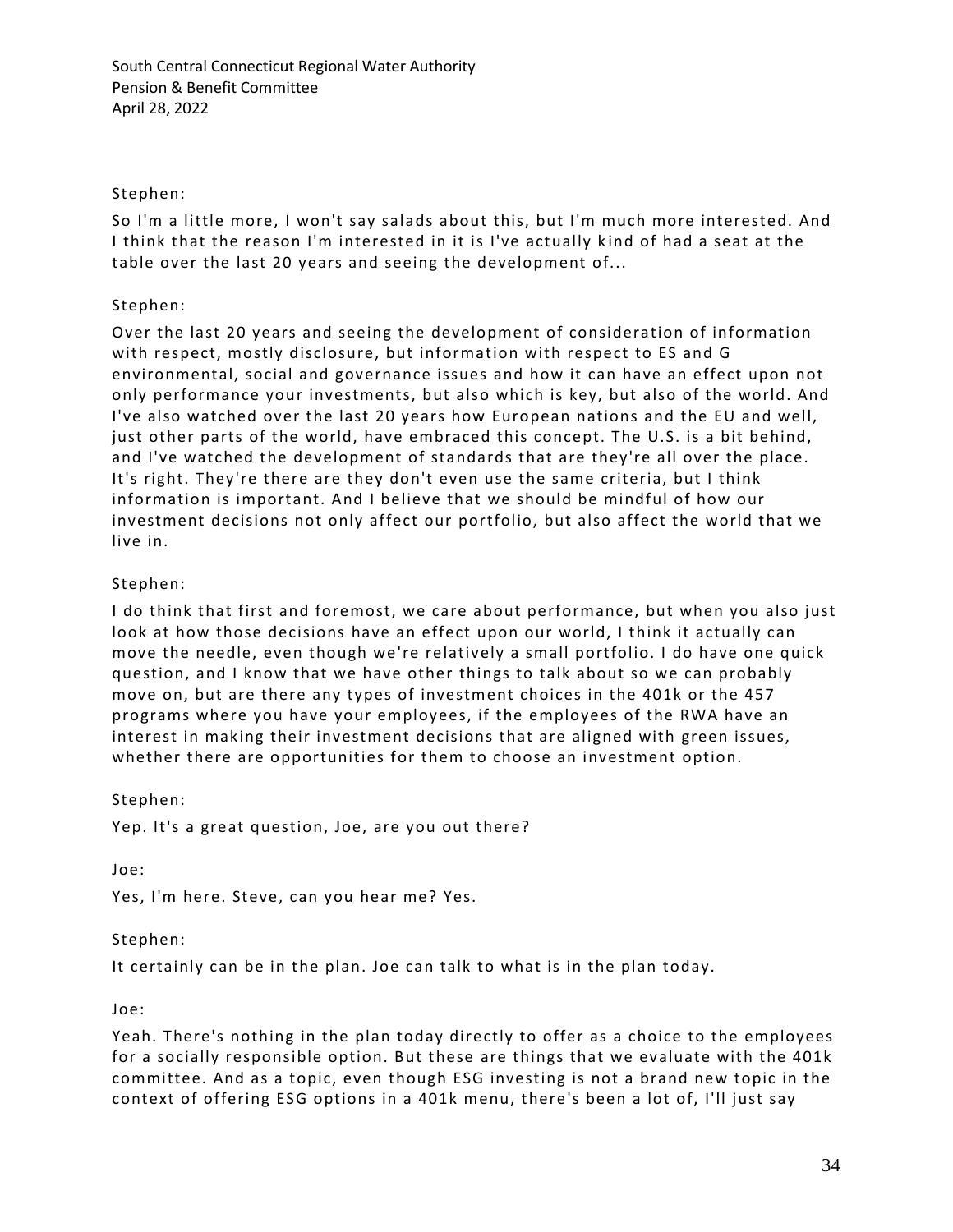back and forth tug of war with the DOL and their views on offering those types of choices. And the prior administration was seemingly making it more difficult to be able to prudently screen and offer those options. The current administration has offered some different views on that, and it seems that the DOL is going to in relatively short order issue guidance that I guess is more friendly to offering ESG options inside of 401k menus.

### Stephen:

So just to follow up on that teams, we're doing fairly good already without focusing on. Is that inaccurate putting seven out of 11? And the one that we here, like 0.1%, 0.3% off

Zoe:

Go ahead.

## Stephen:

Having not invested with a specific eye towards this. I absolutely agree. We've invested with an eye towards the actuarial requirements and eye toward the age of the population and eye towards returns. And we brought this up probably about a year ago, saying this is happening a lot. Let's look at this, but I would agree that to my pleasant surprise if you scroll back towards the beginning, when you had the greens, you are, again our fed to you criteria, but it's logical. I mean, we read your own corporate policies. It aligns quite well, actually for the most part. The one thing could you keep going back a little further? I'm going to go back to a prior suggestion, because this is a like getting to funded status. This is a journey and a process. And I'm glad that we're beginning this process together because I agree that this is where the Europeans have already gone.

#### Stephen:

We're way behind in it. I really think we should look at as a suggestion, if you agree, that we should look at these criteria on the left, at least at the start where we're missing, especially the bottom two that do align with your organization. And it wouldn't take a lot to say Rather than screen out and look at all the managers we're using today. I shouldn't say all of them, generally speaking today, domestic equity managers are screening out the bad actors, and that's why you get this result first pass without even going there proactively. But we as together, your board and us could come up and say, let's test what would happen if we added some water solutions and access to clean water and sanitation to the mix, not in a big way, but as a proactive place to say, let's go make a little impact without hurting performance, without changing risk to any meaningful degree. And at least explore that. That's what I was hoping would come out of this. But yeah, to answer your question simply, you are better aligned than one would've expected without having screened like this before.

## Stephen: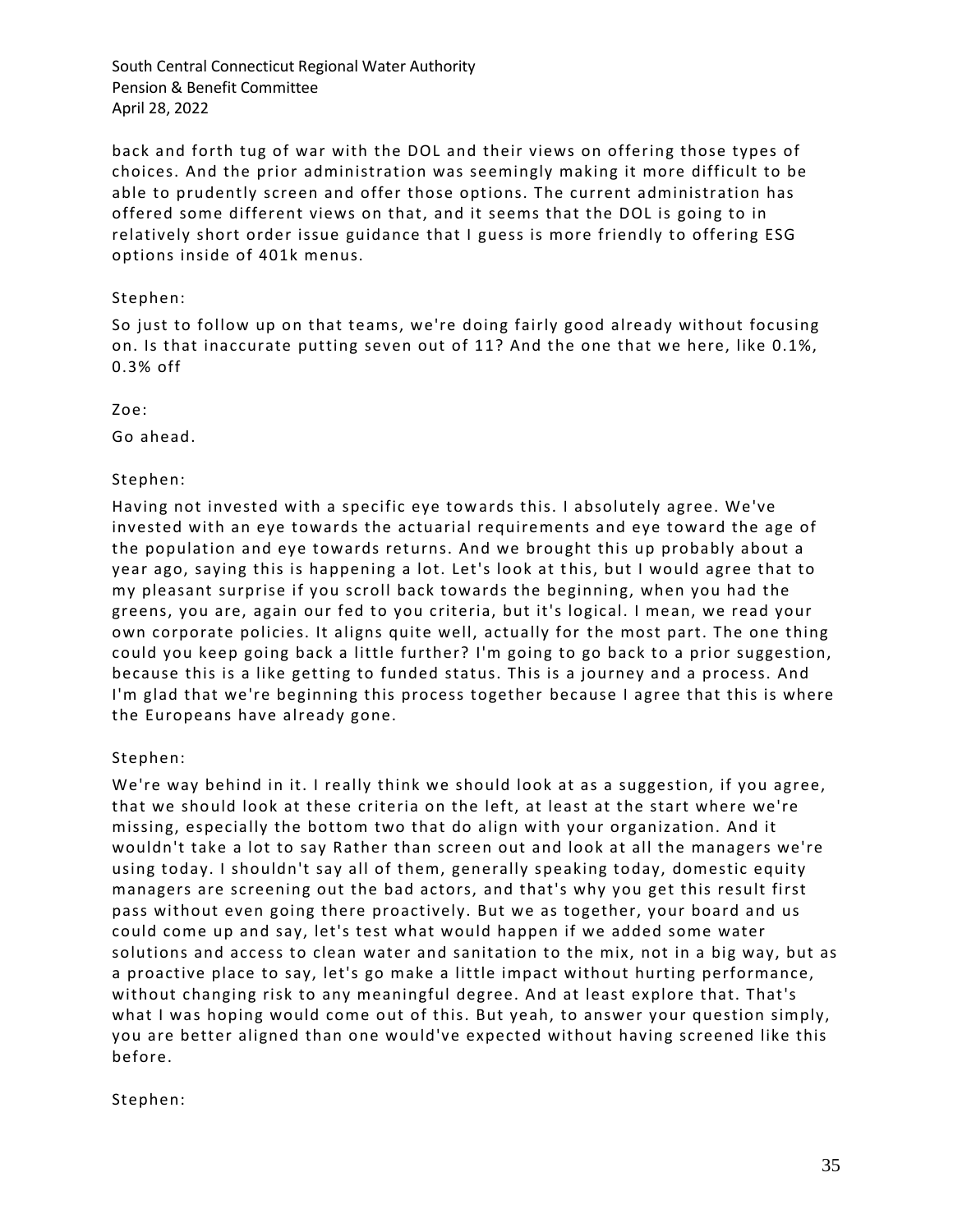I would actually argue that the reason why we're very well aligned is because the better companies better run companies have good governance. Better run companies avoid environmental challenges. Better run companies, avoid challenges that are going to have a negative social impact. And so that's probably why we're better in line.

## Stephen:

I'll accept that, which means that we have good management compliment, but I think that's why.

## Stephen:

And it may very well be that the place where we could have the greatest amount of impact is probably inappropriate, which would be on the private equity side, where you actually are looking at opportunities to have an impact, invest in specific solutions to issues. And maybe even some emerging technology or something like that. I don't know that we're doing that type of investing on a higher risk perspective, but private equity, but that's the opportunity side as it comes to the next side.

### Stephen:

Yeah, and you're not doing that today. Your portfolio is primarily liquid today.

#### Zoe:

I would take it one step further just to explain. It's the companies' quality, the companies, it's the quality of the asset manager, not just the asset managers, that it's the quality of our investment advisor, Steve selecting those managers. Yep. So we have this creation of it. And so when we look at our portfolio, one thing I want to be, and I think Catherine's point is right, is when you start to look at it after you lay over all this quality adherence over all these different levels, it's really hard to say this manager is good at this or not good at this for reasons that Steve started with. Today they're investing this way, tomorrow, they're investing that way. And they're shifting in that we don't own any individual stocks, any individual companies, whatsoever. So this is always going to be an amalgamation of information, so to be able to p inpoint either a superstar or a fact, there's going to be quite difficult the way we invest. So the opportunities may come more in the more pinpointed.

#### Stephen:

And if we head there, like when we get to the fee discussion, if we head to more individual managers, we have more ability to direct away from certain areas, or it's mostly away from. I was going to say towards, but it's less towards, it's more away from.

Zoe: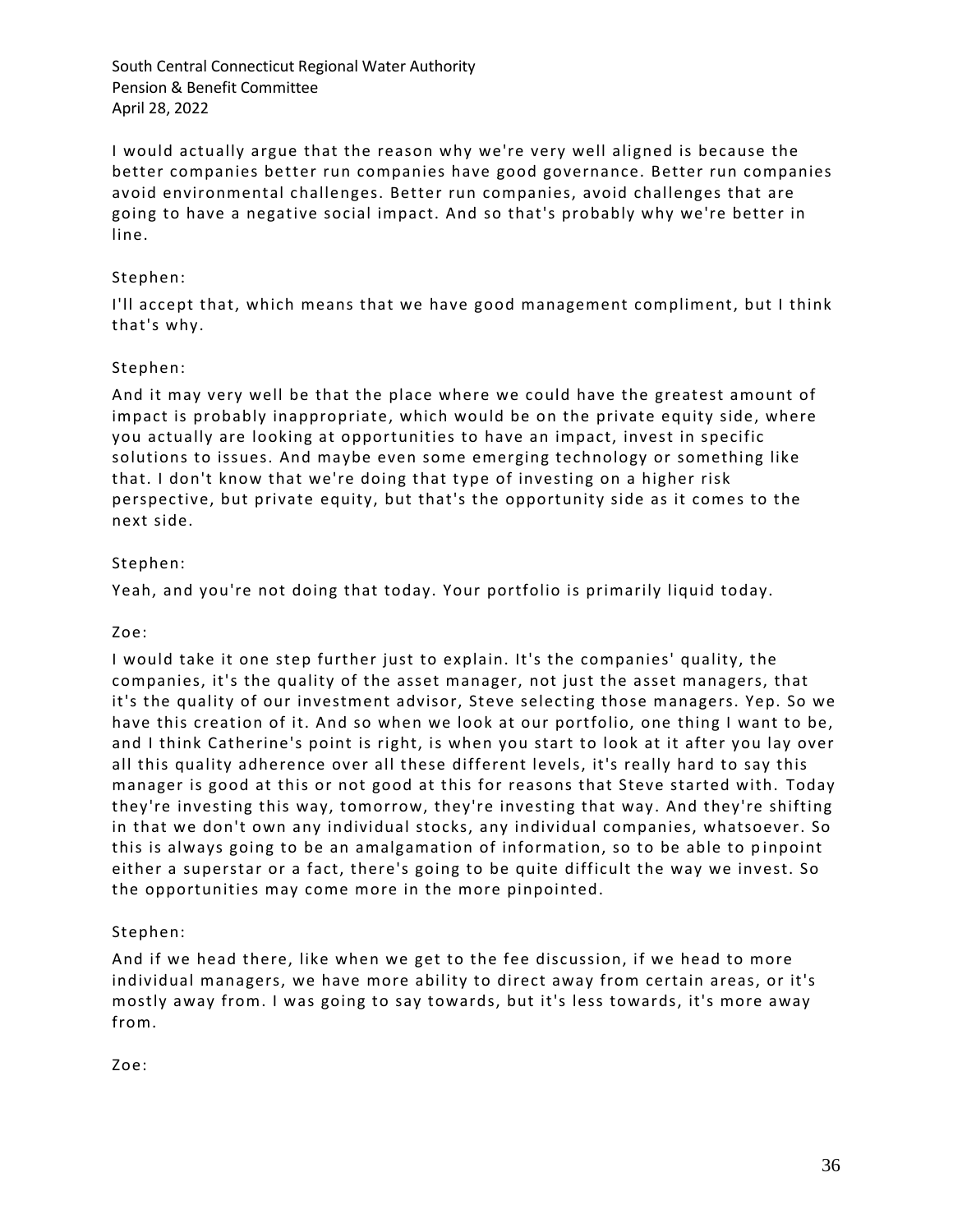Okay. So why don't we see if we can pick any more major salient points related to this topic so that we give adequate time to the investment performance piece and wrap this piece up if that's okay. Is that okay?

### Stephen:

Do you have for an initial review of a portfolio status, would you have anything else to add your perspective?

### Zoe:

I wouldn't say that there's a ton else to add. I think the important thing to keep in mind is that we can keep generating these reports throughout the year, see where there's improvement and like we said, just make adjustments or keep an eye out for the exposures or the ones that you'd like to potentially steer clear from, and also happy to provide you with the full list of options for those impact objectives and issues of concern as well.

### Stephen:

Right? I thank you for that, because for this, we could give you the full list and have each individual board member, and this is some way we do it sometimes is individually, have you each select what you think is important or unimportant as we did for you here and then come together as a group and say, how, what, how many people thought access to clean water and sanitation was really important or thought that climate footprint was really important versus some other criteria, because even in the board, the diversity of the board speaks to it, right? That there's differe nt issue issues are more important to others. So it has to somehow bubble up from the individual members, the objectives of the organization, what the organization's already doing on this front, which we know is a lot. And then it should bubble up to the portfolio in a way.

#### Zoe:

So, alright. Thank you very much for being here. We look forward, you a continued dialogue as it relates to this topic. Thanks Steve, for interjecting, as it relates to our portfolio, that makes it meaningful and applicable for us. And unless there's any other questions, comments, or concerns or thoughts about next steps,

#### Suzanne:

I have a thought about next steps. So would you say for the next meeting or prior to then we have a discussion where we think we want to go with this?

#### Zoe:

If you feel like you're ready to have committee. [crosstalk 01:37:55]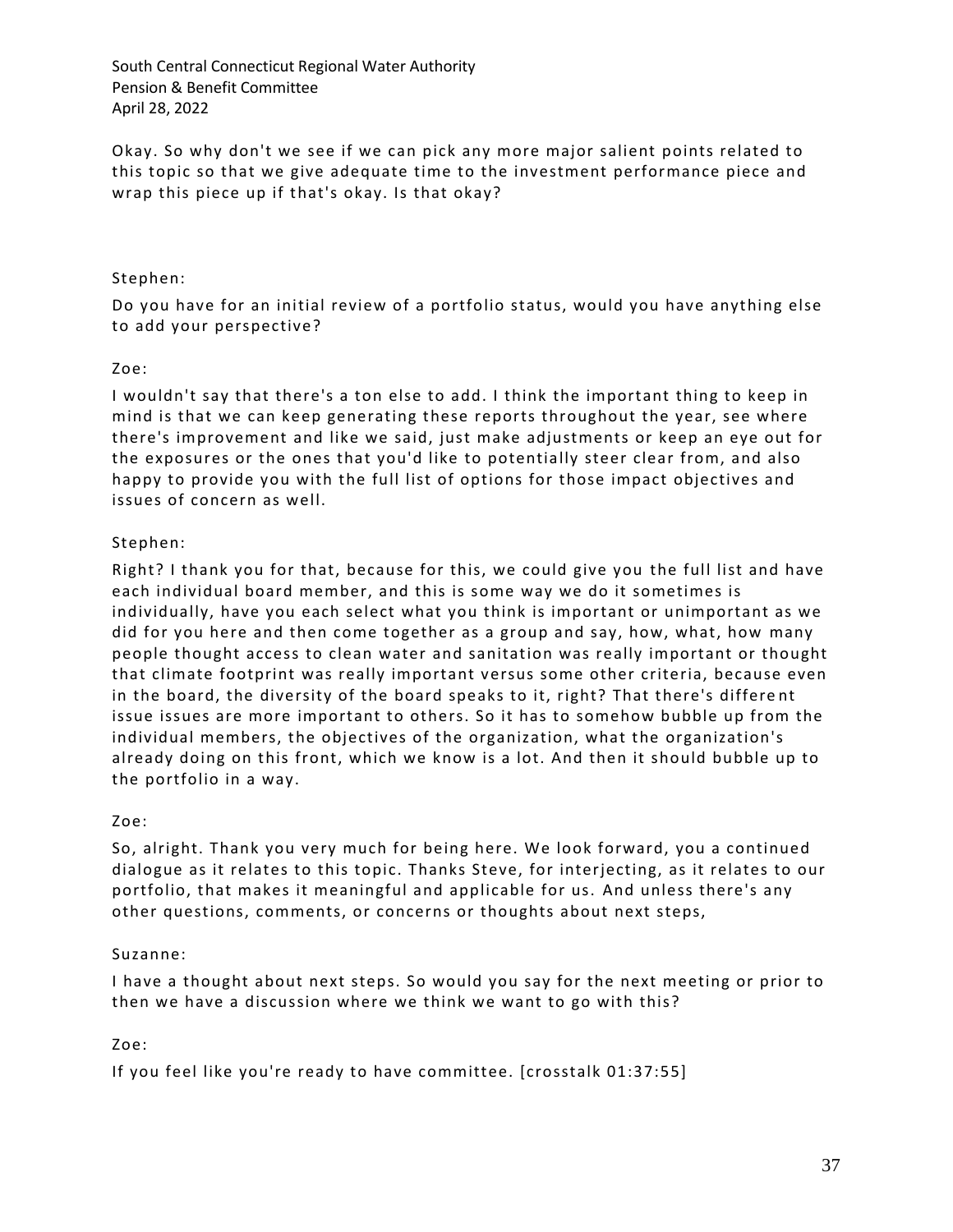### Suzanne:

At the next meeting or just have a further discussion at the next meeting briefly.

Zoe:

Sure. If you want to put that in there now that you have time to digest it, think about it. You may take more time looking at this presentation that we have it, and with a better understanding of what it means and come a little bit more informed. Sure. If you feel like that's a good use of our time.

Larry:

You want an outside facilitator to provide that discussion?

Zoe:

It's a to the [crosstalk 01:38:28]

Suzanne:

Yeah, no, I think we should. I appreciate that general thoughts on this.

Zoe:

Yeah, I got it.

Suzanne:

Yes. Yeah.

Zoe:

Yeah. I think so, because where I come out on this, I think this is conceptually a really wonderful thing that's really challenging the way we invest to make big impact on a opportunity side, but probably well suited to take a look at, is there anything in here that flashes at us that feels very inconsistent with w ho we are, but that's just my philosophy, but we can talk more about that. We'll have it. Well, I've had chance to distill it and say, Hey look, what do you think matters? Okay. So, so Jennifer, I would just ask that we make sure we get it in the agenda. Okay. Thank you. Thank you again. So, and Steve on this section and everybody's ready, we'll move on to the

Stephen:

Thank you. So Zoe, feel free to, you can exit and move on to your next item if you'd like, we very much appreciate you being here today.

Zoe:

Thank you. Thank you all.

Speaker 8: Thank you. Thank you.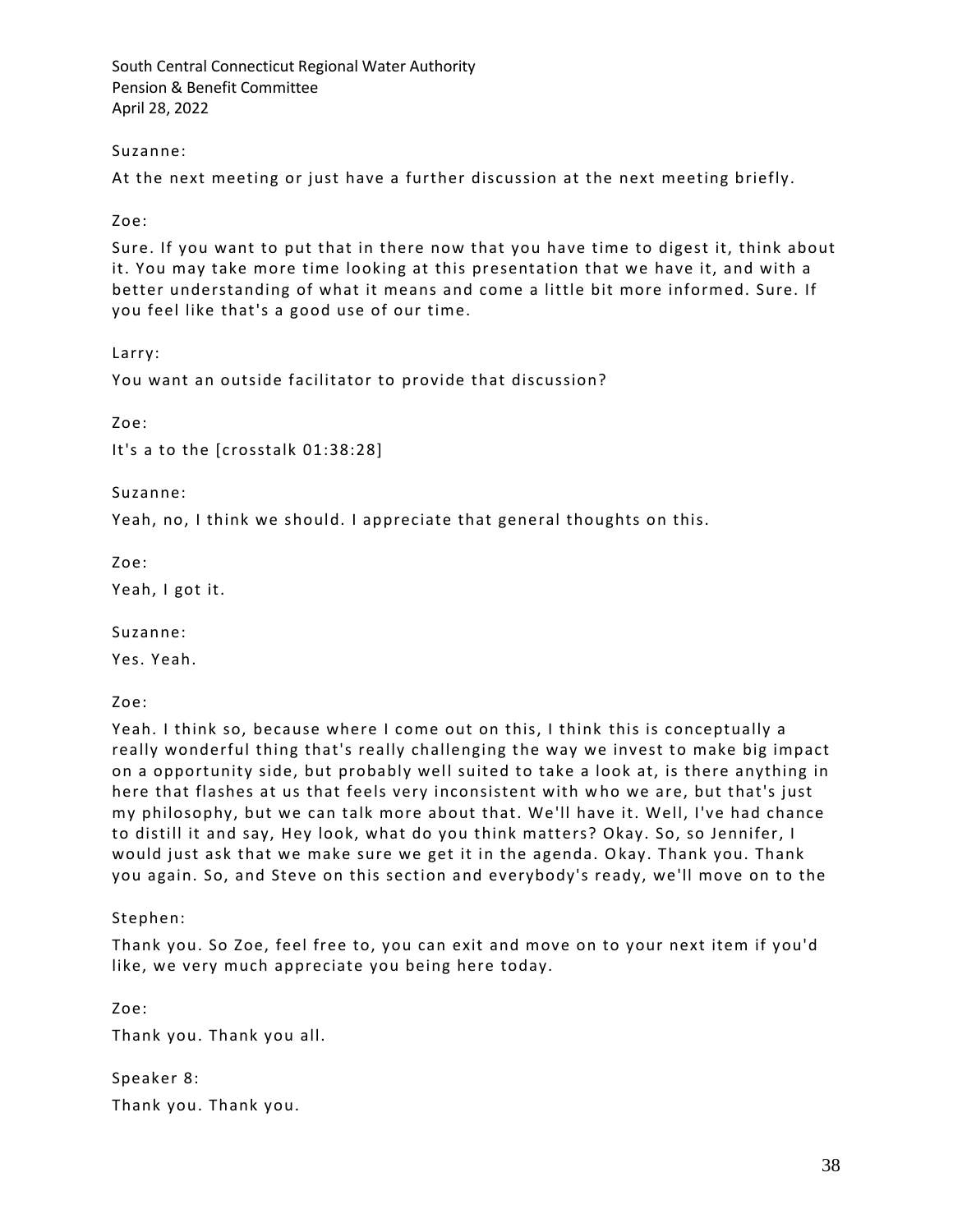## Zoe:

Thank you. So, Okay. And go back to number four is quarterly review and timing is everything. Steve, welcome. Welcome to March 31st performance.

### Stephen:

Yeah, exactly, which is very different than April 28th performance. And I think we all know that. I'll talk to that a little bit, but one more thing, just because it's in my head on the ESG, the nuances are so important here, right? So somebody brought up in a good way, FedEx and their goal of being clean energy in a certain amount of time. And then you say, okay, great. Let's go invest in FedEx. And the next thing you might realize is, well, we have union employees and you know, FedEx is a generally known as a less union friendly company than ups. I'm just throwing this out there because this is a very interesting slope.

### Suzanne:

Oh absolutely.

## Stephen:

And then, your union employees say, well, we don't want to own FedEx. Our union brethren, at UPS, and UPS is a labor friendly company, even though their five years behind FedEx in that mantra. So again like the next era energy versus an old, dirty, perhaps in an emerging market oil producer, there's nuances. It's got to be thorough.

#### Zoe:

I would ask us, if we're going to start doing anything. start the mission of the organization as our guiding principle. And once we get really fancy, we need to get into other social, and other kinds of things, but our mission to be seems to be a great place.

#### Stephen:

Thank you. All right. I'll jump into here. Limited time. So, and thank you for having that conversation. It is where the world is going in the U.S. Some have gone there, not usually with a portion of their portfolio, not the whole thing. But that being said, let's move forward. Let's look at the markets. A lot's going on in the markets. I'll try to do this relatively quickly. If we could scroll to the next slide, please, and then I'll try show you how you're doing. So the S&P as we always like to look at has had a correction. It's had a correction earlier today. I wrote down the numbers, but then I took a lot of votes. We're down about 12% on a calendar year basis. I think you know that we expected to have a drop roughly of 10%. Sometime in the first half of this year, you saw inflation coming.

## Stephen: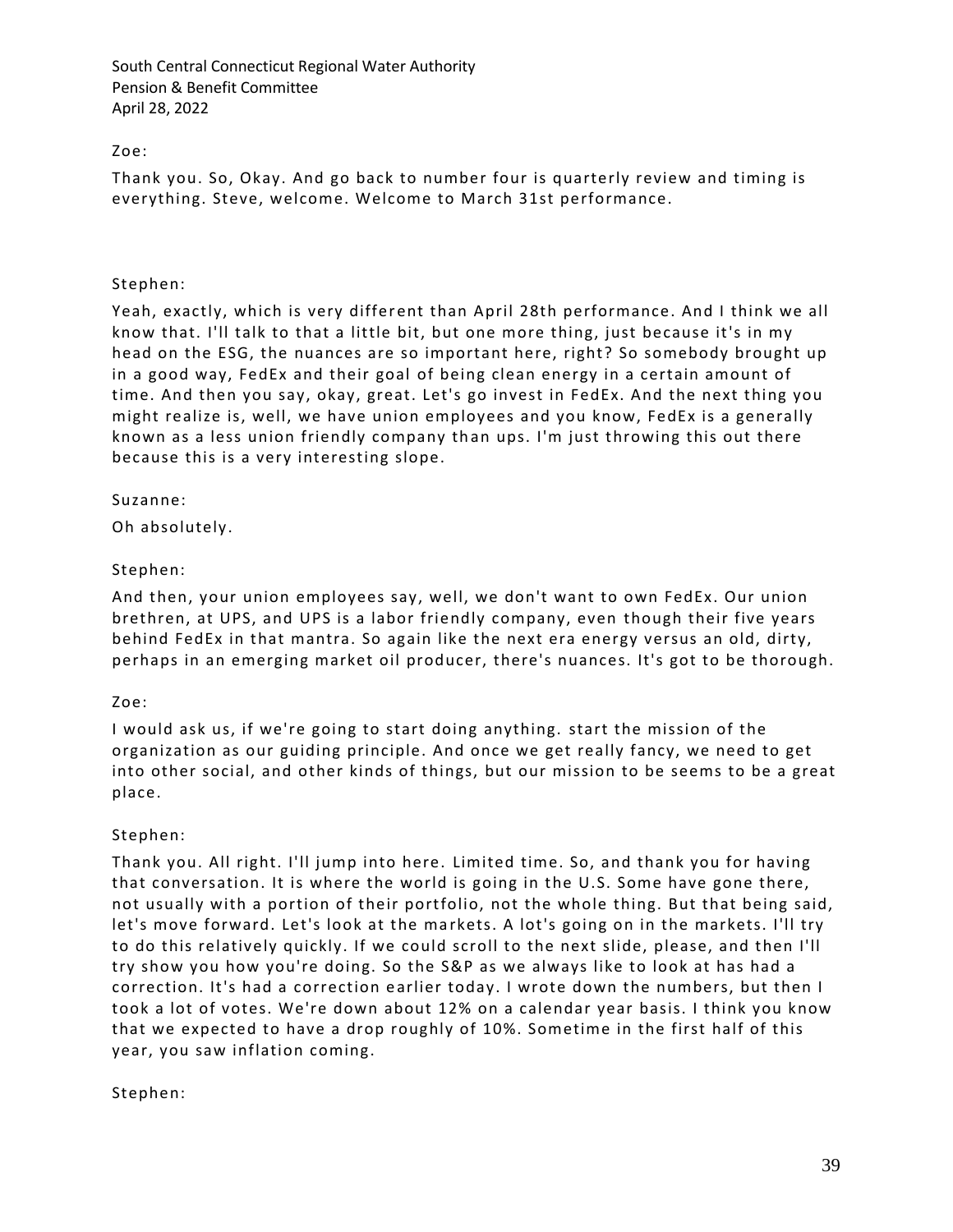You saw interest rates likely rising that would typically result in a correction to the market. And I think what you've seen is almost mechanical and expected and in a good way, right? We were overdue for a correction. We've gotten one. We were overdue for interest rates to go up, we've gotten that. We've gotten a lot of that actually. And we were overdue for the excessive outperformance of technology stocks to come back into line. And actually we've gotten that too. So to me, this appears to be extraordinarily healthy. Morgan still thinks the correction could go further, that our investment committee at a national global level believes that we could see a correction before this is over of a full 20% or 12 points into that. Who knows if it will get there yet, they still have a year-end target. That's about 4,400 on the S&P.

## Stephen:

So that's higher than it sits today by three or four percentage points. But we probably get to that number, but have a lot of volatility between now and then. So the market, last time we spoke, I want to say that the valuation, the upper right hand side of the sleeve was 21 and a half times earnings were down to 19 and a half times earnings. And frankly, if you look at the average stock in the S&P that multiple is closer to 18, or even below 18 times earning at this point, which puts us back into a normal cruising altitude, if you will, as opposed to what we considered a somewhat high valuation on domestic equities heavily led by tech and biotech. Interest rates have moved quite a bit, and we'll talk about that. Let's jump forward, please. I've got a lot of data in here.

#### Stephen:

I'm almost fearing that it's too much. Let me go to the bottom right. The main thing you've been seeing in this market correction in the bottom right. T his is as of March 31st, this is just growth equities versus value equities. And another way to think of that as growth equities, a very heavily tech value equities, a more traditional dividend payers typically. Look at the difference year to date. Growth equity is down 9% through the first quarter, value equity is barely down at all. So this is really a correction in the tech and biotech sector dragging the broad market down and dragging the growth side of the street down. But it has not dragged down things like farmer and traditional energy, some manufacturing, et cetera. So it's basically been a very heavy tech correction with less of a correction in traditional names. I think that's super important.

#### Stephen:

And you see it even more at the top of the next page where the orange comes in. So I'm going to look at the upper right here again, because this is through the first quarter, year to date through the first quarter. Yeah, the S&P down 460. That's an important number. That's a little tech heavy, but less so. The average stock in the S&P, so the equal weighted S&P that we often talk about. I have \$500. I put a dollar in each of the 500 companies, and that's an go Investor fund that we just saw that had the heavy weighting to utility. That's only down 2 72 where the Morningstar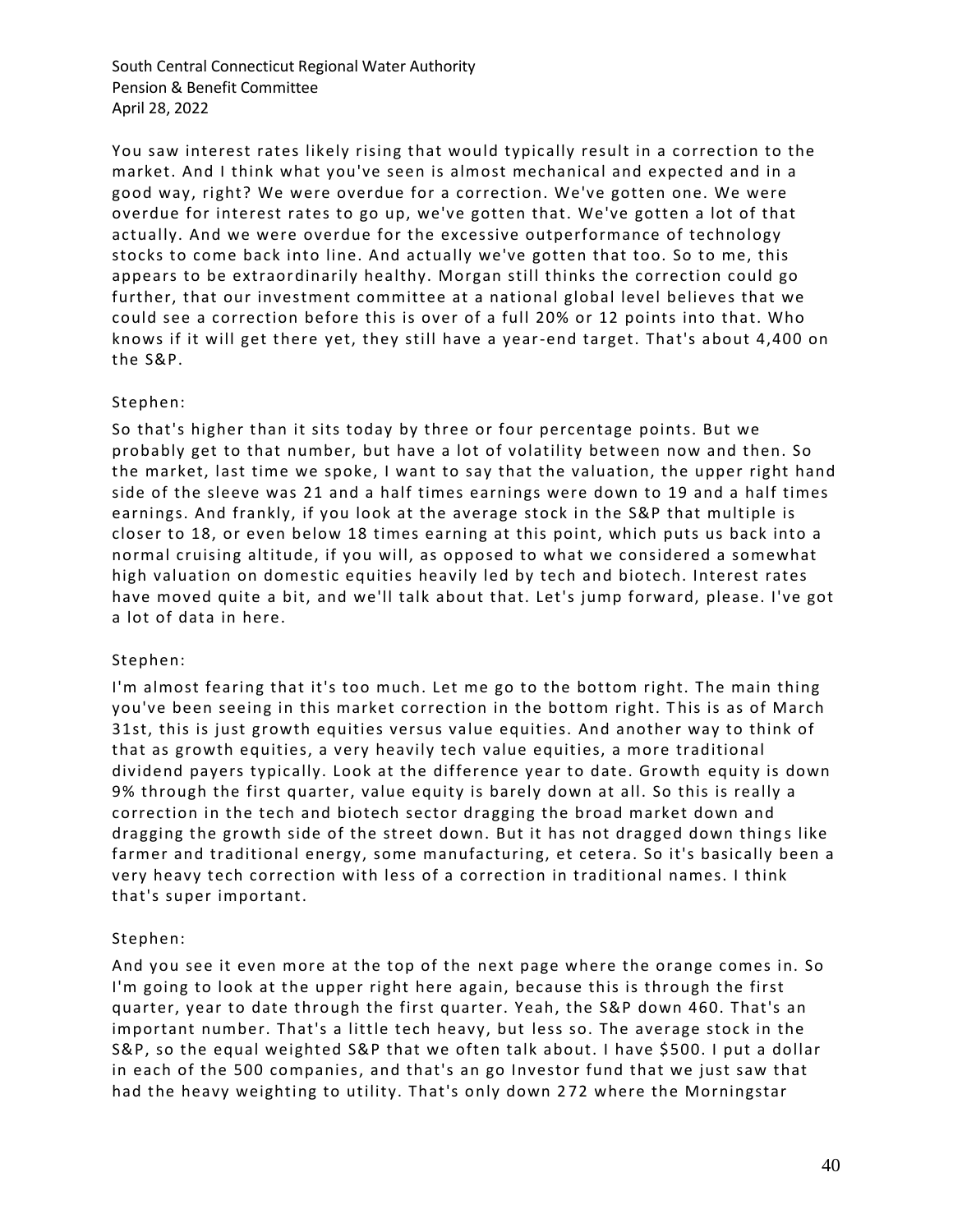dividend index. So if I only owned higher dividend yielding stocks, I was actually up during the first quarter. So it's a very different situation than you saw last year, which is the upper left with that dividend was up 19.5 perce nt, still a very healthy number, but much below either the average stock in the market at 29 or the index itself at basically 29 also.

## Stephen:

Big change in what's going on and finally bottom `right. We know that international has been underperforming for number of years at this point. And frankly, it looks to us like it's a third or even fourth in deviation event the underperformance has been so long and is so big. Valuations around the globe are much cheaper on an earnings basis or a price to book value basis almost any criteria you can come up with. And that began to even out this year, you actually had non -US stocks outperforming U.S. stocks until Russia invaded Ukraine. And even at after Russia has invaded Ukraine, you can see the U.S. international markets they're down 460 and 540 are pretty close to one another this year, they're changing day to day, but there's not a big divergence between us equities and international equities this year, even with the fact that the Ukraine invasion has caused a lot of angst in the European markets in particular. So we still expect that will that looking forward, hopefully in a post Ukrainian event situation that you'll see global stocks outperform domestic stocks, and we could jump forward again, please.

### Stephen:

This is everyone's biggest fear. There's a lot on this slide. I go through it quickly, but all of these years across the top are since 1950, there are rate rising periods when, when was a fed raising interest rates. And let's pick on the period that scares everyone. It's 72 to 74. And, and forward you notice the fed raise rates from 72 to 74, then pause in 75, did it again from 76 to 81, then paused for a year. Did it again, till 84 paused, did it again, there's a lot of right rising and then drops going on. In that time, the fed funds rate peak, you can see it under 1976 to 81 at 19%. Some of you probably remember your first mortgages at 18%, yet during that time, when the Fed was raising rates that much, if you go to the second from the bottom, the S&P earned 4.6% a year during that wild rate rise. The period that was really painful was early on in that 70s inflation from 72 to 74 fed funds rates started at 3%, 3.3 ended at 12.9.

#### Stephen:

During those three years, the S&P lost 11 and a half percent a year com pounded. So that's 11 and a half percent annualized, but it was a year. So start doing that math. And frankly in 73, 74, it was like the global financial crisis. The markets lost north of 50% when you compound it all in and use the dates, not just at fed r ate increases. So the point of the slide is look at that annualized S&P return row across the bottom. You'll note that's the only period when the feds raising rates with the S&P actually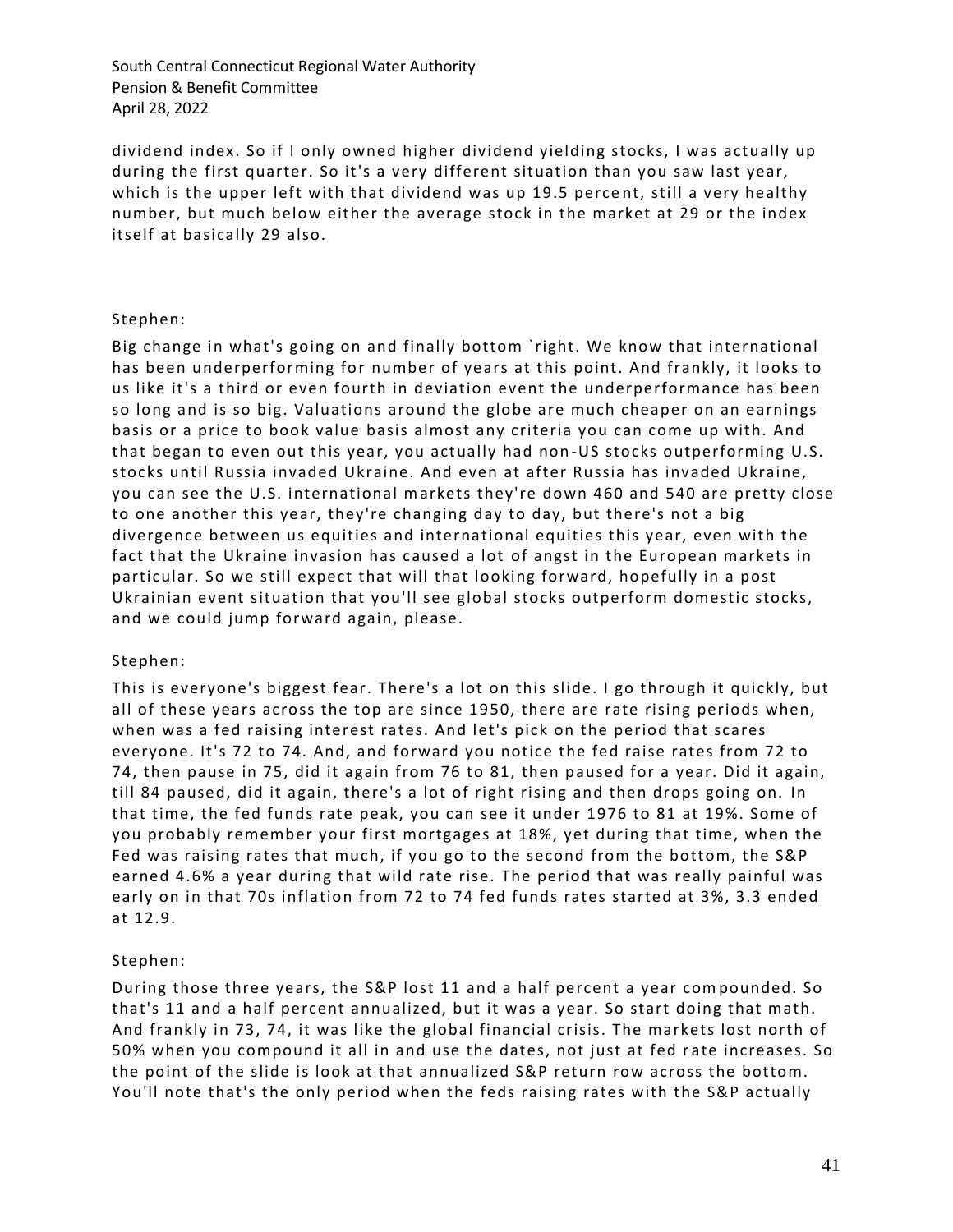had outright negative returns. It's had some very modest ones, 76 to 81, 83, 84, but they've they've most for the most part, been positive. What we're seeing now is typical rates go up early in that cycle markets, correct? And then the market adjusts to it becomes used to it if you will.

## Stephen:

Has already priced it in and then becomes more stable as the cycle goes on. That's presuming that we're not in the 70s style inflation. We actually think we're in post World War II style inflation, as opposed to deeply entrenched 70s styles in inflation, post world war II. What you had in a way, obviously from a human perspective, it's not similar at all, but from a numeric market perspective, you had people coming home from the war, you had households being formed, you had demand on housing, you had high demand on energy, you had high demand on travel, you had high demand on automobile orders, you had high demand on appliances. Sounds very similar to what we've been dealing with now, doesn't it? And, and you had high inflation. And that high inflation lasted for about two years. And we think we believe we're more in a period like that right now, which to use chairman Powell's terms, is transitory.

## Stephen:

But I think what Powell get wrong is it's transitory over a couple years, not transitory over a couple months. Wage pressures that we've all seen. Those wage pressures are not transitory, but they tend to be bumpy lumpy, meaning they go up and then they return to some norm. They don't keep going up at the rate we've been running up at. So we do think that we're in transitory inflation, we'll impact interest rates for the coming year or two, we'll impact the market for the remainder of the year. But we think that ultimately it ends up being a World War II situation, post World War II, where inflation returns to some level of normalcy a fter sometime for next year.

## Suzanne:

Steve, can I share a quick question? How do you look at the 2008 recovery and how much the government took on its balance sheet as a factor in making those kind of comparisons? Do you feel like the country is in a similar place financially as well?

## Stephen:

No, because it's been different. So we took on more on our balance sheet during COVID than we did in '08 and '09. And we have yet to really fully unwind it. Our concern, frankly, there's a lot of good intent on both the Fed side of things and the congressional side of things. Right? But if you think about it, the Fed's been printing money and they needed to do that to get us through COVID right? We obviously all know that COVID hasn't ended from a health perspective, but it seems to have ended at least for the moment from an economic perspective. So the fed helped us with zero interest rates. The fed helped us by buying bonds and building an enormous balance sheet bigger than it's ever been. And then Congress helped us by passing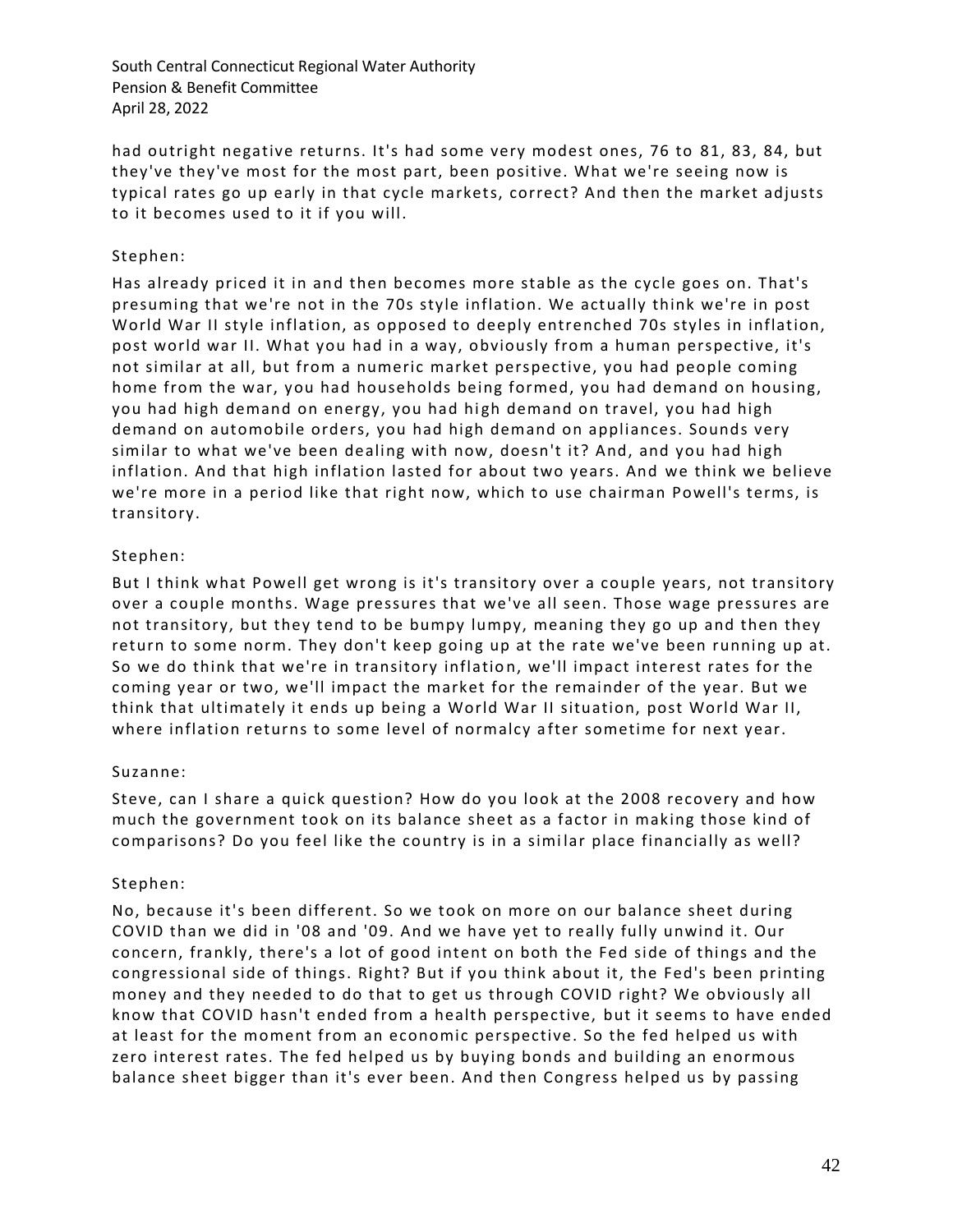bills all the way back to the original Cares Act of about 1,000,000,000,009 I think it was at the time.

## Stephen:

What's happening now and it's counterintuitive. It's scaring me a little bit. I think it's scaring anyone that studies it. You've got Congress still printing money, if you will, as still being stimulative. And if you get the fed contracting, so you think logically you've got the same government, both expanding money and contracting money from a different arm. We think that needs to stuff. It's got to be one or the other. And if you're going to keep printing money, you're probably going to have more inflation and it's unnatural to have one body printing money and the other body contracting money. But I think it's just a timing thing that they're bit out of sync, but appear to be getting more in sync as we move forward, if that made any sense, but it would not be good.

## Stephen:

It could end up 70s if Congress keeps printing money and the fed keeps tightening, because Congress is printing money, thus creating demand and inflation. The fed has to rise interest rates more than they thought in order to control the rate of inflation. That's when you get into that stagflation type situation or potentially do so. We're hopeful and optimistic that this won't continue, but the Fed will be allowed to do their thing. They will shrink their balance sheet. They will do their interest rate rises. And that Congress has probably done all the COVID related stimulus they're going to do for the moment.

## Suzanne:

So I appreciate that. And I appreciate the optimism. I am not as convinced if we continue to have a democratic leadership that the spending will continue, and I'm not Republican or Democrat either, don't promote either. I just see one being more aggressive in their desire to expand access, to resources for more people. And so [crosstalk 01:52:53]

## Stephen:

It's all well intended, we agree. It will force the fed to go higher on rates and you'll get into an inflationary cycle in our economic opinion. Non -political economic opinion,

# Zoe:

Right? Right.

## Stephen:

It's a risk. But we do think that the risk is neutralizing at the moment, meaning we haven't had any new spending bills recently that are massive trillions, and we've got the Fed tightening. So as that cash that's already coming out into the system comes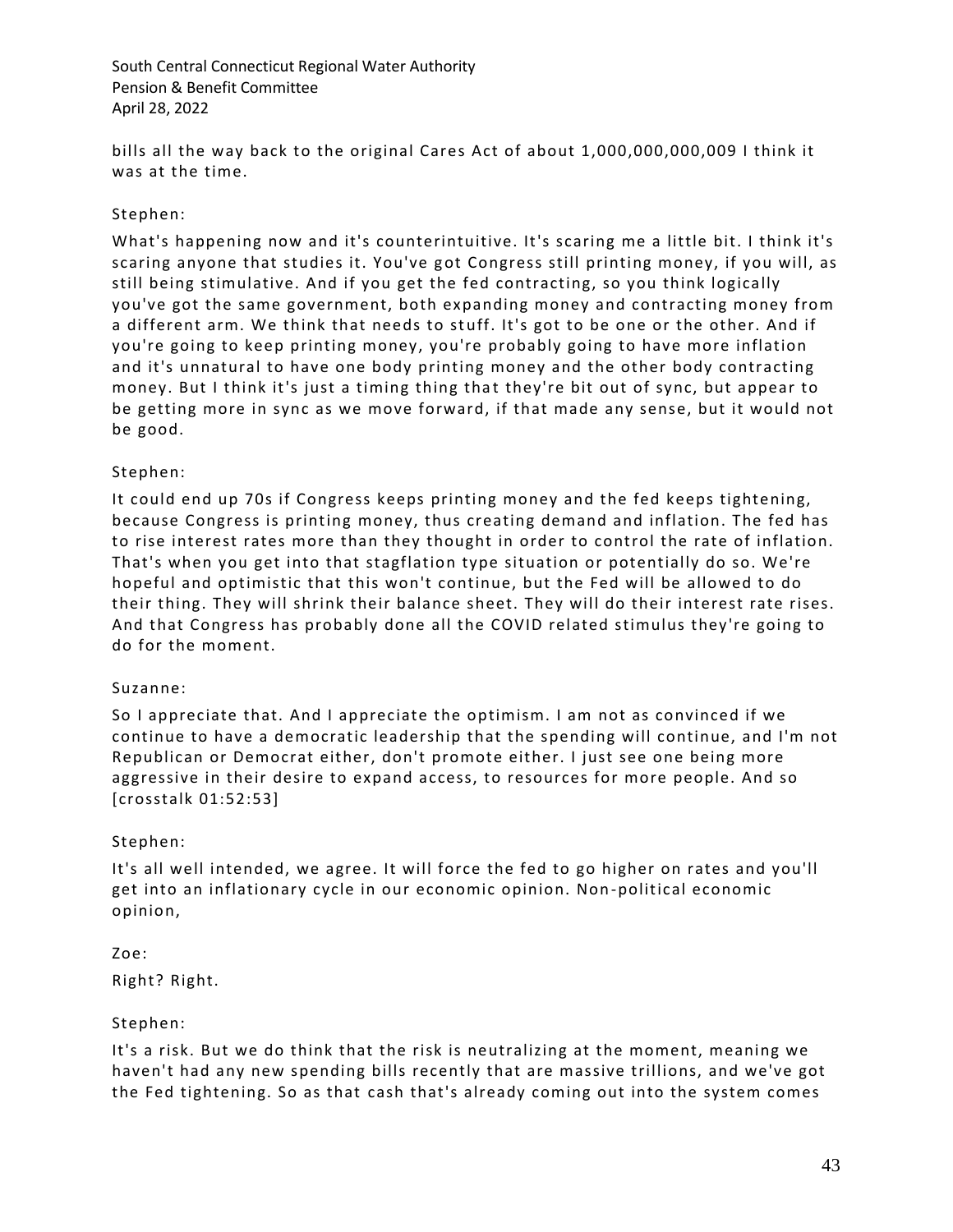out and it is inflationary, it is probably going to cause the fed to bump rates a little more than they might have otherwise had to. So there's some counterintuitive than it is to it. And they're two different hours of government, right? One's independent and one is elected.

Zoe:

Okay.

## Stephen:

But that is the biggest concern that we continue that post COVID, if we continue with that exact behavior, we'll have to raise rates higher than expected. Let's jump to the yield curve for a minute, because this is very important. And this is important to the pension in a big way, the pension. So December 31st, I'm going to pick on the two year and the 10 year. And you can go up vertically. The two year yield was 0.73 on December 31st. It was 2.28 by the end of the quarter. Wow. That's a big move. The 10 year was 1.52. This is what you get on a 10 year treasury. By the end of March, you get 2.32 and the 30 year was 1.90. And by the end of March, it was 2.44. Let's jump one more slide ahead. What happened by last week? And this is what's going on in the markets in April, the one year went from that.

### Stephen:

I'm sorry. The two you went from that 0.73 to 2 48. The 10 year went from 1.52 to 2.85, almost doubling. And the 10 year, I mean, 30 years up to 2.95. This yield curve has lifted. Look at the short end though. What has the fed done? They've said a lot of things and they've raised rates exactly 0.25%. The market is way ahead of them. All you're going to see now in our opinion is this short end is going to go up to a half to one to one and a half to two and a quarter. And guess what? Even if to a two and a quarter, this is still a positively sloping yield curve, which indicates growth moving forward. So I'm going to argue that the Fed can raise rates an additional 2% right now and have almost no impact on the markets because the market already has that priced in.

## Stephen:

You could arguably get to two and a half percent before we start to be where with the market needs to move again. Does that make sense? The folks that left hand side needs to lift. The market lifts everything beyond the left-hand side, but the fed has to lift the left-hand side by raising the discount rate. And I've already said that they're likely to go up a half a point. We believe the next four raises will be a half a half, a quarter and a quarter that will put you at 1.75 over on the left axis. And they might have to go a little higher than that, but that those are the next logical moves. Those are fully, fully, fully priced into this market. So we're already seeing, I don't know, if you saw the numbers today, we're already seeing a little slow down on GDP. You're already seeing mortgage rates on average across the country at 5%, this is already happening. A big impact. You've seen stocks go down 12%. This move in the yield curve explains all.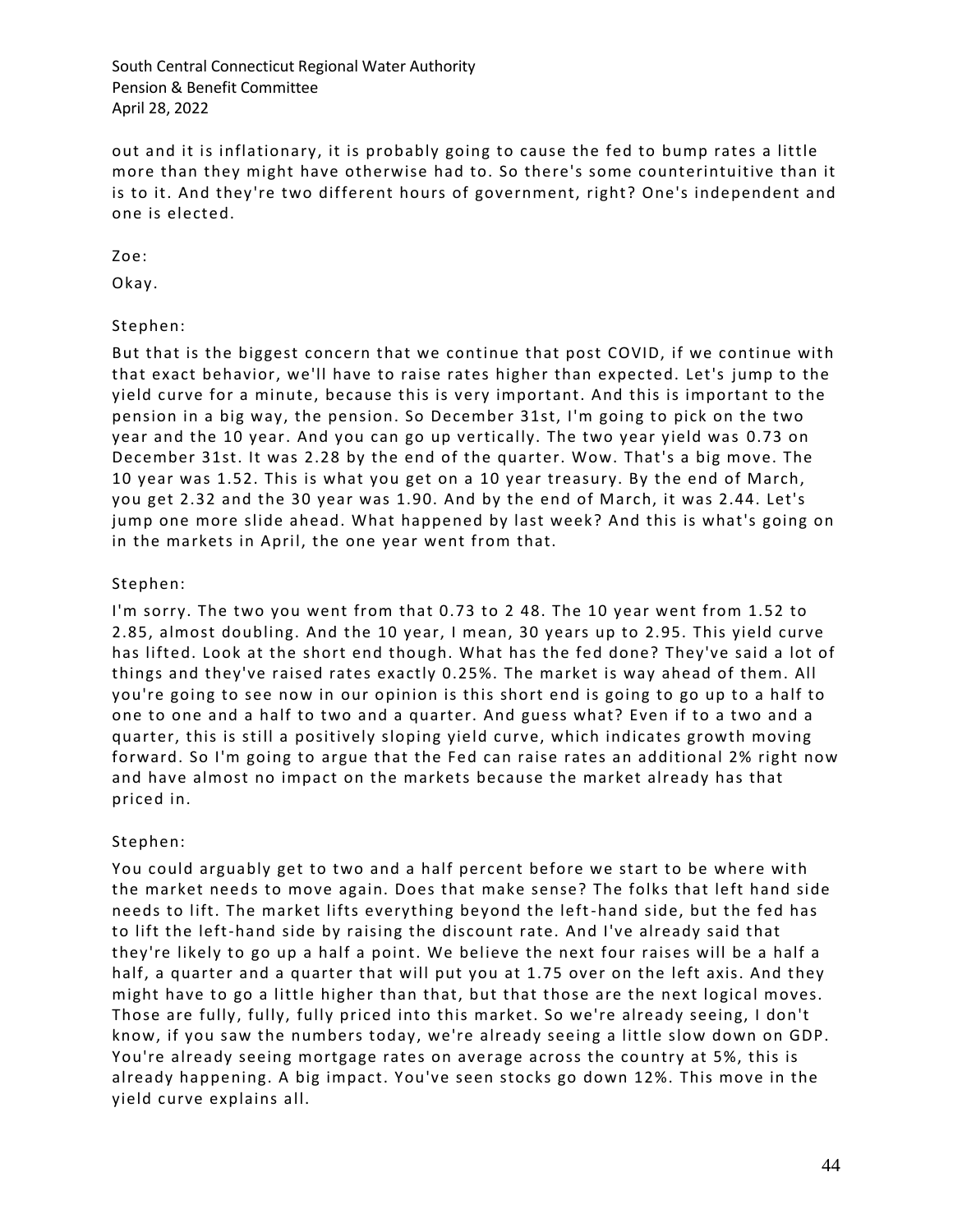## Stephen:

You've seen stocks go down 12%. This move in the yield curve explains all of those things, really. You've got a market that's super reactive to what the Fed is saying. And now the Fed can do their thing, we think with having minimal additional impact on the market. The good news in this yield curve, it's a negative short term. We can now go buy two year investment grade corporate bonds in the portfolio, and we're doing this as we speak, and get 3.5%. It wasn't long ago that we could barely get over 1%. So this is going to enhance the expected returns of the portfolio on a go forward basis, particularly on the fixed income side of things, because we can a ctually buy real yield now. It's been a long time since we've been able to buy a real yield. So I hate to sound excited about a bad market correction, but it's an opportunity for the fund like this, to get higher yield going forward, albeit at the expense in the short run of a pretty good size drop. Does that make sense to folks?

## Stephen:

Let's keep jumping ahead. I might skip the next two slides. I've kind of addressed them already, just in the interest of time so we can get to the portfolio itself. Investment policy statement. We just always put this in here to remind you and us of what the policy currently is and what the goals of the policy are, which is obviously to target rate of return. We want to meet the actual rate of return of the portfolio. And obviously we know it's going to be over at times and under at times, but that's the long term goal.

## Stephen:

We could keep jumping forward, please. Please interrupt me if you have questions. I know I'm going fast now. I'm trying to respect everyone's time. So the salary and union plans, this is all 331. 69,815,074 upper center. If you look at the box near the right, almost 59% in equity at the end of March. Your ratio of equities is along the right, predominantly U.S. equity, about three quarters with a little less than a quarter international. And of the international, just over 80% developed and 18 emerging, emerging has been a soft spot.

## Stephen:

And then your value core growth. And if you look at the very bottom, domestic value core growth. A little tilt overweight to growth because we own a lot of passive indexes in there that tend to do that. But we've been actively pulling that towards value. We have been doing it for a few years now because the indexes themself have a massive overweight to growth or did, but we keep pulling it back to mitigate that overweight to growth. And that's been very helpful with outcomes. Let's jump forward one more slide, please.

# Stephen:

Benchmark. We're pretty much on benchmark. We're a little overweighted domestic equity. That's been helpful. 2.82%. We're underweight international equity. 1.45%. We are a little overweight domestic bonds, 3.77, but we're not in international bonds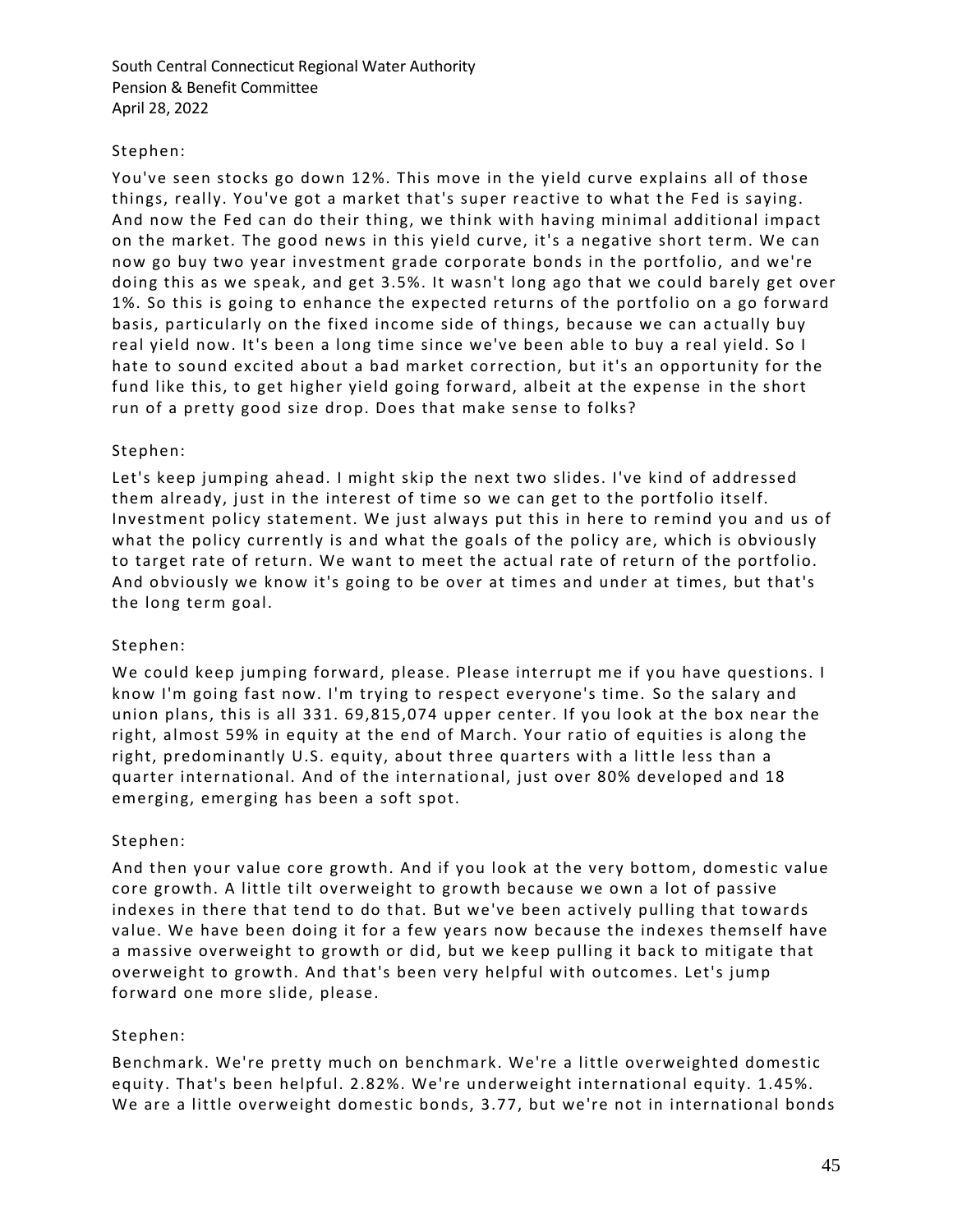whatsoever. We're at zero. Little overweight in hedge fund, a fund space, which those are liquid alternatives, not illiquid. A little underweight in global real estate, which we expect to bring that up to a full weight in the near term for the first time in a long time. And a little bit underweight in cash.

### Stephen:

More or less on target, slight over and underweights, more within the vehicles, which really helped this year for any of investor is two things. One of the only times in my career I ever remember talking to clients and saying, "Well, the stock market's down 7% and the bond market's down 7%, " and this has happened a few days ago that was nine and nine. It moves around. But it's interesting that don't ever remember seeing this in my life before you could say, "Well, if you're 100% in stocks, you'd be down 7%. If you're 100% in bonds, you'd be down 7%." So it actually doesn't matter wherever you are on the spectrum. If you're in the indexes, you're actually down, you could be 50/50, 70/30, 60/40. Highly unusual period. In that they went down almost exactly the same amount. Not the exact same amo unt, but almost the exact same amount. But there have been certain days where their literally exactly the same.

### Stephen:

So it's very interesting that the mix has mattered less now than I think it's ever mattered in history. It's been the biggest bond drop in 50 years because rates went up so quickly there since January 1st of this year. But you're not long in bonds to begin with. So I'll show you the results. If we keep moving forward. VEBA invested in a very similar manner. Here we know we use all liquid investments here. And here we don't have the individual bonds as a component of the portfolio. Where in the pensions we've been increasingly buying more and more individual bonds, and that has a dual impact of getting us known stated yield at a known state d maturity and without an expense born against it, like would be in a manager. We could jump forward again, please. Matrix looks very similar here, as well. Go right past. Yep.

#### Suzanne:

Could you just explain to the board, if you continue to buy bonds and interest rates go up, what the impact is for?

#### Stephen:

Yes. And actually one of the reasons we're buying individual bonds now, because we can get higher rates. And we have what I said, a known yield when we buy it and a no maturity date. Because I think you all know if rates continue to go up, the value of an existing bond goes down. But the bond value has gone down, but the yield on it goes up. So if you hold that bond to maturity, you'll get an increased yield. So the luxury of owning individual bonds, besides the fact they're cheaper, meaning the cost of owning them is cheaper, we can buy a two year bond at 3.5%. And yeah, we care when we report about what it's worth between now and that two years. But think about it, two years from now that bond's a one year bond, we buy with a 3.5% yield,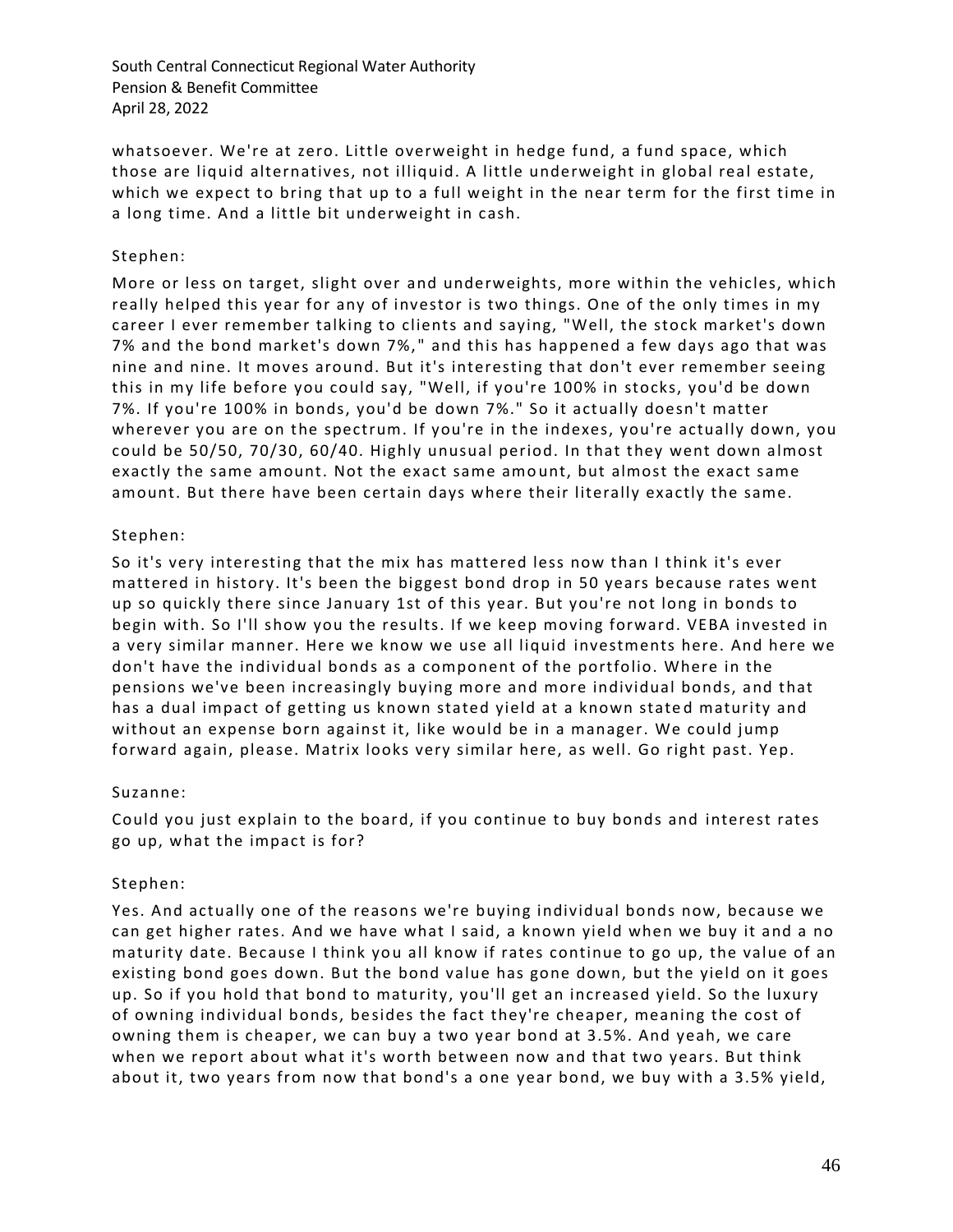as long as we hold it to the maturity, we're going to get 3.5%. But in the interim, it's going to price down if rates go up enough, if rates go down. Did that make sense?

## Suzanne:

It does. Just a little bit of a downside in the overall value of...

### Stephen:

Yes. We're liking owning individual bonds now more than we have I think in any time since we've worked together. Because rates are reasonably attractive. We can buy two year bonds, three year bonds, four year bonds, five year bonds. We can buy bonds that match the shorter term liabilities of the funds. And we can more or less exactly match them so that money comes due as we need it. And we know the rate of return. So we're moving towards a preference for individual bo nds versus a preference for pooled funds because to try and make money in the last three or four years in the bond space, we needed, for instance, a double line to go into the mortgage back market, which is extremely complex and fraught with peril. So we want an expert manager to do that. But when we're buying now, we're buying more investment grade bonds. We're very capable of doing that on our own and we are doing that.

### Suzanne:

And do you buy that? So you buy that outside and active manager, you and your team are buying that?

#### Stephen:

Yeah, we act as the active manager in that case. So there's the advisory fee, but there's no manager fee when we do that. And look, we're not going all to that, but we've slowly and steadily been moving that way even recently because there's opportunity set that's presented itself now there.

#### Suzanne:

Yeah, we appreciate that.

#### Stephen:

And it's a good opportunity. You probably can tell we're quite confident that's a real opportunity set. And a lot of the downside, I think, has been priced in because of the way that yield curve looks like now. If you go to two or beyond, remember it kind of kinked at two? We're pretty comfortable buying two to five years right now. It's not really a high risk proposition and it's a decent yield proposition. It's not going to get us to 6.75, but it's certainly better starting at 3.5 than starting at 1 on in that portion of the portfolio. So it gives us a little bit of a tailwind that we haven't had at all previously.

#### Suzanne: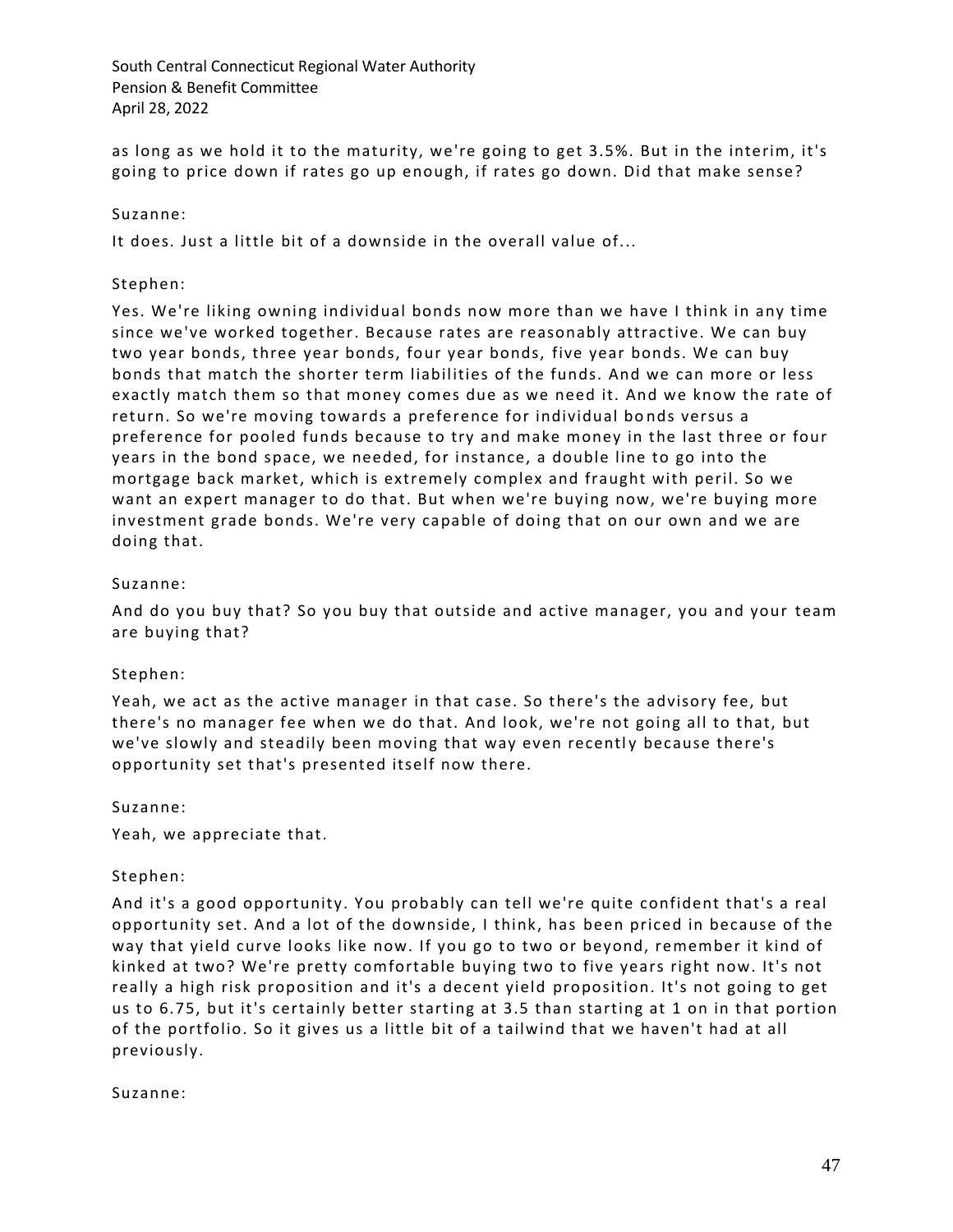That's true. But if you're in an increasing rate environment, doesn't it tie up your capital for future?

## Stephen:

It's an opportunity cost, because you could say, I could wait to buy a bond and wait for rates to go higher or I can start getting 3.5% on my capital today. And there's a trade off because if I wait, I'm in cash earning, let's just say 0.5%. So every day I wait of eating into the 3.5% I could get waiting to get 4. So we do make a judgment call on that. But we do model it. We say, look at one year from now, if rates on that bond are 4.5, was I better off buying it now and getting 3.5 For waiting. I'm better off buying it now because now I have a bond that matures in one year and when that comes up, I can renew that bond at 4.

### Stephen:

So there's a cost of waiting to extend the maturities. We're not going out far. Trust me I'm to talking about two year bonds here because that's where the logical kink in the curve is right now. But your point is well taken. There's a risk to it that you could have. The risk is opportunity costs. Could I have gotten more by waiting? We're suggesting at the moment we believe taking a relatively conservative investment on a two year piece of paper is worth getting the 3.5% because by the time that gets to 4% we'll have already earned through a good piece of the maturity of that bond. It is absolutely taken into account though. And if I own a short bond, I'll keep going. If I own a short bond, we're not super concerned about its value on any given quarter because I know ultimately it's going to mature in a relative near term as opposed to we're not buying 10 year bonds.

#### Suzanne:

Thank you, Steve.

## Stephen:

Let's jump forward. Thank you. I love that question. I get a little excited in times like this, not in a bad way, but it's depressing on one hand as you look day to day, but there's opportunities here too, right? We see healthcare being cheap now. Energy's cheap. Even tech. Tech's only trading at 3% above it's 20 year average. It was trading at 30 and 40% above. 3% above it's 20 year average. It's almost normally priced again. I'm not saying go run and buy tech tomorrow, but that feels a lot better than knowingly overpaying for it, right? It feels a lot better to see pharmaceuticals 9, 10% below their 20 year average. To see materials 15% below their 20 year average. A lot of things have come down to earth. There's still sectors of the market expensive, but you know what? No longer is tech way above. So it's opportunity. That's why I was excited if you were making that one time investment, even if it's a million dollars and 84 million, it matters if we can invest that while we're down.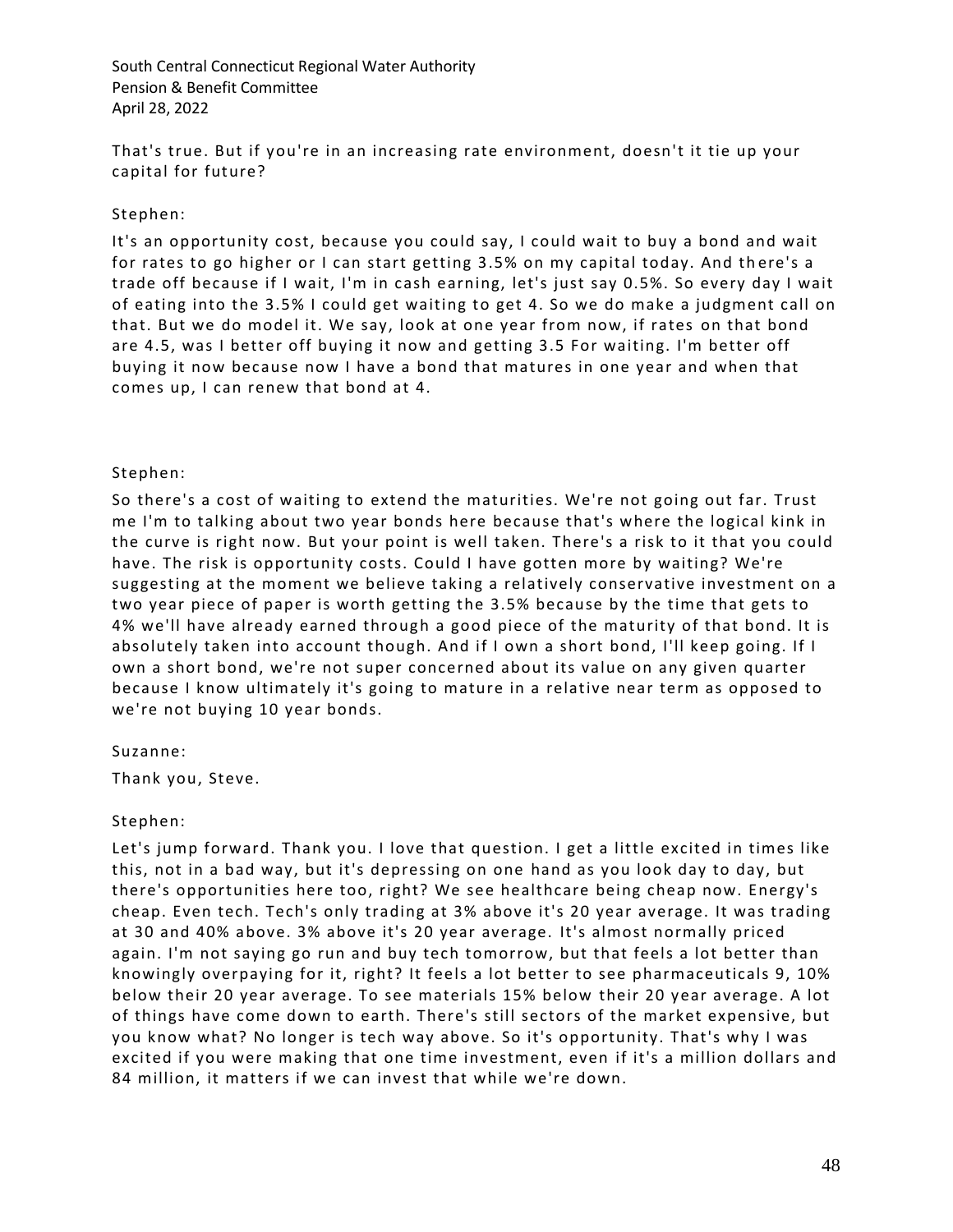### Stephen:

So here's the first quarter. You see the various entities across the left. Started the quarter at 84,006,953. Had withdrawals during the quarter of 918,60 4, benefit payments basically out of matrix trust. We transferred some money down to matrix trust to fund those accounts. So those net zero from an entity perspective. So your net invested simple math is 83,088. Pretty rough quarter. A 78,998,000 at the en d of the quarter. A \$4 million loss for the quarter. 4.91% net of cost. 4.83 gross of costs. Benchmarks nicely, not to the actuary rate. So the primary goal of this fund is the actual rate of return. The summary term, which be 1.69 for the quarter. So clea rly a down quarter. You're not going to make that. But the main investment benchmark was down 5.31. So it's nice to see gross [inaudible 02:07:38] net being above that main benchmark for this timeframe. So painful, no doubt. It's down more than that today. It's early in the quarter yet. We'll see what happens, but we still think there'll be more downside volatility in equities. Probably less to no downside volatility on bonds from here, for the short run, at least, meaning three to six months. Instead the Fed catches up to where the market's already at.

#### Suzanne:

So can we talk about, well, the next slide is the fiscal year to date. So if not a lot changes in the next quarter, what are the implications for us? Do they not change because the actuarial stamp has been put on it and our additional contribution will be nonetheless an additive? Or do we have any concern of turning in a less than benchmark met performance for the fiscal year?

#### Stephen:

I'll answer the part I can answer and Rochelle, I think is going to have to answer the organizational part. So the actuary has just ran their numbers and that was through 12/31. So this will not change that actuary report till next year, till this calendar year is over. Rochelle, I think you could speak to how it, sorry if I'm putting on your spot, but how it works on your...

#### Jeff Bauer:

I can answer it for Rochelle, as well. So if you remember Jeff Lighter's report that we're using an actuarial value, which is a smoothing value. So let's say we fast forward to the end of '22 and you're still down, it'll have some impact, but the fact that we're smoothing the assets on a three year basis for returns, it will dampen the impact if you had say a 5 or 7 or 10% loss for the year.

#### Stephen:

Right, no doubt.

#### Rochelle:

Let me just talk about the fiscal year end. So for the fiscal year end, if the asset value is down significantly, it will impact the liability that we have here.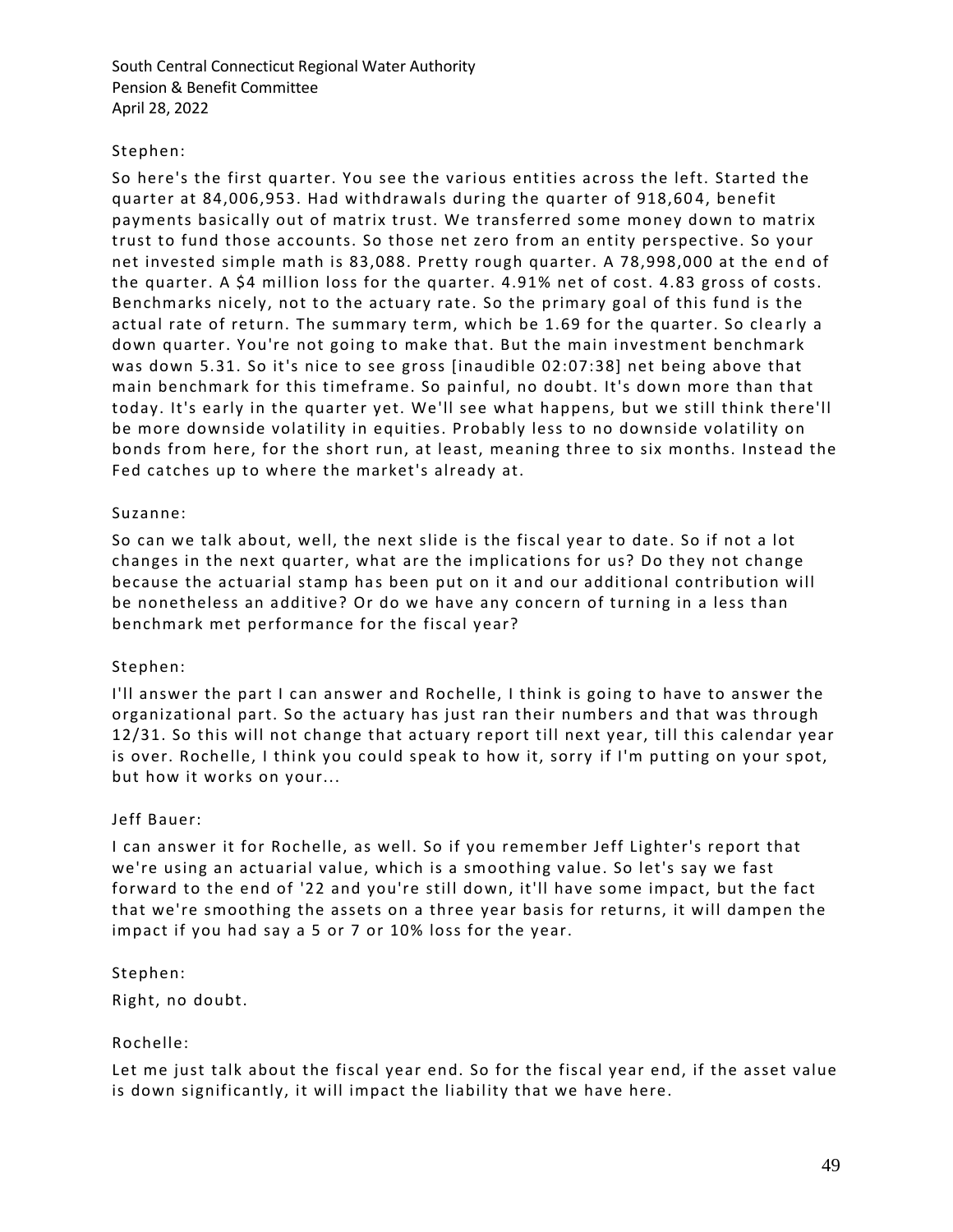Jeff Bauer:

Right, for accounting purposes. Right.

Rochelle:

Yes.

Suzanne:

And for potential credit rating impact, if it does one year I doubt it will, but it's always a risk. And so hence, Jeff, the benefit of smoothing.

Jeff Bauer:

Right.

Stephen:

For the actuarial but not the fiscal year, right? It's likely, at this point, I can't guarantee anything in this world, right? But I think it's likely that you have a down fiscal year, right. We're at April 28th now and we're down more than what's presented here through March 31st. So it's highly likely that you're down by the end of May.

Jeff Bauer:

Right.

Stephen:

Let me word that differently. I think highly unlikely that you're up. Could you be flat? Yep.

Jeff Bauer: You know, so much better.

Alan:

Worth it.

Suzanne:

And so Steve, what might be worth just spending two minutes on and then we probably do need to wrap up, is that we've always pursued this very diverse portfolio to manage risk and have non-correlated performance so that da, da, da, da. So how does this happen in this year? Is it still the asset allocation that keeps it too susceptible to equities and down market? Is it that the non-correlated assets are not doing what they usually do in the efficient market?

Stephen: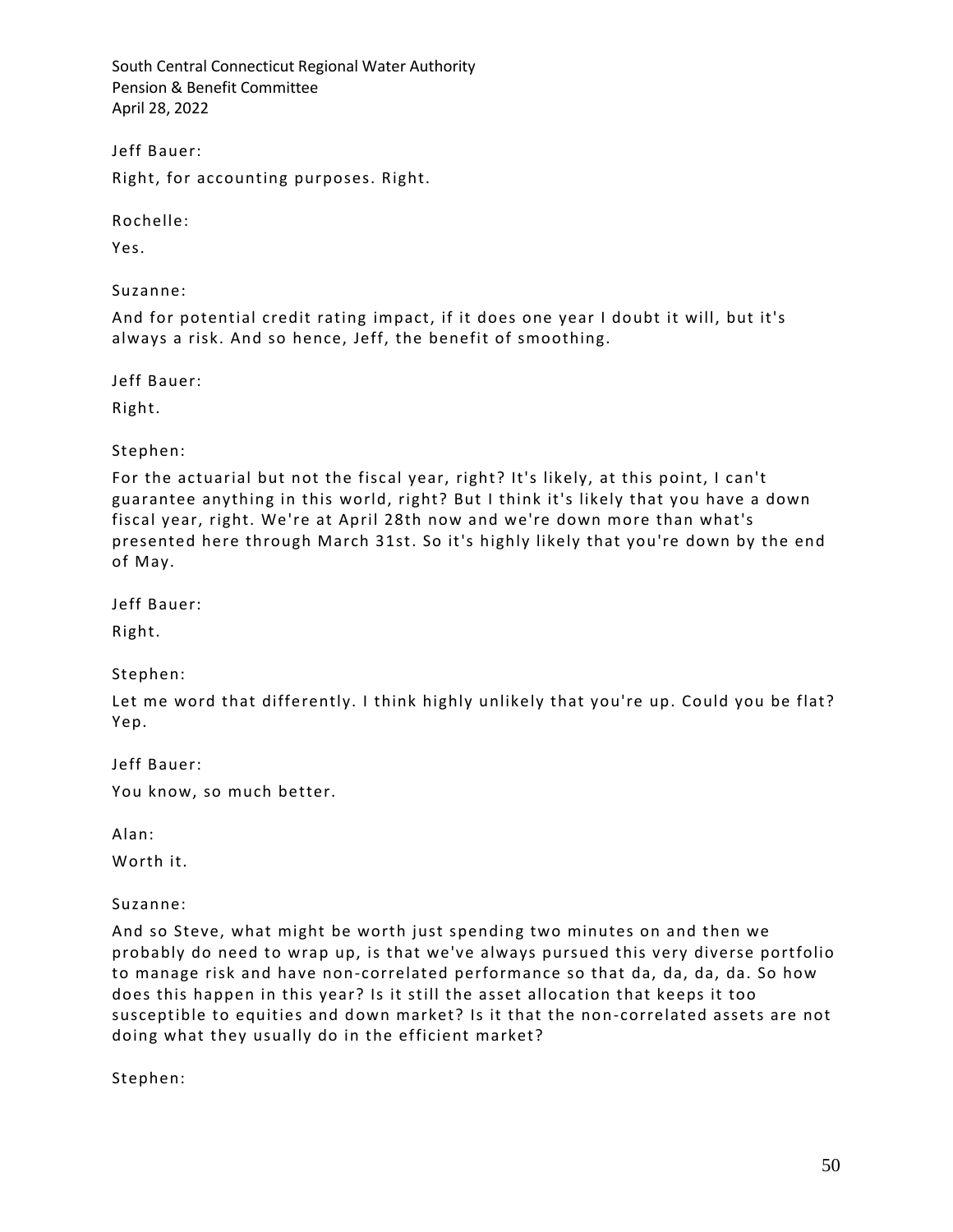Bingo on that. Cause typically you get a down equity market, you may have an up bond market. These are being driven for the same reasons. Like I said earlier, I've done this exact role for 30 years. I've never been in a world where bonds are down 9%, stocks are down 9%. That's not how the world normally works or down 7 and 7, whatever the number is in a given day. That actually the diversification, this most simplistic diversification between stocks and bonds is broken this year. You could be all stocks, all bonds and your returns exactly the same. The simplistic diversification between U.S. and foreign is broken this year. They're both down 12, 13%. The simplistic diversification that the one place for diversification is mattered this year is, are the bonds shorter than the benchmarks. That's helped and you are shorter. And that's actually the slight edge that you have here. Are the equities more dividend oriented or more tech.

## Stephen:

And that's helped because we did not get overweight in tech. We kept reeling that back. We've been reeling it back for years now. But those are the only two diversification factors in liquid portfolios that have really mattered this year. Duration of fixed income and type of equity, domestically, dividend yielding, or value versus growth. But yeah, in a way, the correlation has gone out the window. And it almost always goes out the window in a steep, rapid de cline. And then it regains footing. Like obviously I look at it every day. In the last 5 to 10 days, 5 to 7 days, I'm going to say the correlation is back between stocks and bonds. So you're seeing bonds gain footing. You're seeing stocks still degradate on average. But it went out the window for the first four months of this year. I would agree with your comment there.

#### Suzanne:

Anything else on the performance of the different programs and timeframes?

#### Stephen:

Let's jump a couple pages forward. I'll leave you with this. And while we're jumping forward, let's go to the six year number. Just to show you because this is what matters, right? So this matters to Jeff. This matters to the funded status. This is a journey. This is not a sprint by any. So here's the six year return, which is the longest full year time period we have. It's 8.10% a year for the last six years. So I think that's good perspective. That includes the bad market. We've at this point, been through several rough markets together. This not the roughest, I don't believe. But a rough one. And you're still up 8.10 a year since six years ago. So the goal was 7 for part of that time. And it's been 6.75 for a more recent part of that time.

#### Stephen:

It's still working. And there'll be times where it might not work. We might dip below the 6.75, but we'll lift above it again especially with rates going up. One final thought to remember. The asset allocation, the portfolio is not random by any stretch of the imagination. It's somewhat liability driven or heavily. We look at liabilities you have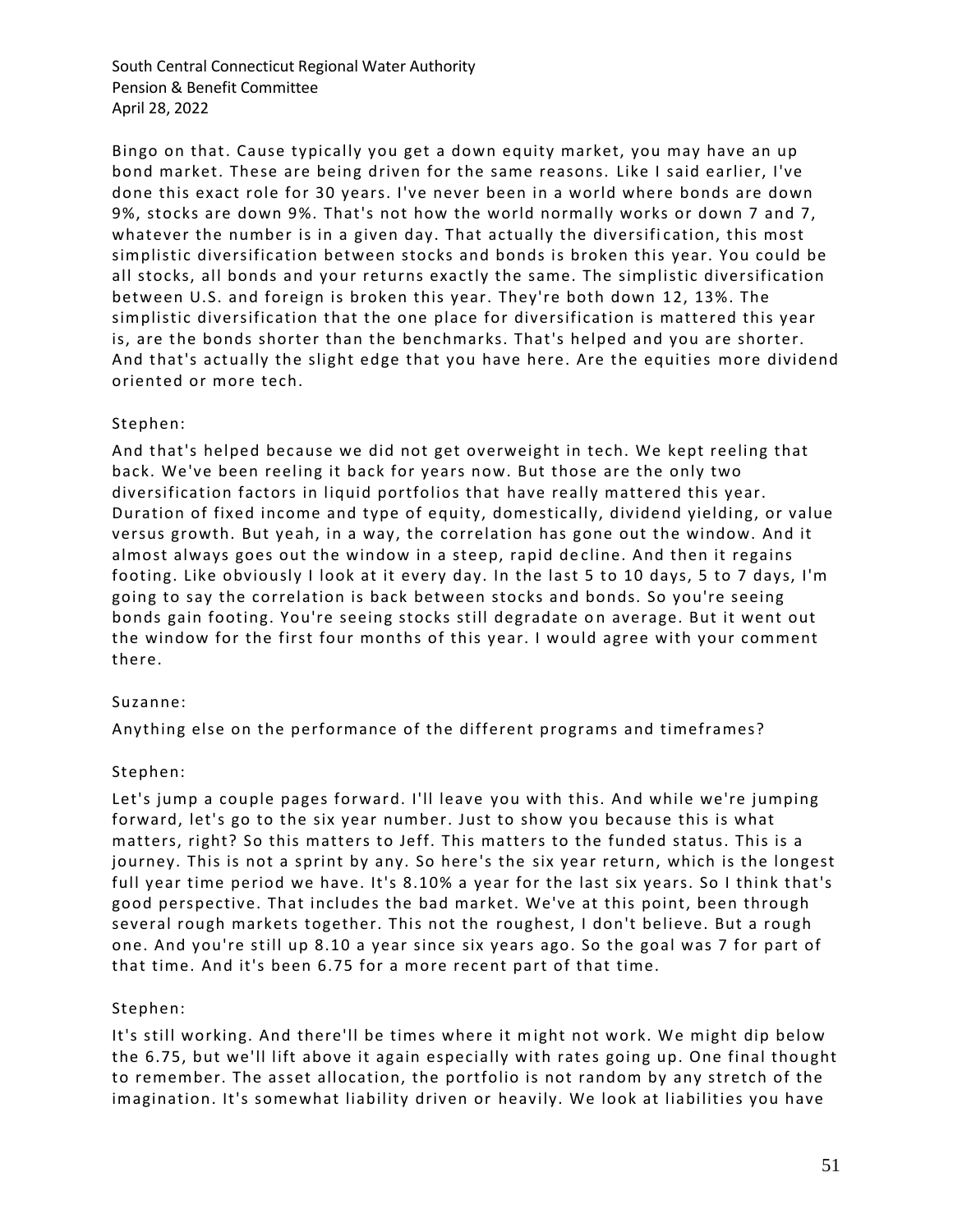for the next five years, they go to bonds. We look at liabilities that you have between 6 and 10 years, they go to some bonds, probably more aggressive bonds. And we begin to hit equities by the 9th and 10th year. A nd we look at the liabilities that you have beyond 10 years and those go to equities. It happens to end up looking like a fairly typical balanced portfolio in many ways, but it wasn't arrived at by saying let's just have a typical balanced portfolio. It's arrived at by saying, what do these funds owe out in the near term?

## Stephen:

What do these funds owe in the intermediate term? And what do they owe out in the long term? And that over time will work, right? Because those 11 plus year assets belong in equities. Equities do very well over decades. Those shorter term assets belong in individual shorter term bonds. And that's where they are. So I think you can be comfortable that regardless of the market, the mix is based on your tranches of need of liability. Not on anything random whatsoever from the work that Jeff does. Frankly, Jeff's firm, Angel, provides us that every year and we re -look at it. Alan does that work for us. We look at what Angel puts in. We look at what you owe out next year, the year after, the year after. And we tranche the money such that they will be available for benefit payments when they're needed.

### Suzanne:

And then lastly, is there anything you want to mention on cost containment for asset management?

## Stephen:

I have a whole section, but I think in the interest of time, it's about the same as it's been. The place we're adding some traction is when we buy those individual bonds, it brings the cost down. As the portfolio shrank a little, that brings the cost up a little per unit. We did increase the cost in one place because we're getting better performance. So we had a Goldman Sachs equal weighted index that was nine basis points. We had bought it because it was cheaper than the Invesco index. And after owning it for a while, we said, "This is silly. We're saving a few basis points, but we are losing return." So we switched back to the Invesco index and we're happy we did that because that's been additive net of fees.

#### Stephen:

So some places maybe like we're going from 20 basis points to nine to save money thinking were relatively similar. Knowing there was a little difference. We let back up and said, "We've squeezed too hard in that spot. And let's go back to what we know and like, even though it's 12 basis points more expensive." So that did to go on during this timeframe. And we're happy we did it because it's held up better. I'd rather give it justice, frankly. I thought today was important to give ESG it's time because we've had to delay it a few times. Why don't we shelf the detailed fee discussion until the next meeting again, but we have it all prepared and ready to go.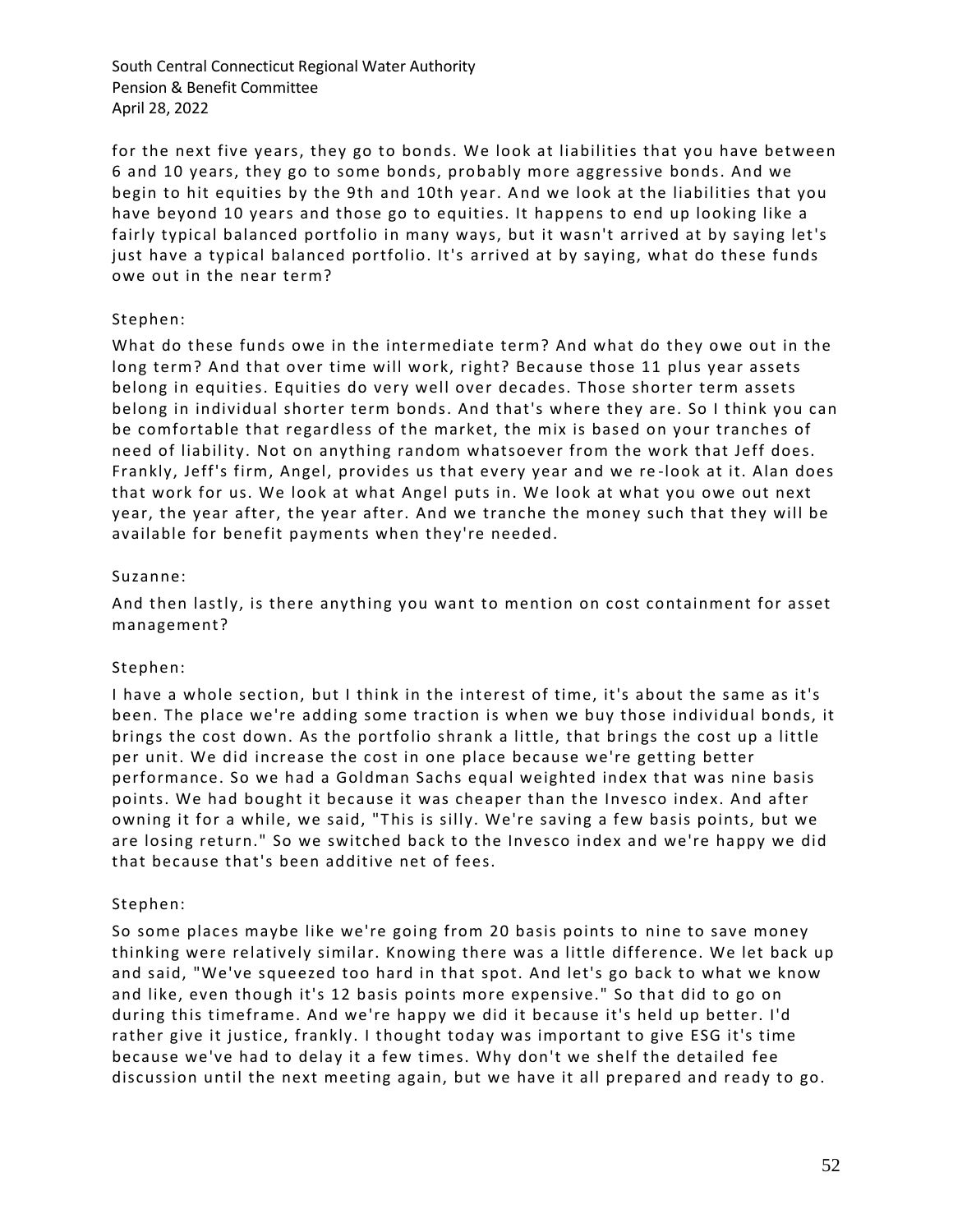### Suzanne:

Okay. That's fine with me. Okay. So unless there's anything else from the board or from our investment managers, we'll be ready to move on to the committee work plan. Anything else, Steve, in closing?

### Stephen:

Alan? Anything that I've left out that, I think you're out there.

Alan:

Yeah. I am here, Steve. No, no. I think that was very comprehensive.

#### Stephen:

Very cool. Well, thank you very much, everyone. I'm sorry. Go ahead.

#### David:

Just a quick question. Are you the Steve Kellerher that Barons rated one of the top 100 managers?

#### Stephen:

Yes we are. The group is, it's not me. It's the group, but yes. Thank you. We're very honored and happy obviously to receive that award. So thank you.

#### Suzanne:

Congratulations.

#### Stephen:

That one really is that will be a lifetime desire to get that one and we just got it. So it's humbling and it feels good all at the same time.

#### Suzanne:

Good for you. Yeah. Well thanks very much for being here, Alan, Joe, Steve. Appreciate your time and attention to our portfolio. I know it's not going to be an easy time for us. Drawdowns are always difficult and we appreciate you paying attention to ways to mitigate that and continue to buoy our portfolios.

#### Stephen:

Right. Much appreciated. Thank you all. Enjoy the rest of your day.

#### Suzanne:

Yep. And thank you again.